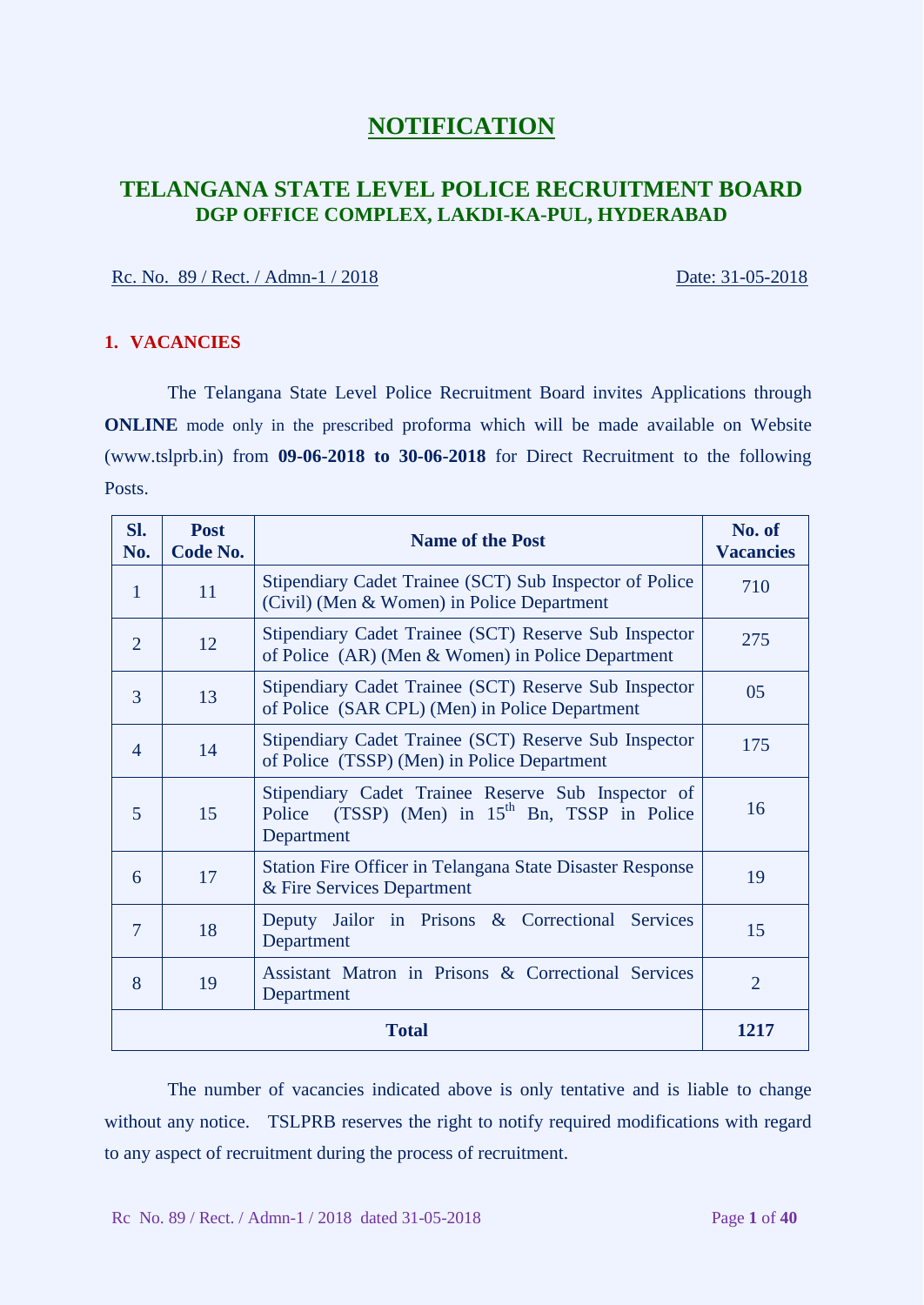|                | <b>Name of the Zone</b>                                                  | <b>Number of Posts</b>            |                            |                            |
|----------------|--------------------------------------------------------------------------|-----------------------------------|----------------------------|----------------------------|
| Sl. No.        |                                                                          | <b>Post Code</b><br><b>No. 11</b> | <b>Post Code</b><br>No. 12 | <b>Post Code</b><br>No. 17 |
|                |                                                                          | <b>DR</b>                         | <b>DR</b>                  | <b>DR</b>                  |
|                | $\text{Zone} - \text{V}$                                                 | 246                               | 166                        | 03                         |
| 2              | $\text{Zone} - \text{VI}$                                                | 464                               | 109                        |                            |
| 3              | Zone $-$ VI (excluding City of<br>Hyderabad ) for Post Code<br>No. $17-$ |                                   |                            | 15                         |
| $\overline{4}$ | City of Hyderabad for Post<br>Code No. 17                                |                                   |                            |                            |

### **2. ZONE-WISE DISTRIBUTION OF VACANCIES FOR POST CODE NOS. 11, 12 & 17**

*DR = Direct Recruitment* 

### **3. CANDIDATES TO CHECK THEIR ELIGIBILITY BEFORE APPLYING**

Candidates who are desirous and eligible REPEAT eligible only may apply through ONLINE mode only after having satisfied themselves of their eligibility for this recruitment.

#### **4. FEE STRUCTURE**

a) Candidates with local candidature of Telangana belonging to OCs and BCs applying for the Posts of SI Civil or equivalent viz., SCT SI (Civil / AR / SAR CPL / TSSP), SFO in TS Disaster Response & Fire Services Department and Deputy Jailor / Assistant Matron in Prisons & Correctional Services Department have to pay a fee of Rs.1,000/- towards Registration of the Application, Processing of Application, Conduct of Tests and Examinations, Maintenance of Portal etc., Local Candidates of Telangana belonging to SCs and STs have to however, pay only Rs.500/- towards the same. All other Candidates will have to pay Rs.1,000/-

b) For the Candidates who apply for more than one Notification i.e. SCT SI (Civil) or equivalent, SCT SI (IT&C) / ASI (FPB), SCT PC (Civil) or equivalent and SCT PC (IT&C / Mechanic / Driver), the Physical Measurement Test / Physical Efficiency Test will be conducted only once and the same scores will be used for all the Posts applied for.

c) For Candidates applying for more than one Post among –

- (1) SCT SI Civil or equivalent Posts [Notification No. 89 / Rect. / Admn-1 / 2018 dated 31-05-2018]
- (2) SCT SI (IT&C) [Notification No. 91/ Rect. / Admn-1 / 2018 dated 31-05-2018]
- (3) SCT ASI FPB [Notification No. 91 / Rect. / Admn-1 / 2018 dated 31-05-2018]
- (4) SCT PC Civil or equivalent Posts [Notification No. 88 / Rect. / Admn-1 / 2018 dated 31-05-2018]
- (5) SCT PC (IT&C) [Notification No. 90 / Rect. / Admn-1 / 2018 dated 31-05-2018]

Rc No. 89 / Rect. / Admn-1 / 2018 dated 31-05-2018 Page **2** of **40**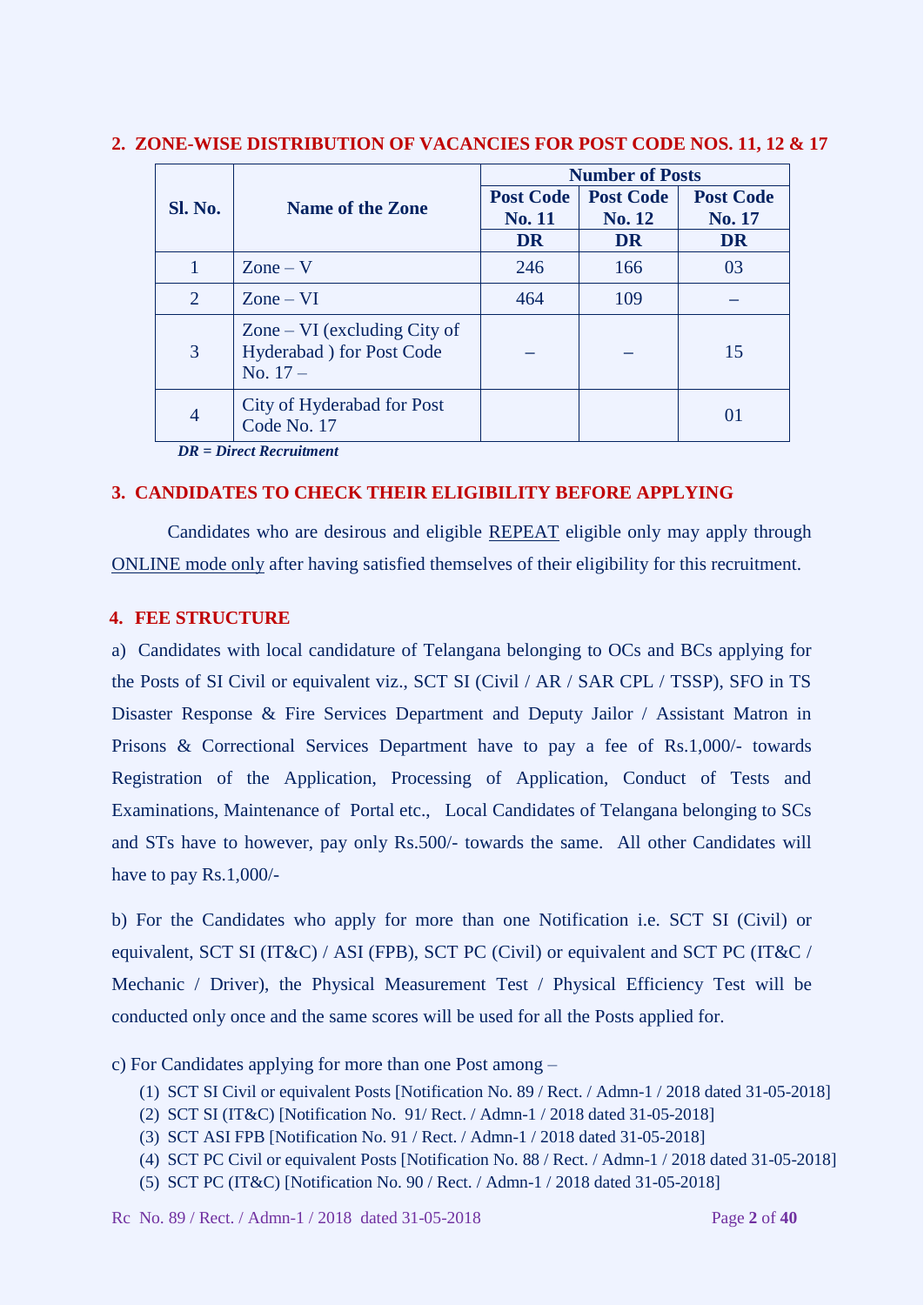- (6) SCT PC (Mechanic) [Notification No. 90 / Rect. / Admn-1 / 2018, dated 31-05-2018]
- (7) SCT PC (Driver) [Notification No. 90 / Rect. / Admn-1 / 2018 dated 31-05-2018]

a rebate of Rs.50/- per each additional Post applied for (in excess of 1 Post) on account of the saving incurred due to the conduct of Common Physical Measurement Test and Physical Efficiency Test shall be given, in the total fee payable, in the case of local Candidates of Telangana belonging to SCs and STs and a rebate of Rs.100/- per each additional Post applied for (in excess of 1 Post) shall be given to all other Candidates.

## **5. PAYMENT OF FEE**

- I Step: Candidate has to register on the TSLPRB Website [www.tslprb.in](http://www.tslprb.in/) by making his / her Mobile Number as his / her User ID and then choose the Notifications and Posts that he / she would like to apply for. The fee payable will be determined based on the Posts he chose to apply for. Candidates are advised to provide such Mobile Number as their Login ID which will be in currency throughout the process of recruitment and will be in their personal custody
- II Step: This fee can be paid by using Credit Card, Debit Card, Net Banking or any other mode made available on the TSLPRB Website. Alternatively, the Candidate may visit any of the MeeSeva (e-Seva) / TS Online / AP Online Centres to pay the prescribed fee by providing his / her Name and Mobile Number (which is his / her Login ID)
- III Step: After making the Payment, Candidate has to visit the website www.tslprb.in to submit the Online Application Form which is in 2 parts i.e., Part I and Part II. Part I Application has to be submitted initially along with a scanned copy of Passport Size Photo + Signature combined as one file  $\ell$  image in jpg  $\ell$  jpeg format. Even after making payment of fee, if the Candidate fails to press submit button and the Application is not uploaded, such applications shall be rejected without any notice and fee once paid will not be refunded in any case.
- IV Step: Candidates who are declared qualified in Preliminary Written Test have to again visit the website [www.tslprb.in](http://www.tslprb.in/) for uploading the Part-II Application along with the scanned copies of Certificates / Documents.

# **6. INSTRUCTIONS TO CANDIDATES FOR FILLING THE PART-I ONLINE APPLICATION FORM AND UPLOADING**

- a) Fill up Model (Dummy) Application Form (Part-I) provided in the official website [www.tslprb.in](http://www.tslprb.in/) which will help the Candidate in filling the Online Application without any omissions, based on the relevant certificates.
- b) Candidates should satisfy themselves of their eligibility before applying. Candidates should not register more than once for the present Recruitment Process which intends to collect information for all the Posts notified through 4 (four) different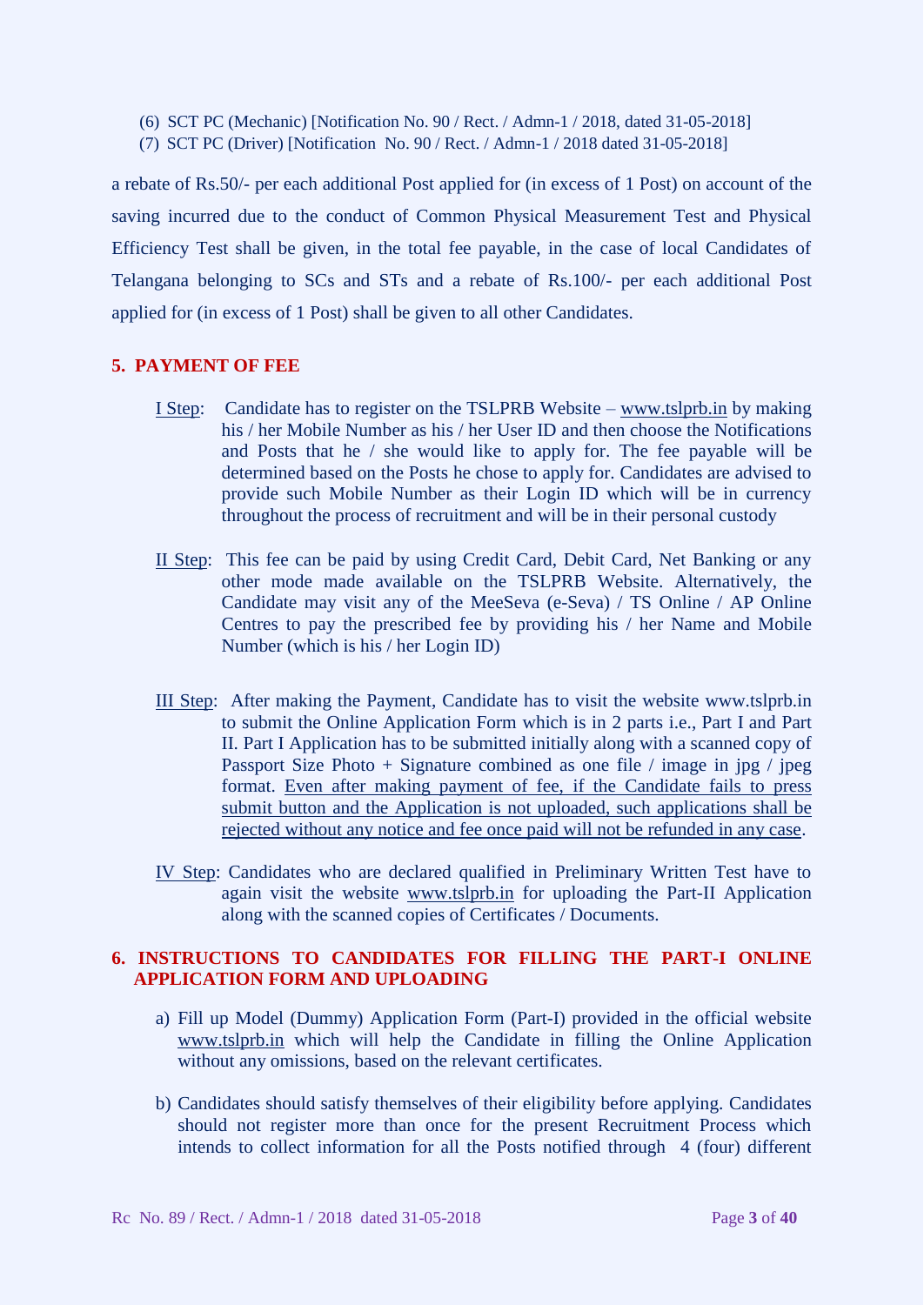Notifications with Notification Nos. 88, 89, 90 and 91 / Rect. / Admn-1 / 2018 dated 31-05-2018

- c) The following steps are to be followed by the Candidates who intend to submit the online Application through Payment Gateway –
	- i. Registration using Mobile Number as User ID
	- ii. Select the Posts for which he / she wants to apply
	- iii. Note the Fee that has to be paid depending on the Posts chosen
	- iv. Payment of Fee using any mode made available
	- v. Continue on TSLPRB Website with the User ID and fill Part-I of the Application
	- vi. Scan and Upload copy of Passport Size Photograph and Specimen Signature as one file
	- vii. Submit the Application Form
	- viii. Print Application Form / Forms generated for the Notifications applied for
- d)Candidates can use the "Apply Online" in the main menu to fill his / her Application Form Online.
- e) Candidates should keep ready a soft copy of his / her passport size photograph + specimen signature combined as one file image in jpg / jpeg format as shown below to be scanned and uploaded with the Online Application



f) **Application will be rejected, if the Candidate uploads the Photo without Signature.** Size of the above image / file should not exceed 50kb (Minimum size is 10kb). Please note that if the file is not in jpg / jpeg format, system will reject the same and Candidate may not be able to *complete* the process of filling the remaining details up, of the Application Form

# **7. INSTRUCTIONS TO CANDIDATES FOR FILLING THE PART-II ONLINE APPLICATION FORM AND UPLOADING**

- a) Candidates who are declared qualified in Preliminary Written Test have to again visit the website [www.tslprb.in](http://www.tslprb.in/) for uploading the Part-II Application along with scanned copies of the following Certificates / Documents.
	- i. SSC / Matriculation Certificate or its equivalent Certificate in support of Date of Birth
	- ii. Degree or its equivalent Examination Certificate. (See Para No.17 (D) of this Notification)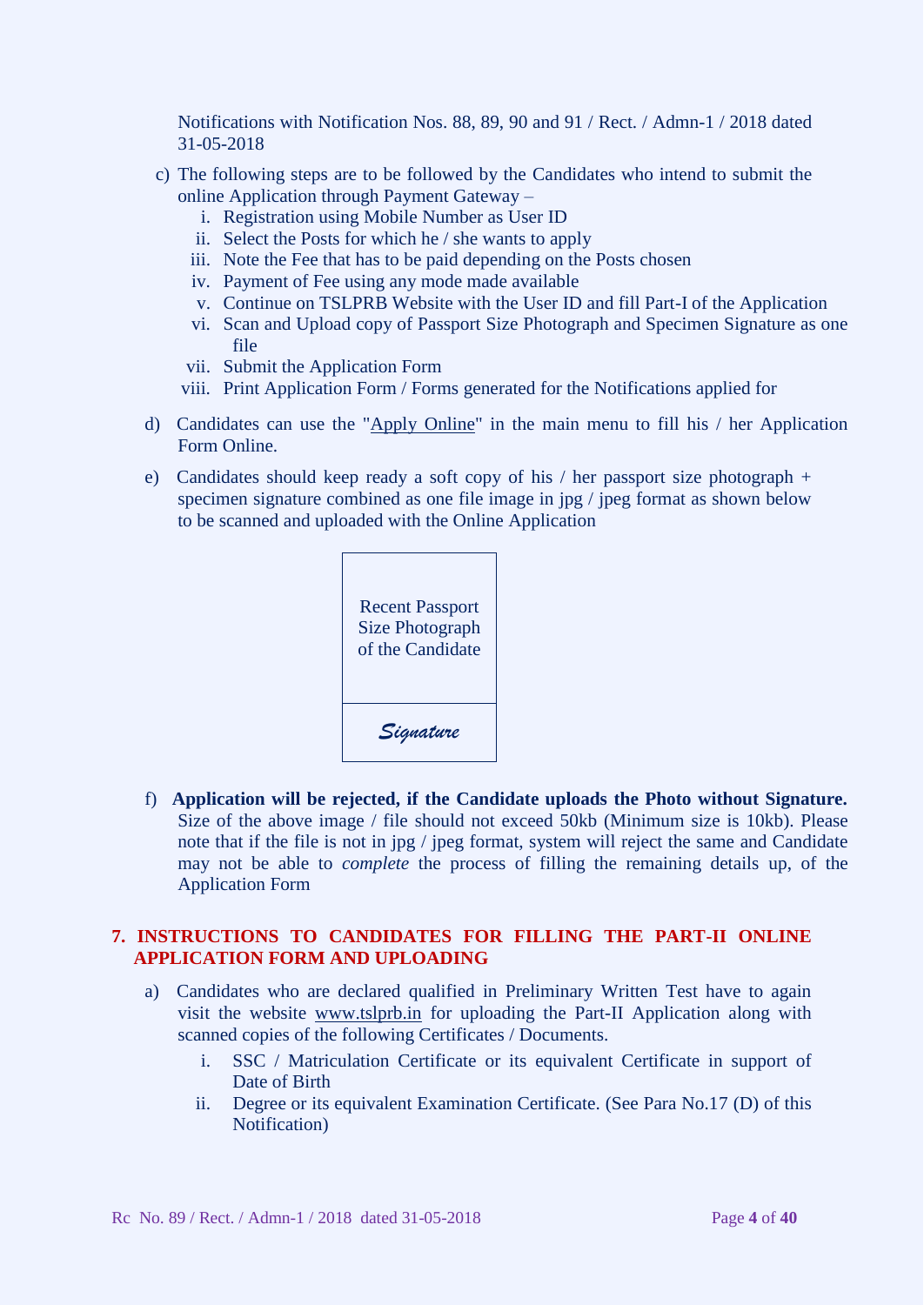- iii. SC / ST Candidates who have not passed the Degree or its equivalent examination have to submit Pass Certificate of Intermediate or its equivalent examination along with Three Years Degree Study / Bonafide Certificates
- iv. Community Certificate issued by Government of Telangana for age relaxation
- v. Latest Non-Creamy Layer Certificate issued by Government of Telangana for BC Candidates, if they claim Reservation in Selection
- vi. Agency Area Certificate for ST & Aboriginal Tribe Candidates of Adilabad, Warangal, Khammam and Mahabubnagar districts, if they claim relaxation in height as per Para No. 18 (B) of this Notification
- vii. Service Certificate by those Employees / Candidates who are in Telangana State Government Service for claiming age relaxation
- viii. Special Category Certificate(s) by those Candidates who claim Special Reservation (See Para No.21 (B) of this Notification)
	- ix. Instructor of NCC Certificate for claiming age relaxation, wherever applicable
	- x. Ex-Servicemen Certificate if already discharged from service for claiming Age Relaxation / Reservation
- xi. No Objection Certificate by the serving personnel of Army, Navy or Air Force of the Indian Union for claiming Age Relaxation / Reservation
- xii. Study / Bonafide Certificates (See Para No.19 of this Notification)
- b) Post Codes are from 11 to 15 and 17 to 19. Post Preferences / Unit Options once exercised are final and cannot be changed later. Candidature will be considered as per the preferences indicated in the Application Form as per the eligibility. His / Her candidature will not be considered for the Posts which are left blank / unfilled
- c) Giving false information and suppression or concealment of facts will result in disqualification of the Candidates and renders them liable for Prosecution
- d) Once the Candidate submits the Application, no corrections can be made. Hence Candidates are requested to carefully verify the details before submission
- e) Candidates are advised to carefully read all the instructions and understand before clicking on "I AGREE"
- f) After successful completion of Online Application, the Candidate will receive an Acknowledgment to his email Id. (Check SPAM folder of your email account if you have not received it in INBOX)
- g) Candidature is provisional at all stages. Mere issuance of Hall Ticket to the Candidates allowing them to attend the Examination(s) / Test(s) and will not imply that candidature has been finally cleared by the TSLPRB. TSLPRB will take up verification of eligibility conditions with reference to their original documents of those Candidates who qualified in Final Written Examination

# **8. GENERAL INSTRUCTIONS**

a) Candidates are required to go through the Notification carefully and decide themselves as to their eligibility for this recruitment before applying and entering the particulars completely online. No relevant column of the Application Form should be left blank; otherwise the Application Form will not be accepted.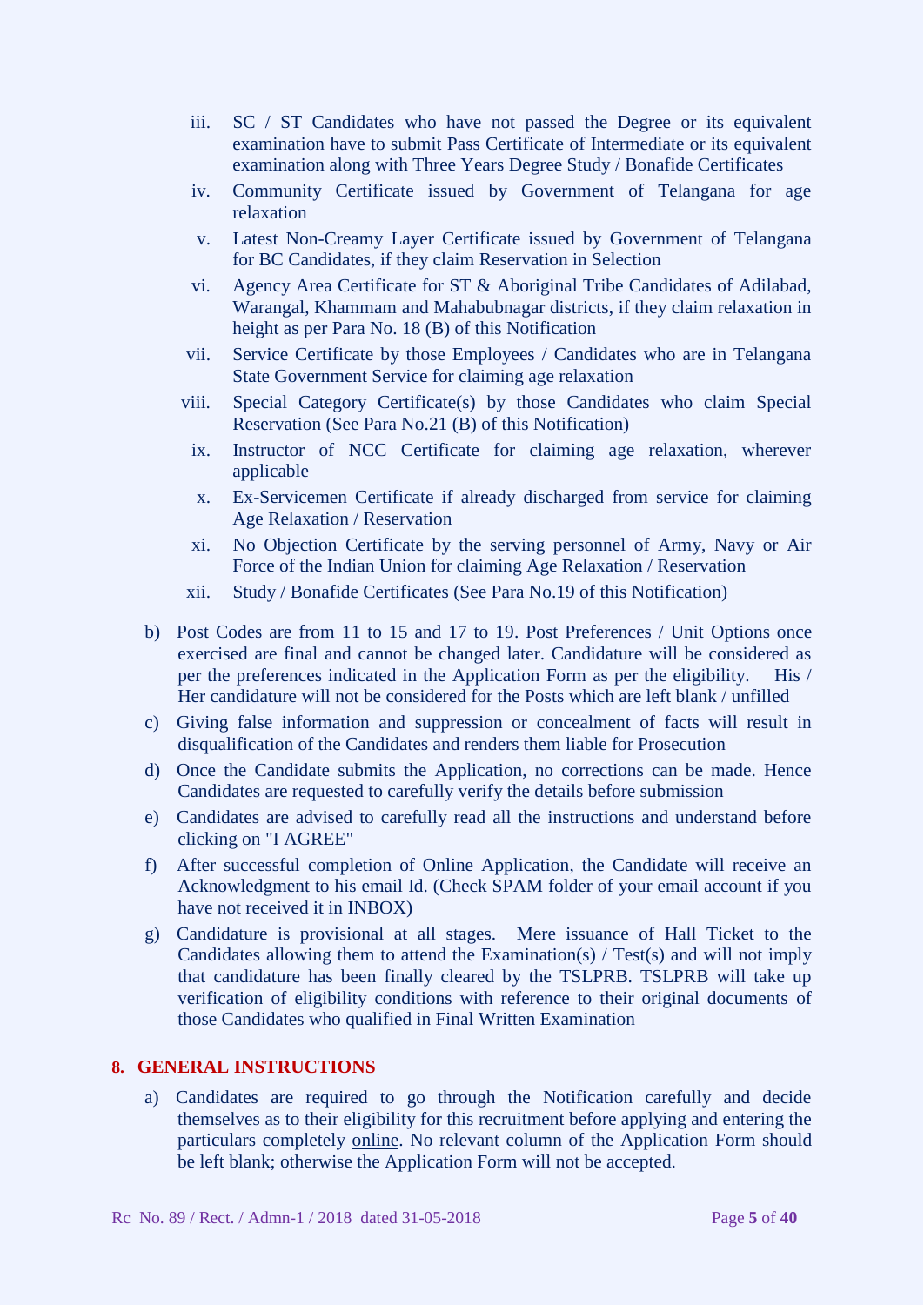- b) Applications received online shall only be considered and the Telangana State Level Police Recruitment Board (TSLPRB) will not be held responsible for any kind of discrepancy
- c) TSLPRB will not be responsible for any inconsistencies or errors in the Application particulars submitted online. Candidates are therefore, advised to strictly follow the instructions in their own interest and to verify the contents before submitting the Online Application
- d) Particulars furnished by the Candidates in the Application Form will be taken as final. Candidates should therefore, be very careful in uploading / submitting the Application Form Online
- e) Incomplete / Incorrect Application Form will be summarily rejected. The information, if any, furnished by the Candidate subsequently in any form will not be entertained by the TSLPRB under any circumstances. Candidates should be careful in filling-up the Application Form before submission. If any lapse is detected at any stage of the recruitment process, the candidature will be rejected
- f) Candidates should not furnish any particulars that are false, tampered, fabricated and they shall not suppress or conceal any material information while making an Application through website. In case, if it is found at a later date that any false information has been provided, punitive action will be taken as per law
- g) Candidates are expected to behave in orderly and disciplined manner while appearing for the Examinations. Any impersonation will be viewed adversely and such Candidates shall be Criminally Prosecuted besides being disqualified
- h) All the testimonials issued by the competent authorities shall compulsorily be produced as and when required. If the Candidate fails to produce the same, his / her candidature will be rejected / disqualified without any further correspondence
- i) The claim of the Candidates with regard to the Age, Date of Birth, Educational Qualifications, Community etc., are accepted only provisionally on the information furnished by them in their Application Form and Certificates produced, subject to verification and satisfaction of the TSLPRB, at an appropriate time. Mere admission to any Exam / Test or inclusion of the name of a Candidate in a Merit List will not confer on the Candidate any right for selection. The candidature is therefore, provisional at all stages and the TSLPRB reserve the right to reject his / her candidature at any stage of the selection without any notice
- j) Candidates are requested to check their eligibility with reference to the laid down criteria carefully and fill in all the relevant columns in the Online Application Form
- k) Care should be taken to ensure that the preference for Post Code Nos. 11 and 12 (for Men & Women), for Post Code Nos. 13 to 15, 17 and 18 (for Men) and for the Post Code No. 19 (for women) is clearly given in the Application Form while filling the Part - II
- l) Due to various age criteria and different age relaxations being there for different Posts, age validation is not being done in the Online Application Form. It is the responsibility of the Candidates to satisfy themselves about their age eligibility for the Post(s) applied for
- m) If Candidates who are Under-Age or Over-Age apply for this Recruitment Notification, TSLPRB is not responsible and their candidature will be rejected at any time. Fees once paid will not be refunded.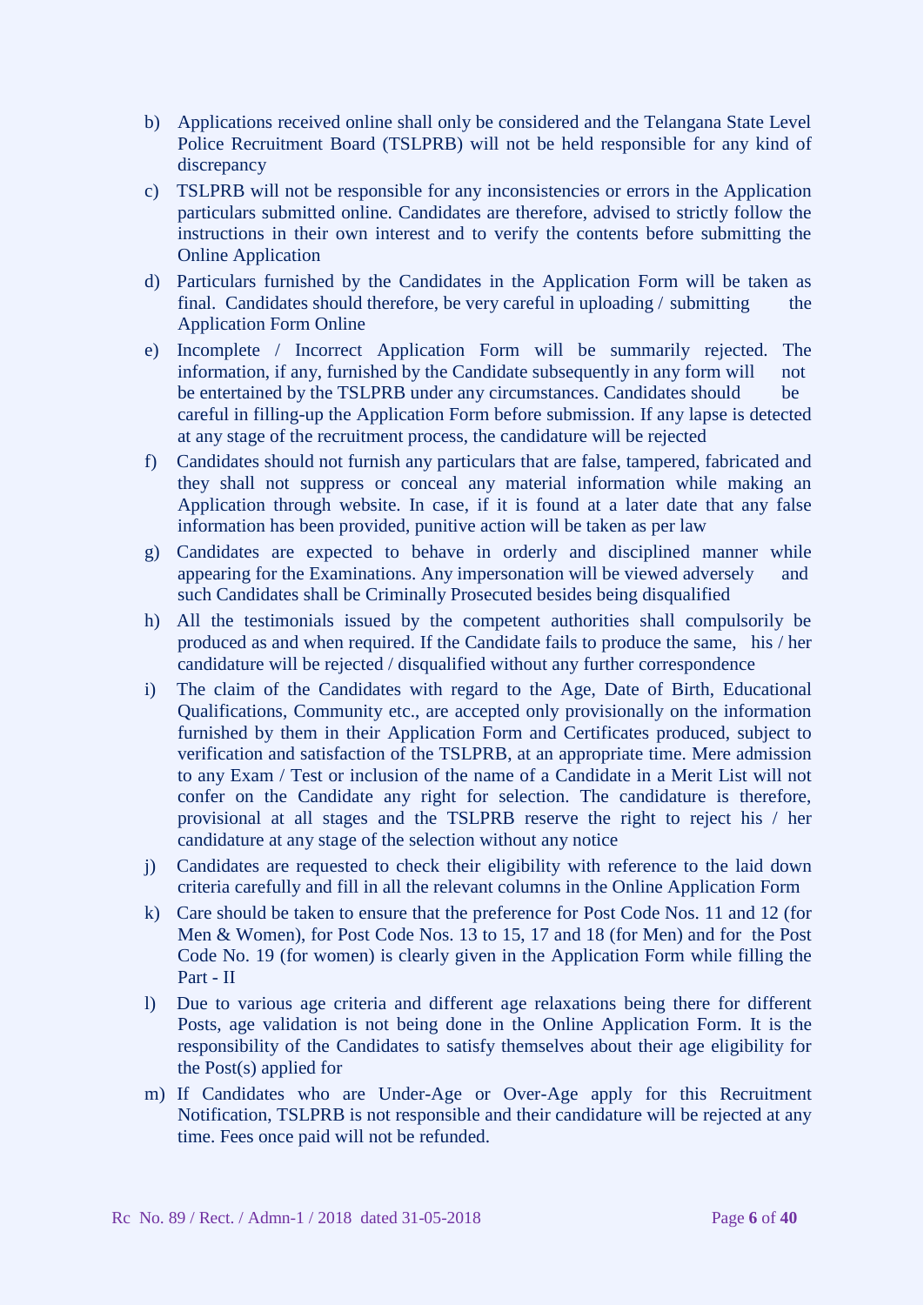### **8A. PHYSICAL VERIFICATION OF ORIGINAL CERTIFICATES**

Candidates who qualify in the Final Written Examination have to produce in person the following documents in original along with one set of photocopies duly attested by a Gazetted Officer. The date(s) and place(s) will be informed in due course through a press release. Failure to produce the same will lead to rejection of the candidature and no additional time shall be given. Certificates to be produced are -

- a) Secondary School / Matriculation Certificate or equivalent certificate in support of the date of birth
- b) Educational Qualification Degree or its equivalent examination Certificate. SC/ST Candidates who have not passed the Degree or its equivalent examination but passed Intermediate or its equivalent examination and studied Degree must submit the Intermediate Certificate or its equivalent certificate and Three years Degree Study **Certificates**
- c) BC Candidates who wish to claim concession in age and also reservation specified for the Backward Classes should submit the Community Certificate and latest Non Creamy Layer Certificate issued by the competent authority of Government of Telangana State
- d) SC / ST Candidates who wish to claim concession in age and also reservation specified for the SC / ST, should submit the Community Certificate issued by the competent authority of Government of Telangana State
- e) Certificate from the competent authority in respect of State Government Employees / those who worked in the Army, Navy or Air Force of the Indian Union / NCC Instructors / retrenched temporary employee in the State Census Department during 1991, for claiming age concession
- f) Residence Certificate of the agency area issued by the competent authority of Government of Telangana in respect of Candidates belonging to Scheduled Tribes & Aboriginal Tribes of the agency areas of Mahaboobnagar, Adilabad, Warangal and Khammam Districts by those Candidates who claim relaxation in physical standards or reservation
- g) Study Certificate issued by the School Authorities or Residence Certificate (in case the Candidate who did not study in any Educational Institution preceding SSC / Matriculation or equivalent (Private Study)) issued by Tahsildar of the concerned Mandal, for determining local status
- h) Certificate of CPP / Certificate of CDI / Certificate of PE / Certificate of PM / Certificate of CJP, issued after the date of Notification by the competent authorities, wherever applicable
- i) Ex-Servicemen Certificate / Meritorious Sports Persons Certificate / NCC Certificate etc wherever applicable
- j) No Objection Certificate by the Serving Armed Forces Personnel

# **9. ALLOTMENT OF HYDERABAD CITY AS CENTRE FOR CANDIDATES APPLYING FOR SCT SI (CIVIL OR EQUIVALENT) AND SI (IT&C) / ASI (FPB)**

 A separate Notification for the recruitment of SCT Sub-Inspectors of Police (IT&C) and SCT Assistant Sub Inspectors (Finger Print Bureau) is issued. Candidates who are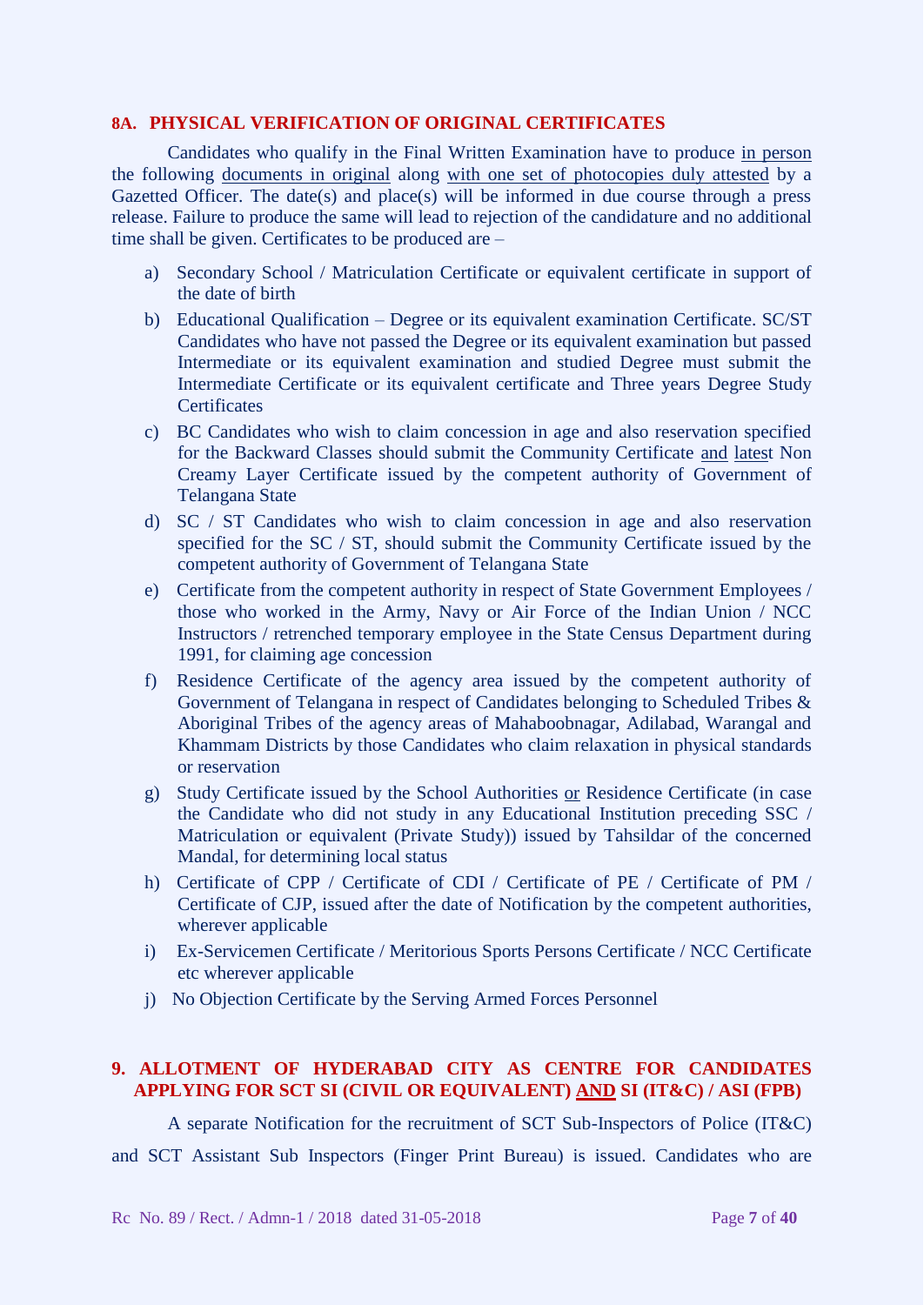eligible and who apply for the above Posts as well as for the Posts of SCT Sub Inspectors of Police (Civil / AR / SAR CPL / TSSP), SFO in TS DR & Fire Services Department and Deputy Jailor / Assistant Matron in Prisons & Correctional Services Department, will be allotted only one Examination Centre for Preliminary Written Test (PWT) within or in the neighbourhood Hyderabad City only repeat Hyderabad City only.

### **10. WOMEN RESERVATION**

33⅓ % of vacancies in each category are reserved for women for the Post Code No. 11. Similarly, 10% of vacancies in each category are reserved for women for the Post Code No. 12 under Direct Recruitment, in relaxation of relevant rules relating to Telangana State and Subordinate Service Rules. In the event of non-availability of eligible and suitable Women Candidates, the vacancies reserved for them shall not be carried forward to the succeeding recruitment and shall be filled up by Men Candidates of respective Community Category. The reservation for women will be a horizontal reservation following the principle of sufficiency i.e., the reservation of Women Candidates shall be adjusted proportionately in the respective category to which the Woman Candidate belongs.

#### **11. RULES GOVERNING THE POSTS**

a) Recruitment to the Posts mentioned in the Police Department (Post Code Nos. 11 to 15) is being made under the Telangana State Police (Stipendiary Cadet Trainee) Rules, 1999 issued by the Government of Telangana in GO Ms No. 315 Home (Police-C) Department, dated 13-10-1999 and the amendments issued thereon from time to time read with GO Ms No. 49 Home (Legal) Department dated 10-05-2018

b) Recruitment to the Posts mentioned in the Telangana State Disaster Response & Fire Services Department (Post Code No. 17) is being made as per the provisions of Fire Subordinate Service Rules, 1992 issued in GO Ms No. 568 Home (Prisons-A) Department dated 24-11-1992 read with GO Ms No. 98 Home (Prisons-A) Department dated 12-05-2008 and amendments issued thereon from time to time and GO Ms No. 110 GA (Ser A) Department, dated 28-02-2008 read with GO Ms No. 216 GA (Ser A) Department, dated 17- 04-2008

 c) Recruitment to the Posts mentioned in the Prisons and Correctional Services Department is being made as per the provisions of Telangana State Jail Subordinate Service Rules issued in GO Ms No. 514 Home (Prisons A) Department dated 23-11-1993, GO Ms No. 303 Home (Prisons A) Department dated 20-12-2007, GO Ms No. 110 GA (Ser A)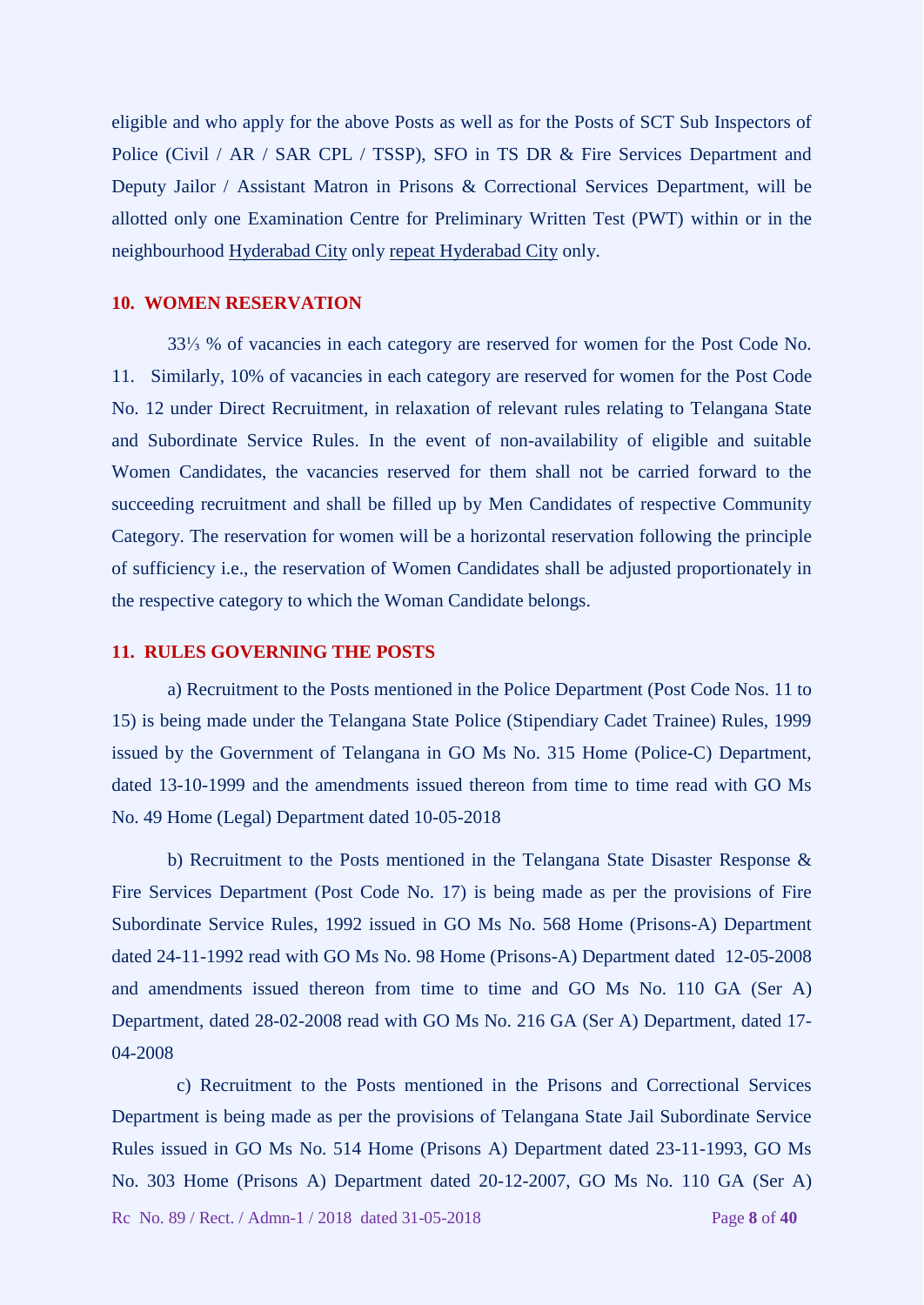Department, dated 28-02-2008 read with GO Ms No. 216 GA (Ser A) Department, dated 17- 04-2008, GO Ms No. 62, Home (Prisons) Department, dated 23-02-2013 and amendments issued thereon from time to time

### **12. SPECIAL REPRESENTATION (RESERVATION)**

The rule of Special Representation (Reservation) i.e., BC-A, BC-B, BC-C, BC-D, BC-E, SC, ST and Ex-Servicemen provided in Rule 22 of Telangana State & Subordinate Service Rules, 1996, shall be applicable to all the Posts. Further, Rule 22-A of the Telangana State and Subordinate Service Rules 1996 shall be applicable only to the Post Code No.11

### **13. RESERVATION FOR SPECIAL CATEGORIES**

Vacancies reserved for Special Categories i.e., Police Executive (PE); Police Ministerial (PM); Meritorious Sports Personnel (MSP); National Cadet Corps (NCC); Children of Police Personnel (CPP); Children of Deceased & Incapacitated Police Personnel (CDI) and Children of Prisons Department Personnel (CJP) shall be adjusted in a horizontal manner i.e., the reservation of Special Category Candidates shall be adjusted proportionately in the respective Communal Category to which the Candidate belongs. The Percentage of vacancies reserved for the above Special Categories shall be calculated for each category based on the vacancies notified for that category

## **14. RELAXATION IN UPPER AGE LIMIT FOR BC-E CANDIDATES**

Relaxation in upper age limit (as given in Para 17C (i)) and / or reservation to 'BC-E group' will be subject to the adjudication of the litigation pending before the Honourable Courts including final orders in Civil Appeal No(s). 2628-2637 of 2010 in SLP No. 7388-97 of 2010 dated 25-03-2010 and orders issued, if any, by the Government from time to time

#### **15. BACKWARD CLASS RESERVATION**

Candidates belong to Backward Classes shall submit the Community Certificate to claim age relaxation and the latest Certificate of Non Creamy Layer issued by the competent authority of Telangana State to claim reservation. In case of failure to produce the Non Creamy Layer Certificate on the day of verification of Certificates, the Candidate's Candidature will be treated under "Open Competition", if otherwise eligible, and the status cannot be changed later, at the Candidate's will or choice, in any case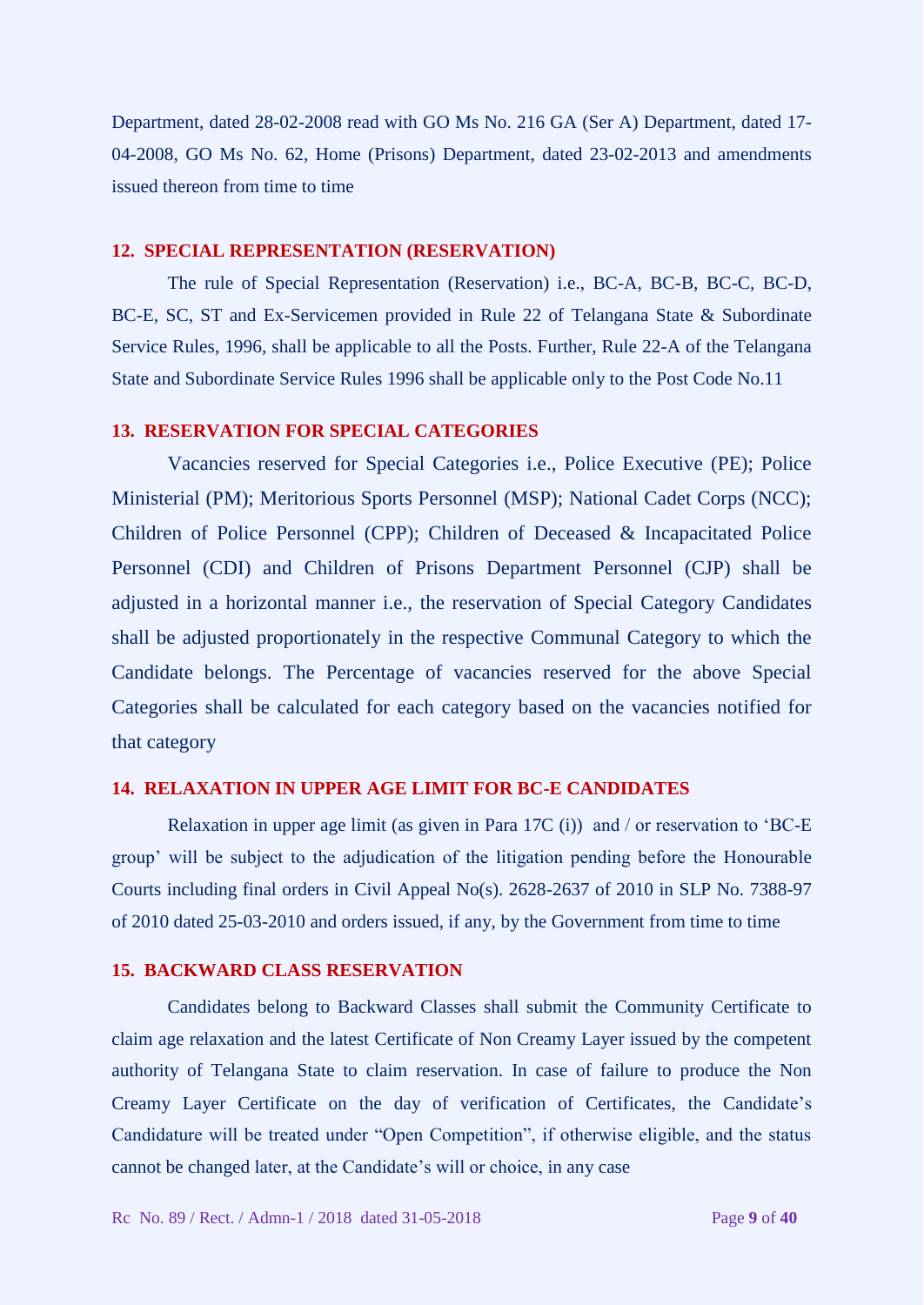### **16. INSTRUCTIONS TO BE READ CAREFULLY**

The requisite educational qualification, age, physical standards, procedure to be followed for selection etc are given below. Candidates must read the instructions given in this Notification as well as "Instructions for filling the Online Application" carefully in their own interest

# **17. ELIGIBILITY CONDITIONS (CANDIDATES TO ENSURE THEIR ELIGIBILITY FOR THE EXAMINATION)**

Candidates applying for the examination should ensure themselves that they fulfill all the eligibility conditions for admission to the examination. Their admission at all the stages of the examination will be purely provisional and shall be subject to satisfying the prescribed eligibility conditions

Mere issue of Hall Ticket to the Candidate will not imply that his / her candidature has been finally cleared by the Board

TSLPRB will take up verification of eligibility conditions with reference to original documents only after the Candidate has finally qualified or at an appropriate time

- **A. Eligibility by Gender**: For the Posts Code Nos. 11 and 12, both Men and Women are eligible and for Post Code Nos.13 to 15, 17 and 18 only men are eligible and for Post code No. 19 only women are eligible
- **B. Age Limit (General)**
- i. For the Post Code Nos. 11 to 15: Must have attained the age of 21 years and must not have attained the age of 25 years as on  $1<sup>st</sup>$  July, 2018 i.e., must have been born not earlier than  $2<sup>nd</sup>$  July, 1993 and not later than  $1<sup>st</sup>$  July, 1997
- ii. For the Post Code No. 17: Must have attained the age of 18 years and must not have attained the age of 30 years as on  $1<sup>st</sup>$  July, 2018 i.e., must have been born not earlier than  $2<sup>nd</sup>$  July, 1988 and not later than  $1<sup>st</sup>$  July, 2000
- iii. For the Post Code No. 18:Must have attained the age of 21 years and must not have attained the age of 30 years as on  $1<sup>st</sup>$  July, 2018 i.e., must have been born not earlier than  $2<sup>nd</sup>$  July, 1988 and not later than  $1<sup>st</sup>$  July, 1997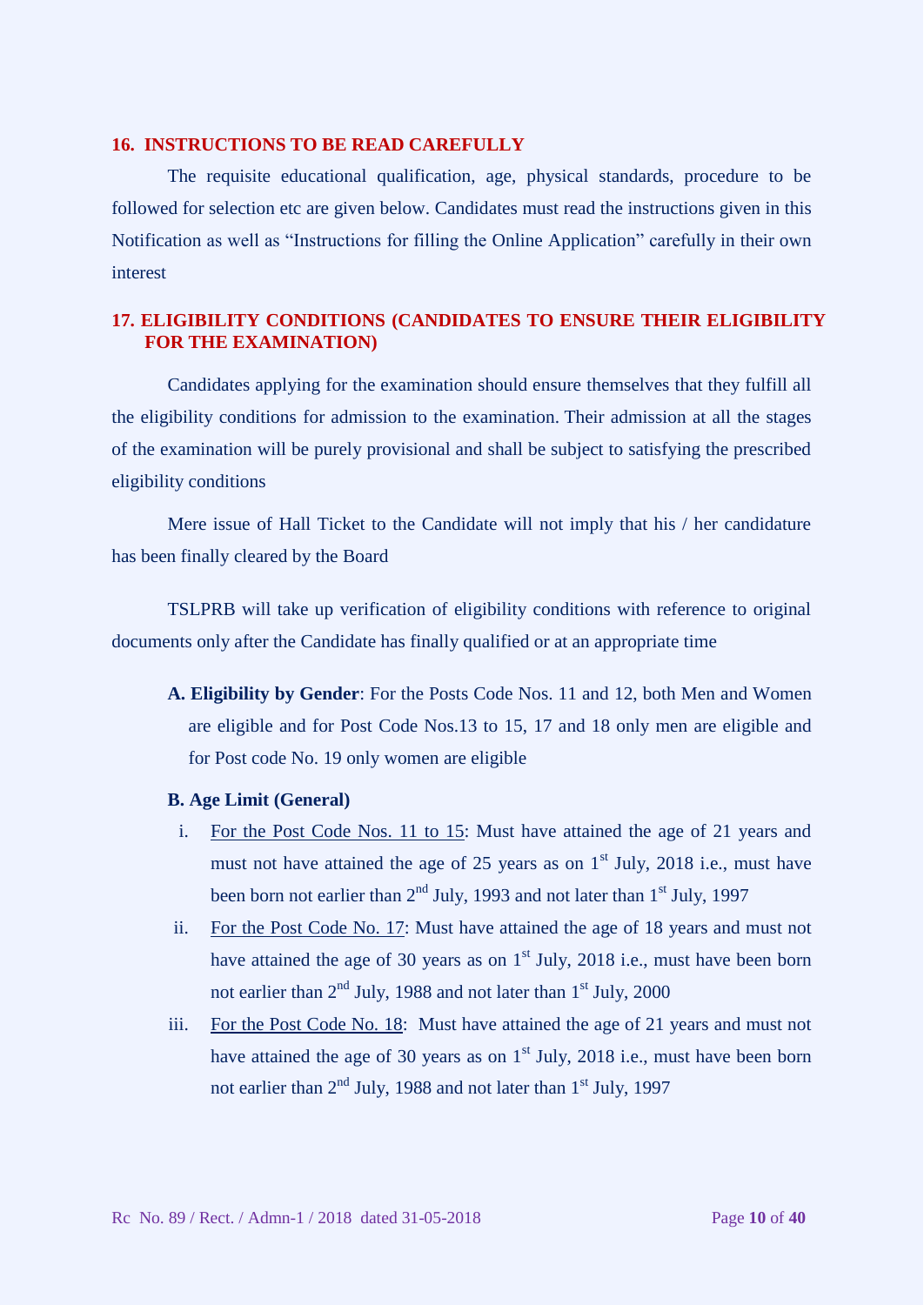- iv. For the Post Code No. 19:Must have attained the age of 21 years and must not have attained the age of 25 years as on  $1<sup>st</sup>$  July, 2018 i.e., must have been born not earlier than  $2<sup>nd</sup>$  July, 1993 and not later than  $1<sup>st</sup>$  July, 1997
- **C. Relaxation in Upper Age Limit:** The Upper Age Limit prescribed at S No. 17(B) above will be relaxable as mentioned hereunder –
	- i. Up to a maximum of 5 (five) years if a Candidate belongs to a Backward Class or a Scheduled Caste or a Scheduled Tribe
- ii. Length of regular service limited up to a maximum of 5 (five) years if a Candidate is an employee of Telangana State Government (Employees of TSTRANSCO, DisComs, TSGENCO, State Road Transport Corporation and other Telangana State Corporations, Municipalities, Local Bodies, Public Sector Undertakings etc. are not entitled for age relaxation). Service Certificate has to be submitted by eligible Candidates claiming age relaxation.
- iii. 3 (three) years in addition to the length of service rendered in the Army, Navy or Air Force of the Indian Union for the Candidates who served in the Army, Navy or Air Force of the Indian Union

Explanation:– Persons serving in the Armed Forces of the Union, who on Retirement from Service, would come under the category of Ex-Servicemen, may be permitted to apply for re-employment one year before the completion of the specified terms of engagement and avail themselves of all concessions available to Ex-Servicemen but shall not be permitted to leave the uniform until they complete the Specified Term of Engagement in the Armed Forces of the Union.

- iv. 3 (three) years in addition to the length of service rendered as a whole time Cadet Corps Instructor in NCC provided the Candidate has rendered a minimum service of 6 months as a whole time Cadet Corps Instructor in NCC
- v. Up to a maximum of 3 (three) years if a Candidate is a retrenched temporary employee in the State Census Department with a minimum service of 6 months during 1991

## **Save as provided above, the age limits prescribed can in no case be relaxed.**

Note:- Name and date of birth accepted by the TSLPRB is that entered in the Secondary School Certificate or Matriculation or an equivalent examination certificate. No other document relating to age like horoscopes, affidavits, birth extracts from Municipal Corporation, Service Records and the like will be accepted.

**D. Minimum Educational Qualification:** The Candidate must hold, as on 1<sup>st</sup> July, 2018, a Degree awarded by any University in India, established or incorporated by or under a Central Act, Provisional Act of State or of any Institution recognized by the University Grants Commission or any other equivalent qualification. In the case of a Candidate belonging to Scheduled Castes or Scheduled Tribes, as on  $1<sup>st</sup>$  July, 2018, he / she must have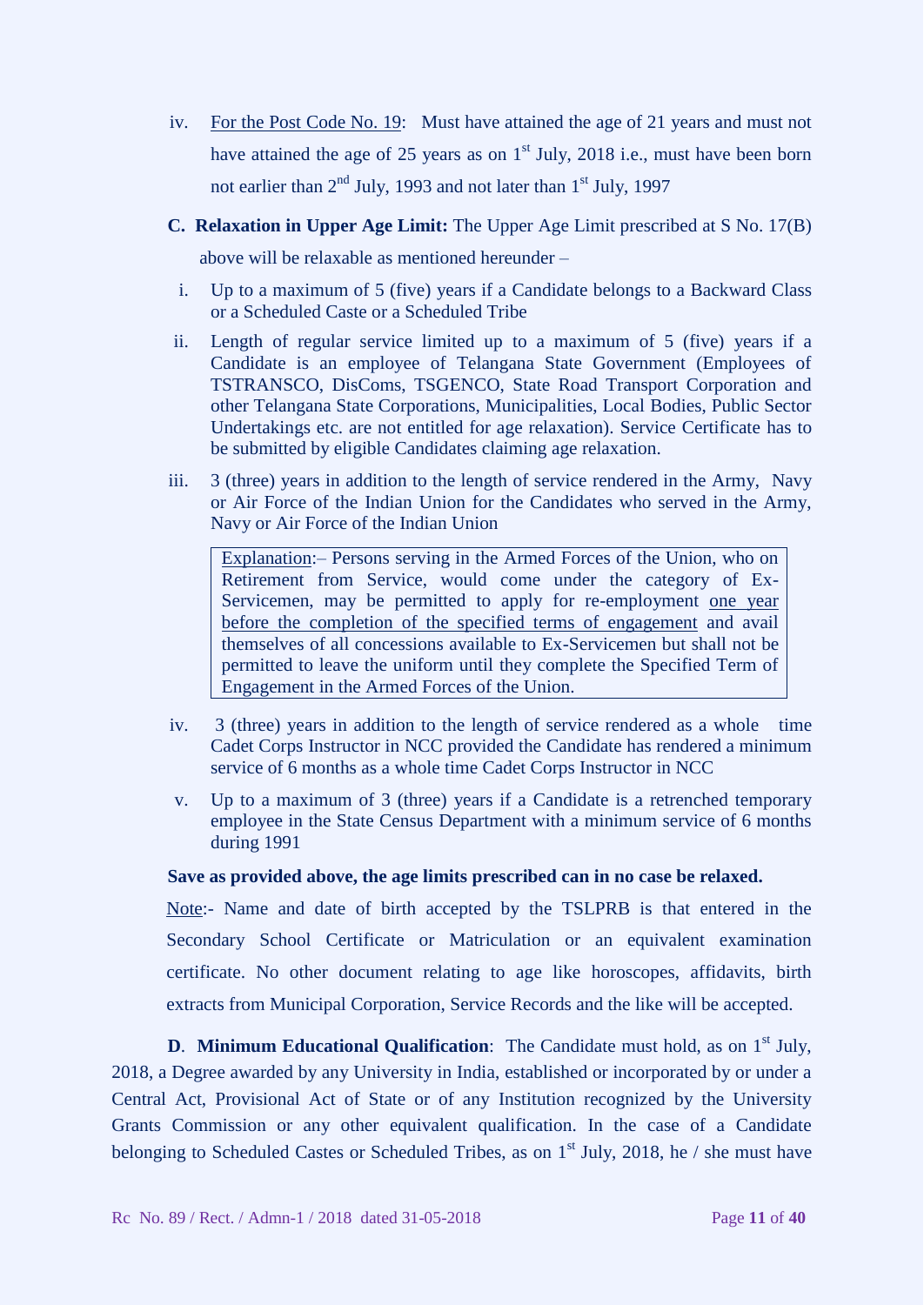passed Intermediate or any other examination recognized by the Telangana State Government as being equivalent to Intermediate and should have studied 3 years Degree course.

Distance Education: Candidates who have obtained Degree through Open Universities / Distance Education mode are required to have recognition by the University Grants Commission / AICTE / Distance Education Council, as the case may be. Unless such Degrees had been recognized by the relevant Statutory Authority, they will not be accepted for the purpose of Educational Qualification. The onus of proof of recognition by the relevant Statutory Authority that their Degrees / Universities have been recognized rests with the Candidate.

Note:- Candidates who possess higher qualification than the prescribed one will also be considered on par with the Candidates who possess the prescribed qualification

#### **E. Medical Standards:**

i. Eye Sight: Visual Standards required for the above selection shall be as follows –

|                       | <b>Right Eye</b> | Left Eye  |
|-----------------------|------------------|-----------|
| <b>Distant Vision</b> | 6/6              | 6/6       |
| <b>Near Vision</b>    | 0/5              | 0/5       |
|                       | (Snellen)        | (Snellen) |

- ii. Each eye must have a full field of vision
- iii. Colour blindness, squint or any morbid condition of the eye or lids of either eye shall be deemed to be a disqualification
- iv. Candidate should possess sound health and be free from any bodily defect or infirmity which will render him unfit for the Posts notified
- v. Candidates who have the following ailments or defects will not be considered for recruitment to any Post specified in this rule
	- **Physically Handicapped**
	- Knocking-Knees, Pigeon Chest, Flat Foot, Vericose Veins, Hammer-Toes, Fractured Limbs, Decayed Teeth, Stammering, Hard of Hearing and Abnormal Psychological Behavior

Note:- In order to avert getting disappointed at a later stage, Candidates are advised to have themselves examined by a Civil Surgeon before applying for the examination to ensure that they meet the prescribed Physical and Medical Standards.

# **18. SELECTION PROCEDURE / SCHEME**

The Selection Procedure / Scheme of the Exam will be as follows –

**A) Preliminary Written Test:** Candidates shall be required to appear for the Preliminary Written Test in one paper (3 (three) hours duration) as given below. Candidates will be issued Hall tickets for this purpose. Syllabus for the PWT is given at Annexure  $-$  II (A).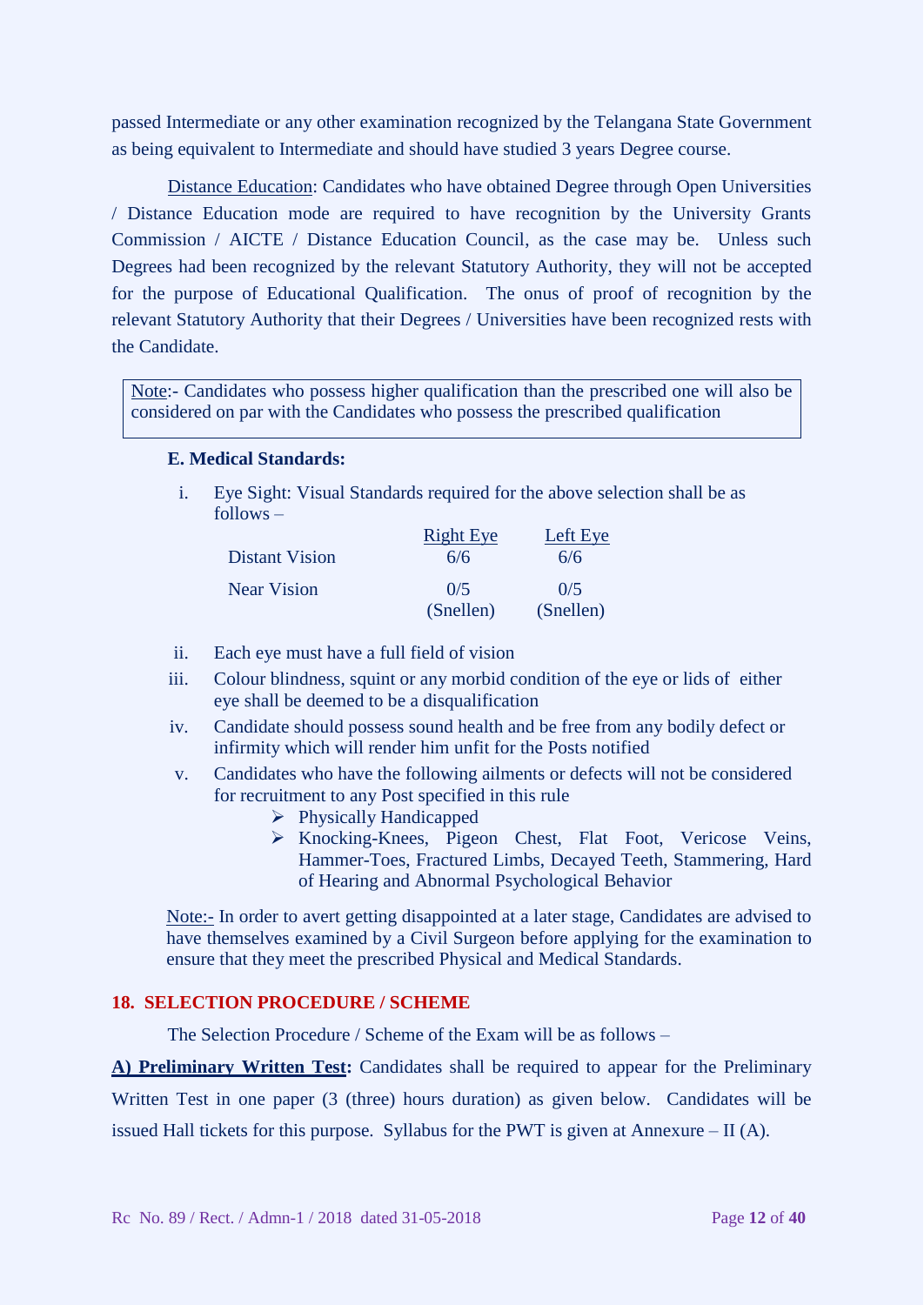| <b>Paper</b>                       | <b>Subject</b>                                                                                                                    | <b>Max. Marks</b> |
|------------------------------------|-----------------------------------------------------------------------------------------------------------------------------------|-------------------|
| Preliminary<br><b>Written Test</b> | Arithmetic and Test of Reasoning / Mental<br>Ability (100 Questions) and General Studies<br>(100 Questions) (Objective in Nature) | <b>200</b>        |

Note:-

1) The minimum mark to be secured by the Candidates in order to qualify in the Preliminary Written Test is 40% for OCs, 35% for BCs and 30% for SCs / STs / Ex-Servicemen

2) Questions in the Paper will be objective in nature and will be set in English, Telugu and Urdu languages. Candidates have to answer the questions on an OMR answer sheet using Blue / Black Ball Point Pen only. For this purpose, Candidates should bring their own Blue / Black Ball Point Pens along with them

**Intimation Letter**: Candidates who qualify in the Preliminary Written Test will be informed the dates for downloading the Intimation Letter through the website [\(www.tslprb.in\)](http://www.tslprb.in/) for appearing in the PMT / PET with details of Venue, Date and Time. Candidates should bring the Intimation Letter when they come to attend the PMT / PET

**B) Physical Measurements Test (PMT**): Candidates who qualify in the above Preliminary Written Test have to undergo Physical Measurements Test and should meet the following requirements

- i) For the Post Code Nos. 11 to  $15 \& 17 \text{ (Men)} -$ Height: Must not be less than 167.6 cms Chest: Must not be less than 86.3 cms round the chest on full inspiration with a minimum expansion of 5 cms
- ii) For the Post Code Nos.  $11 \& 12$  (Women) Height: Must not be less than 152.5 cms
- iii) For Post Code No. 18 (Men) Height: Must not be less than 168 cms Chest: Must not be less than 87 cms round the chest on full inspiration with a minimum expansion of 5 cms
- iv) For the Post Code No. 19 (Women) Height: Must not be less than 153 cms

Provided that Candidates belonging to Scheduled Tribes and Aboriginal Tribes belonging to the Agency Areas of Mahaboobnagar, Adilabad, Warangal and Khammam districts should meet the following Physical Standards:

i) For the Post Code Nos. 11 to  $15 \& 17 \text{ (Men)} -$ Height: Must not be less than 160 cms Chest: Must not be less than 80 cms round the chest on full inspiration with a minimum expansion of 3 cms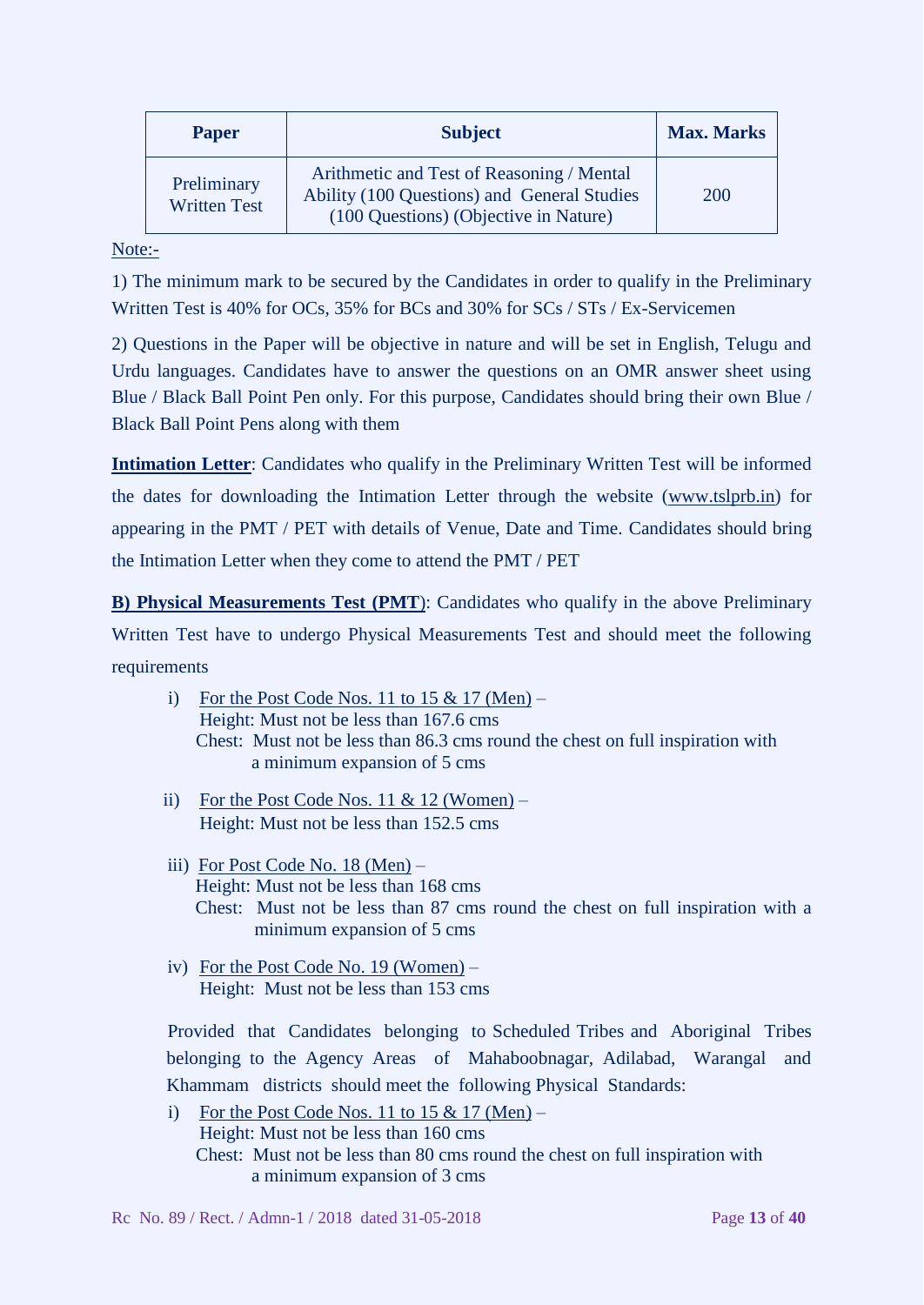- ii) For the Post Code Nos. 11 & 12 (Women) Height: Must not be less than 150 cms
- iii) For Post Code No. 18 (Men) Height: Must not be less than 164 cms Chest: Must not be less than 83 cms round the chest on full inspiration with a minimum expansion of 5 cms

**C) Physical Efficiency Test (PET):** Candidates who qualify in the above Physical Measurements Test will be required to undergo the following tests and qualify as specified below-

**i) For Post Code Nos. 11, 17 & 18 (Men)**: Candidates must qualify in any 3 (three) events out of the 5 (five) events of the Physical Efficiency Test as detailed below while qualification in 800 Metres Run is a must for all of them i.e., 800 metres run should be one of the 3 (three) or above events that they qualify in.

| SI.            | <b>Item</b>        | <b>Qualifying Time / Distance</b> |                      |  |
|----------------|--------------------|-----------------------------------|----------------------|--|
| No.            |                    | <b>General</b>                    | <b>Ex-Servicemen</b> |  |
|                | 100 Metres Run     | 15 Seconds                        | 16.5 Seconds         |  |
| 2              | Long Jump          | 3.80 Metres                       | 3.65 Metres          |  |
| 3              | Shotput (7.26 Kgs) | 5.60 Metres                       | 5.60 Metres          |  |
| $\overline{4}$ | <b>High Jump</b>   | 1.20 Metres                       | 1.05 Metres          |  |
|                | 800 Metres Run     | 170 Seconds                       | 200 Seconds          |  |

**Note:- For the above Post Codes, Physical Efficiency Test will be qualifying in nature**

**ii) For Post Code Nos. 11 & 19 (Women):** Candidates must qualify in any 2 (two) events out of the 3 (three) events of the Physical Efficiency Test as detailed below, while qualifying in 100 Metres Run is a must for all of them i.e., 100 Metres Run should be one of the 2 (two) or 3 (three) events that they qualify in.

| SI.<br>No. | <b>Item</b>     | <b>Qualifying Time / Distance</b> |
|------------|-----------------|-----------------------------------|
|            | 100 Metres Run  | 20.0 Seconds                      |
|            | Long Jump       | 2.50 Metres                       |
|            | Shotput (4 Kgs) | 3.75 Metres                       |

**Note:- For the above Post Codes, Physical Efficiency Test will be qualifying in nature**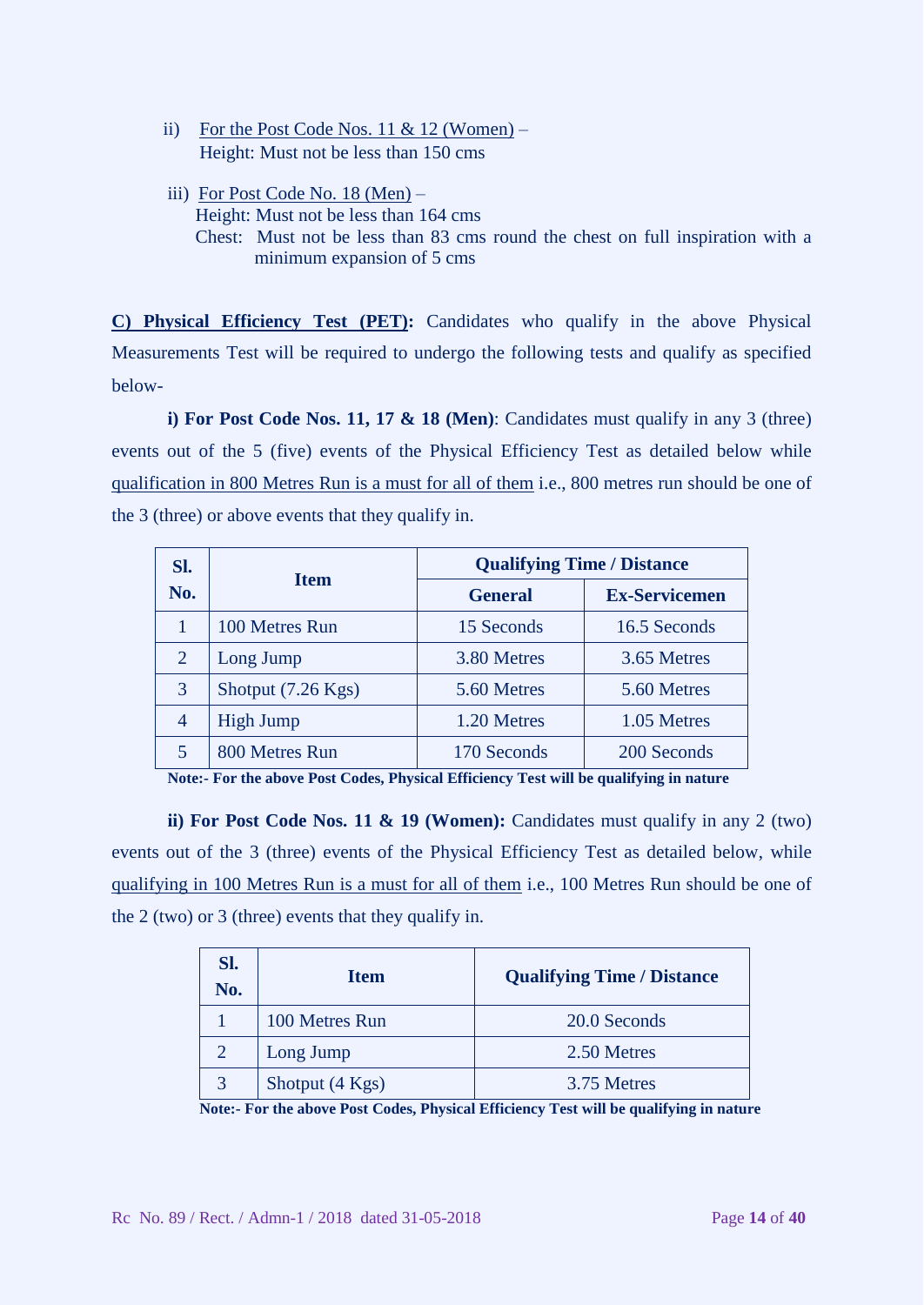**iii) For Post Code Nos. 12 to 15 (Men):** Candidates must qualify in all the 5 (five) events of Physical Efficiency Test carrying an aggregate 125 maximum marks as detailed below –

| <b>Sl. No.</b> | <b>Item</b>                  | <b>Qualifying Time / Distance</b> |                      |  |
|----------------|------------------------------|-----------------------------------|----------------------|--|
|                |                              | <b>General</b>                    | <b>Ex-Servicemen</b> |  |
|                | 100 Metres Run               | 15 Seconds                        | 16.5 Seconds         |  |
| 2              | Long Jump                    | 3.80 Metres                       | 3.65 Metres          |  |
| 3              | Shotput $(7.26 \text{ Kgs})$ | 5.60 Metres                       | 5.60 Metres          |  |
| 4              | <b>High Jump</b>             | 1.20 Metres                       | 1.05 Metres          |  |
| 5              | 800 Metres Run               | 170 Seconds                       | 200 Seconds          |  |

Performance of the Candidates in each event will be awarded out of a maximum 25 marks as shown in Annexure I (A). All the 5 (five) events put together will carry 125 marks. For Post Code No. 12 while drawing the Merit List, these 125 marks will be normalized as per the procedure followed by TSLPRB.

 **iv) For Post Code No. 12 (Women)**: Candidates must qualify in all the 3 (three) events of the Physical Efficiency Test carrying an aggregate125 maximum marks as detailed below –

| Sl. No. | <b>Item</b>     | <b>Qualifying Time /</b><br><b>Distance</b> | <b>Maximum Marks for</b><br><b>100 Points</b> |
|---------|-----------------|---------------------------------------------|-----------------------------------------------|
|         | 100 Metres Run  | 20 Seconds                                  |                                               |
|         | Long Jump       | 2.50 Metres                                 |                                               |
| 3       | Shotput (4 Kgs) | 3.75 Metres                                 |                                               |

Performance of the Candidates in each event will be awarded out of maximum marks as mentioned above as per the gradation shown in Annexure I (B). All the 3 (three) items put together will carry 125 marks. While drawing the Merit List, these 125 marks will be normalized as per the procedure followed by TSLPRB.

Note:- Physical Measurement Test / Physical Efficiency Test for all the Posts / Notifications applied for by a Candidate, will be conducted only once and the same scores will be used for all the Posts for which he / she is applying for among the Notifications with Nos. 88, 89, 90 and 91 / Rect. / Admn.1/2018 dated 31.05.2018.

**Intimation Letter:** Candidates who qualify in the Physical Efficiency Test will be issued Hall Tickets for appearing in the Final Written Examination.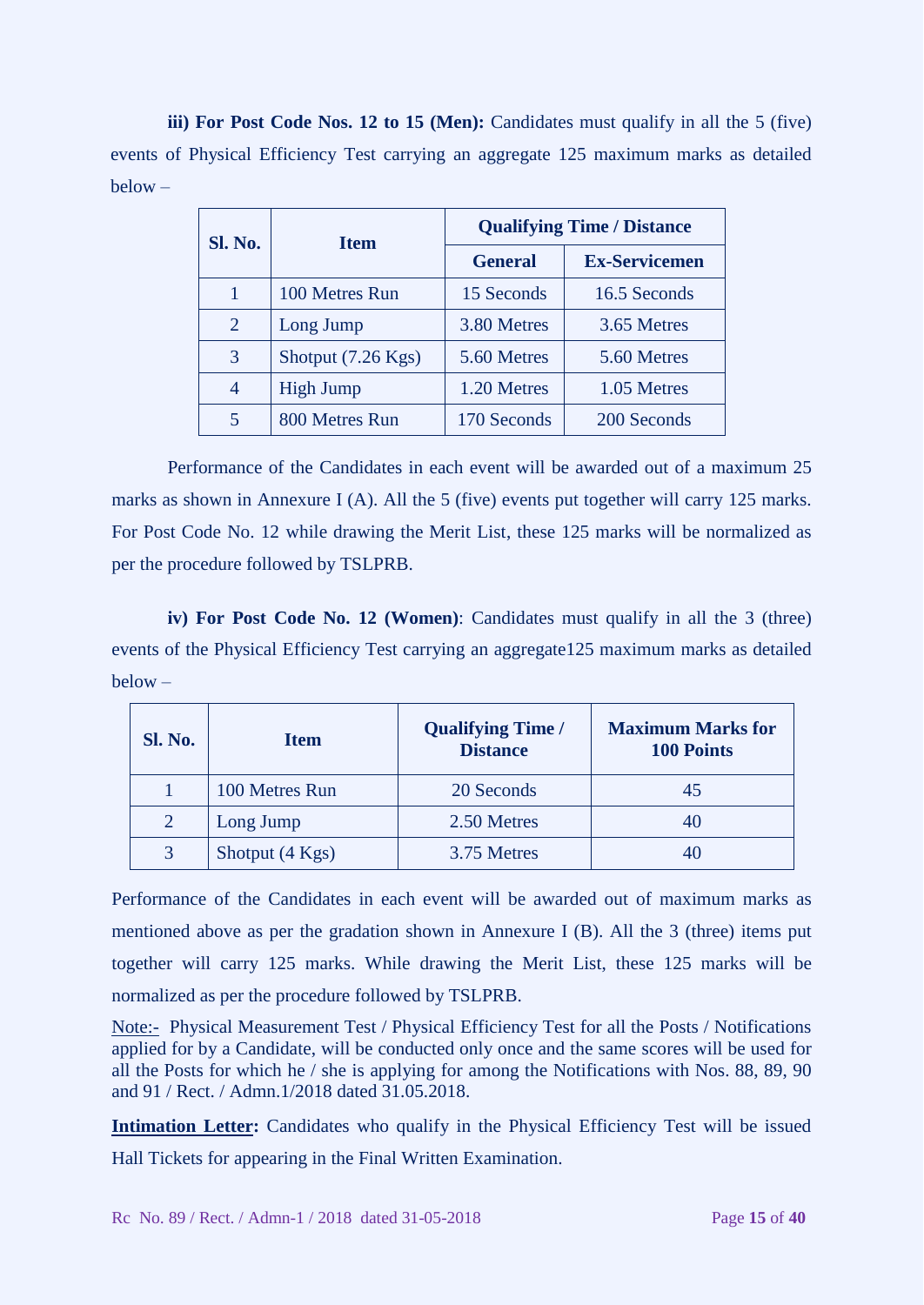**D) Final Written Examination:** Candidates who qualify in the Physical Efficiency Test will be required to appear in a Final Written Examination having four papers (each of 3 (three) hours duration) as described below. Syllabus for these Papers is given in Annexure II (B).

|                                                                                            | <b>Max. Marks for</b> |                |  |
|--------------------------------------------------------------------------------------------|-----------------------|----------------|--|
| <b>Subject</b>                                                                             | Post Code Nos.        | Post Code Nos. |  |
|                                                                                            | 11, 17, 18 & 19       | 12 to 15       |  |
| English (Objective Type) (200 Questions)                                                   | 100                   | 100            |  |
| Telugu / Urdu (Objective Type)<br>(200 Questions)                                          | 100                   | 100            |  |
| Arithmetic and Test of Reasoning / Mental<br>Ability (Objective in Nature) (200 Questions) | 200                   | 100            |  |
| General Studies (Objective in Nature) (200<br>Questions)                                   | 200                   | 100            |  |
|                                                                                            |                       |                |  |

Note:-

1) The minimum marks to be secured by the Candidates in order to qualify in the Final Written Examination in each paper is 40% for OCs, 35% for BCs and 30% for SCs / STs / Ex-Servicemen

2) Papers I and II are qualifying in nature and the marks secured in these Papers i.e., I and II will not be taken into account for final selection. Those Candidates who do not secure the minimum qualifying marks in these papers will not be considered further in the selection process, irrespective of their performance in papers III and IV

3) Papers I and II referred to above will be objective in nature and Candidates have to answer the questions using Blue / Black Ball Point pen only

4) For each question in Paper I and II, the Candidate shall be awarded full marks assigned to the question, if he / she darkened only one bubble that corresponds to the correct answer. In case the Candidate has not darkened any bubble, the Candidate will be awarded zero mark for that question. In all other cases, 25% of the full marks shall be awarded as negative mark for that question

5) In Paper II, the Candidates can choose to have either Telugu or Urdu and should indicate their choice as and when asked for. Option once exercised will be final and a Candidate will not be allowed to change it subsequently

6) Questions in Papers III and IV will be objective in nature and will be set in English, Telugu and Urdu languages. Candidates have to answer the questions on an OMR answer sheet using Blue / Black Ball Point pen only. For this purpose Candidates should bring Blue / Black Ball Point pens along with them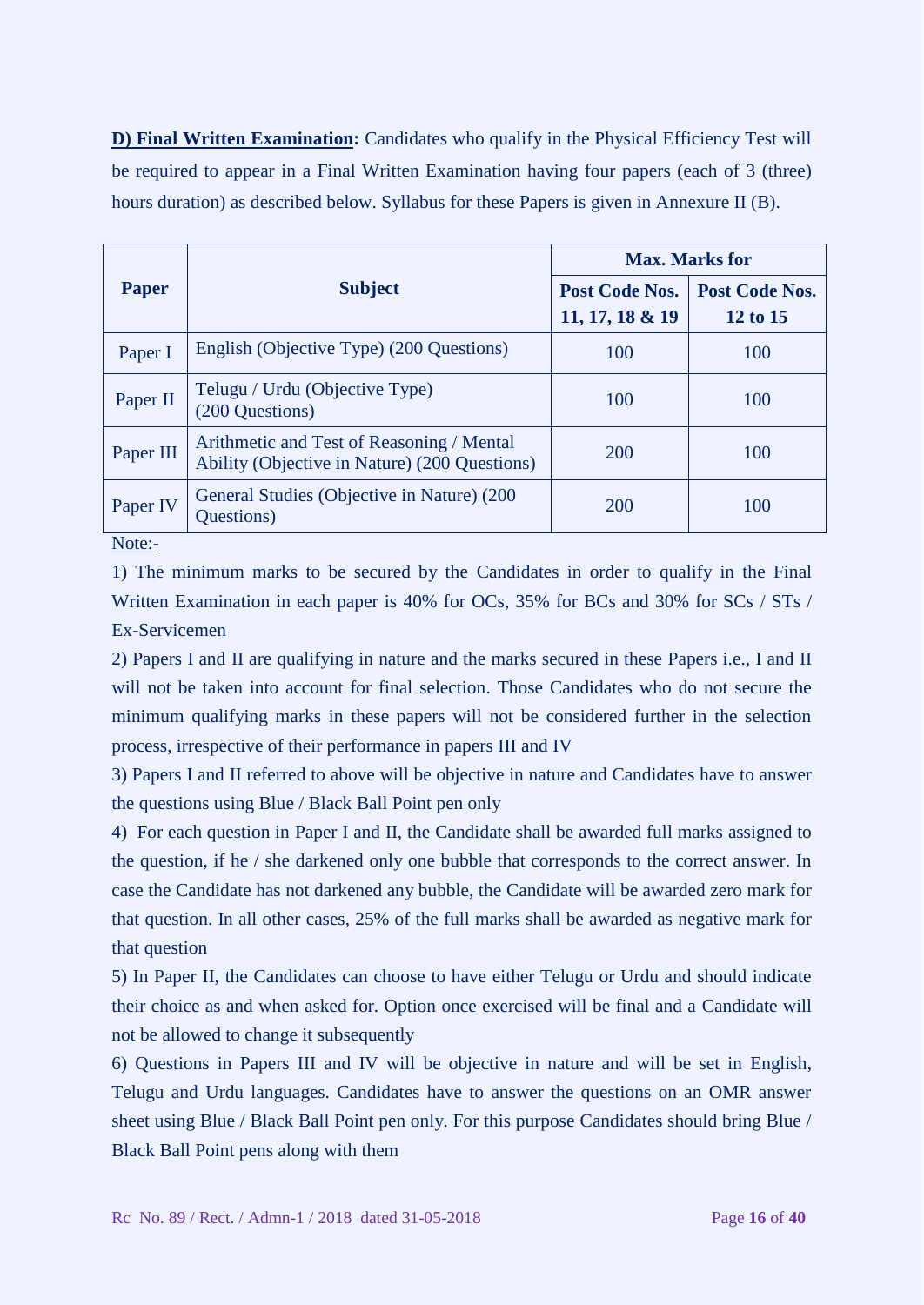7) Appearance in all the Tests and Written Examinations, as per rules, is compulsory. Absence in any of the above Tests / Examination, will automatically render a Candidature disqualified

8) Mere securing of minimum qualifying marks does not vest any right in a Candidate to be considered for selection

### **E) Final Selection**:

**i) For Post Code Nos. 11 and 17**: Final selection of the Candidates will be made strictly based on the merit as obtained by them through their score in the Final Written Examination (Papers III and IV) for a total of 400 marks and as per the provisions of the Telangana State Public Employment (Organization of Local Cadres and Regulation of Direct Recruitment) Order, 1975 and GO(P) No. 763 GA (SPF-A) Department dated 15-11-1975. As per GO Ms No. 124 General Administration (SPF A) Department dated 07-03-2002, while filling up the vacancies, the first 30% of Posts shall be filled using the combined merit list of Local Candidates and Non-local Candidates and thereafter, the remaining 70% of the Posts shall be filled up by Local Candidates only.

**ii)** For Post Code No. 12: Final selection of the Candidates shall be made strictly based on the merit as obtained by them through their score in the Final Written Examination (Paper III and Paper IV) and Physical Efficiency Test. Marks secured by Men and Women in PET shall be normalized as per the procedure followed by the TSLPRB to ensure fairness. Normalized marks of PET shall be used while drawing the Final Merit List. Provisions of the Telangana Public Employment (Organization of Local Cadres and Regulation of Direct Recruitment) Order, 1975 and GO(P) No. 763 of GA (SPF.A) Department dated 15.11.1975 as amended from time to time, shall be applicable and as per GO Ms No. 124 of General Administration (SPF.A) Department dated 07-03-2002 while filling up the vacancies, the first 30% of Posts shall be filled using the combined merit list of Local Candidates and Non-Local Candidates and thereafter, the remaining 70% of the Posts shall be filled up by Local Candidates only.

**iii) For Post Code Nos. 13 to 15**: Final selection of the Candidates shall be made strictly based on the merit as obtained by them through their score in the Final Written Examination (Paper III and Paper IV) and Physical Efficiency Test. Provisions of the Telangana Public Employment (Organization of Local Cadres and Regulation of Direct Recruitment) Order, 1975, the rule of reservation to the local Candidates is not applicable to these selections.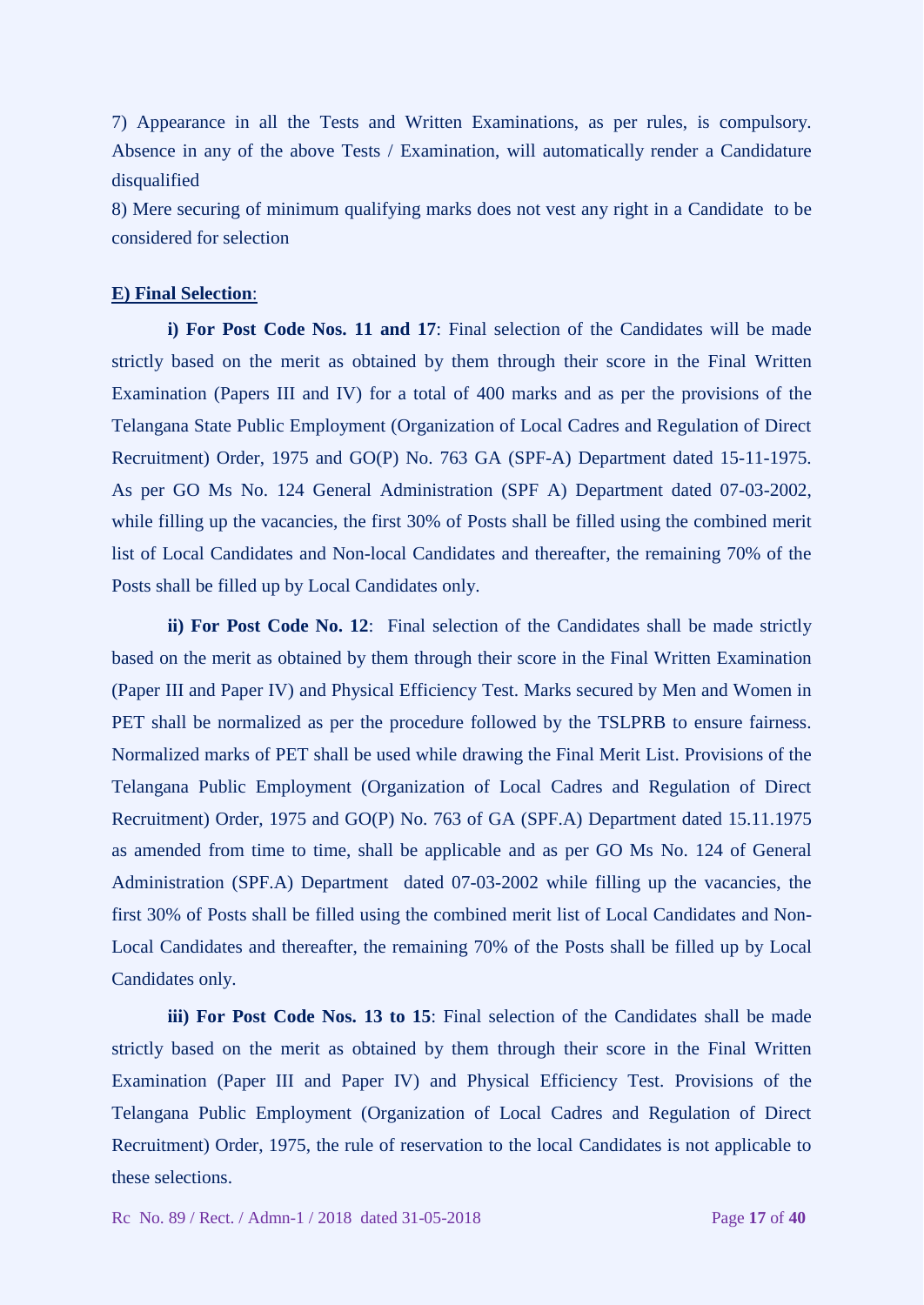**iv) For Post Code Nos. 18 and 19**: Final selection of the Candidates will be made strictly based on the merit as obtained by them through their score in the Final Written Examination (Papers III and IV) for a total of 400 marks. Provisions of the Telangana Public Employment (Organization of Local Cadres and Regulation of Direct Recruitment) Order, 1975, the rule of reservation to local Candidates is not applicable to these selections.

**F) Merit among Candidates who secure same Marks**: When 2 (two) or more Candidates in a particular category obtain equal marks, preference will be given to the Candidate who was born earlier

### **19. RESERVATION TO LOCAL CANDIDATES**

Reservation to local Candidates is applicable as provided in the Rules as amended from time to time and in force as on the date of Notification. Candidates claiming Reservation as Local Candidates should enclose the required Study Certificates (from VII class to X class (or) from IV class to X class, in case he  $/$  she had not studied from VII class to X class in one particular Zone). Residence Certificate in the Prescribed Proforma should be enclosed by only those Candidates who have not studied in any Educational Institutions.

### **Definition of Local Candidate**

(i) "Local Candidate" means a Candidate for direct recruitment to any Post in relation to that Local Area where he / she has studied in Educational Institution(s) for not less than 4 (four) consecutive academic years prior to and including the year in which he / she appeared for SSC or its equivalent examination. However, if he / she has not studied in any educational institution during the above 4 (four) years period, it is enough if he / she has resided in that area which is claimed as his / her local area during the above said period.

(ii) In case the Candidate does not fall within the scope of the above, it will be considered if he / she has studied for a period of not less than 7 (seven) years prior to and inclusive of the year in which he / she has studied for the maximum period out of the said period of 7 (seven) years and where the period of his / her study in two or more local for equal duration them such local area where he / she has studied last (in such local area) will be taken for as the place of local candidature. Similarly, if he / she has not studied during the above said period in any Educational Institution(s) the place of residence during the above period will be taken into consideration and local candidature will be determined as the place of stay for maximum period or in case of equal duration of highest stay at 2 or more different places, then the place last resided among them will be considered as place of Local Candidates.

Rc No. 89 / Rect. / Admn-1 / 2018 dated 31-05-2018 Page **18** of **40**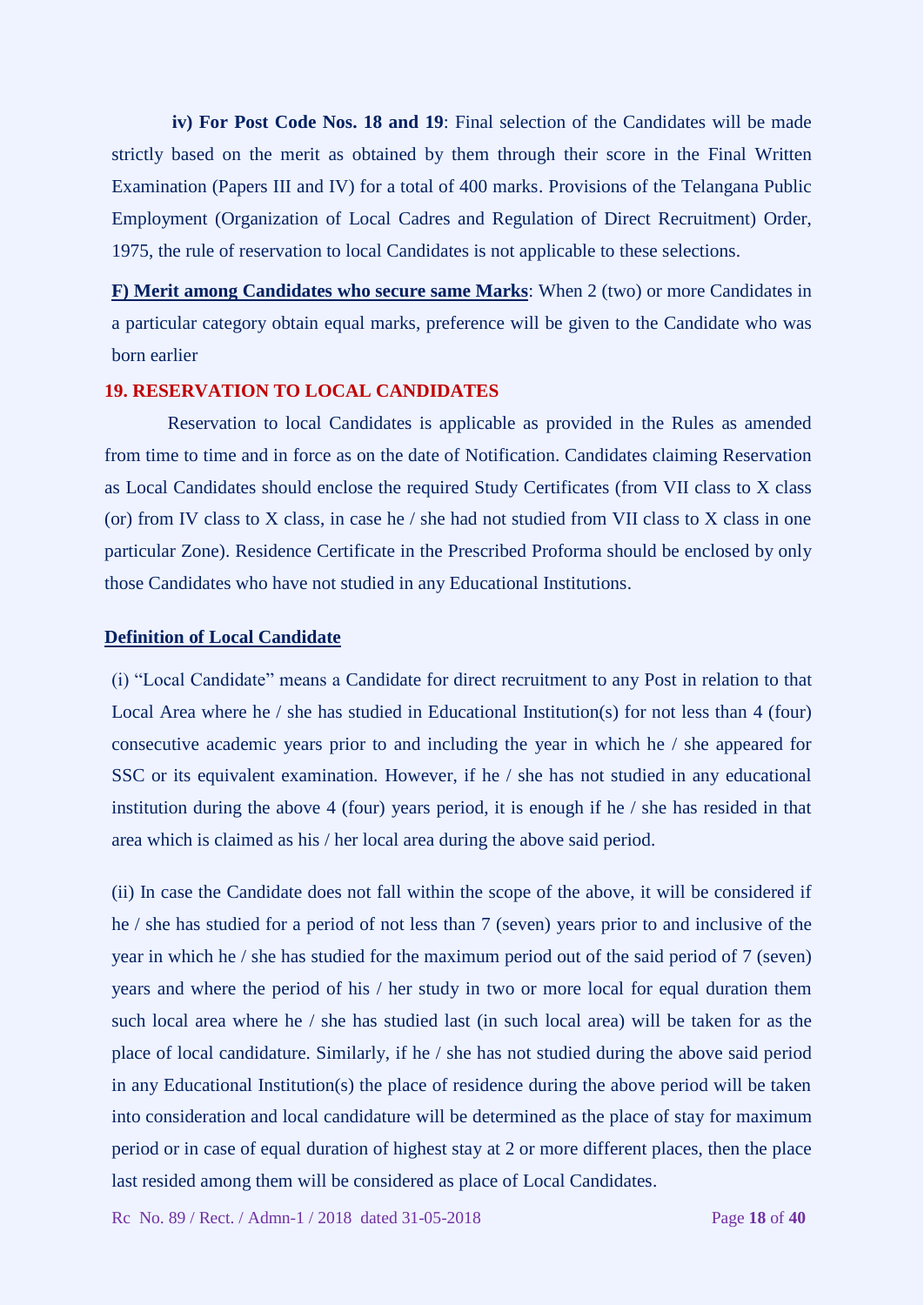(iii) If the claim for local candidature is based on study, the Candidate is required to produce a certificate from the Educational Institution (s) where he / she has studied during the said 4 years period i.e., from VII class to X class (or) 7 years period i.e., from IV class to X class, in case he / she has not studied from VII class to X class in one particular Zone in Annexure-III (A) If the local candidate is based on residence, a certificate should be submitted as prescribed in Annexure-III (B) obtained from an officer of the Revenue Department not below the rank of a Tahsildar in independent charge of a Mandal.

(iv) If, however, a Candidate has resided in more than one Mandal during the relevant 4(four) out of 7 (seven) years period but within the same Zone separate certificates from the Mandal Revenue Officers exercising jurisdiction have to be obtained in respect of different areas.

Note:-

a) Single certificate, whether of study or residence would suffice for enabling the Candidate to apply as a "Local Candidate"

b) RESIDENCE CERTIFICATE WILL NOT BE ACCEPTED, IF A CANDIDATE HAS STUDIED IN ANY EDUCATIONAL INSTITUTION UPTO SSC OR EQUIVALENT EXAMINATION. SUCH CANDIDATES HAVE TO PRODUCE STUDY CERTIFICATES ONLY, INVARIABLY. THE CANDIDATES, WHO ACQUIRED DEGREE FROM OPEN UNIVERSITIES WITHOUT STUDYING SSC / MATRICULATION OR EQUIVALENT IN EDUCATIONAL INSTITUTIONS, HAVE TO SUBMIT RESIDENCE CERTIFICATE ONLY. EDUCATIONAL INSTITUTION MEANS AN INSTITUTION RECOGNIZED BY THE GOVERNMENT / UNIVERSITY / COMPETENT AUTHORITY.

| <b>Zones</b>                                                                                           | <b>Districts / Area</b>                                             |
|--------------------------------------------------------------------------------------------------------|---------------------------------------------------------------------|
| $\text{Zone} - \text{V}$<br>(for Post Code Nos. $11 \& 12$ )                                           | Adilabad, Karimnagar, Warangal & Khammam                            |
| $\text{Zone} - \text{VI}$<br>(for Post Code Nos.11 $& 12$ )                                            | Mahaboobnagar, Nalgonda, Rangareddy,<br>Hyderabad, Medak, Nizamabad |
| $\text{Zone} - \text{VI}$<br>(excluding the area under<br>City of Hyderabad)<br>(for Post Code No. 17) | Mahaboobnagar, Nalgonda, Rangareddy,<br>Medak, Nizamabad            |
| City of Hyderabad<br>(for Post Code No. 17)                                                            | City of Hyderabad *                                                 |

c) Zones comprise Districts / Area mentioned against each of them as given below –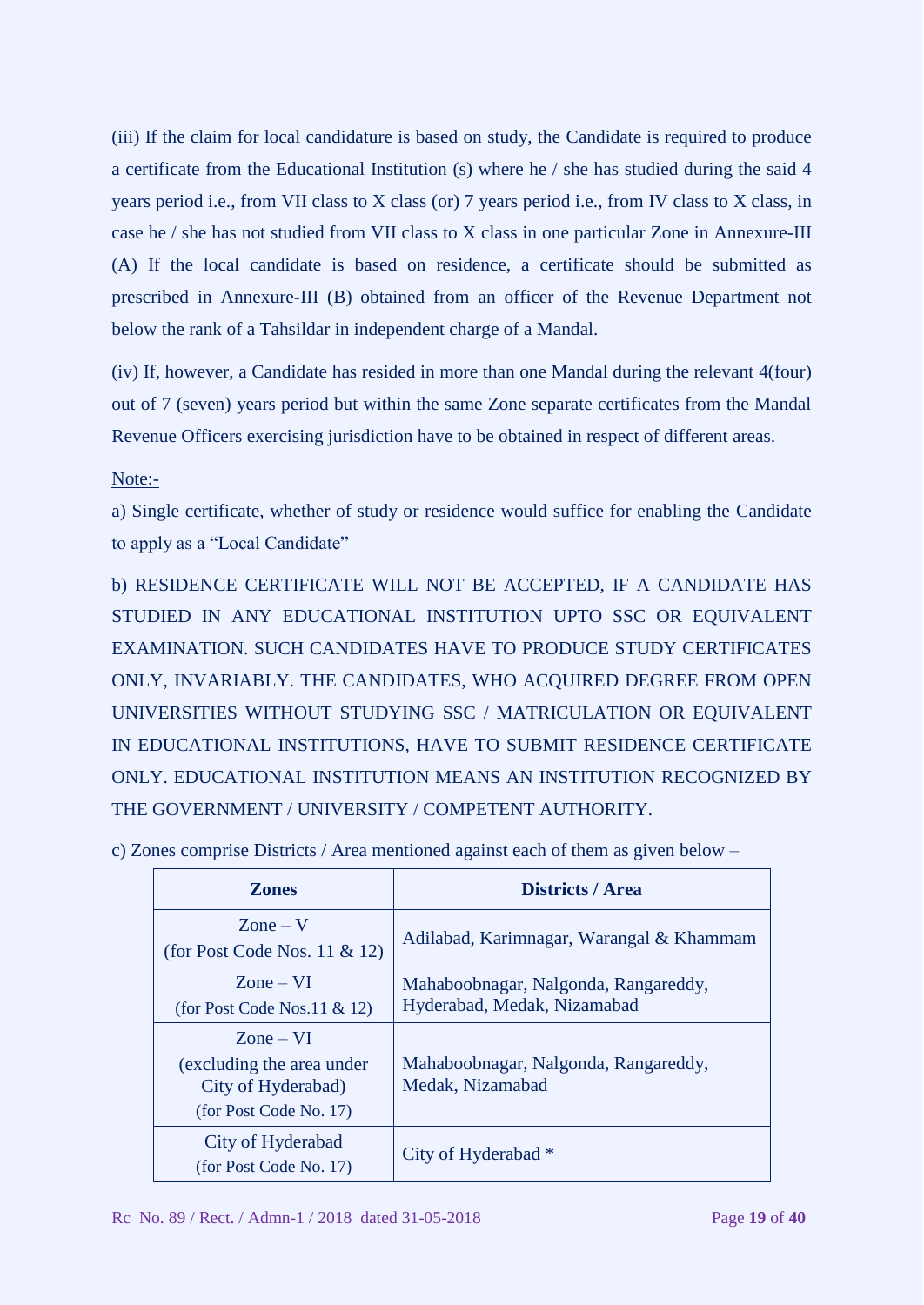\* City of Hyderabad consists of Hyderabad Division and Secunderabad Division of Municipal Corporation of Hyderabad; Secunderabad Cantonment Area, Osmania University Campus, Fatehnagar, Bowenpally, Machabolarum, Malkajgiri, Uppal Khalsa, Alwal, Balanagar, Moosapet and Kukatpally Panchayat Areas and Zamistanpur and Lallaguda villages

### **20. LOCAL RESERVATION**

Local Reservation shall be followed in terms of Para (8) of Telangana Public Employment (Organization of Local Cadres and Regulation of Direct recruitment), Order No. 1975 (GOP No.674, GA (SPF.A) Department, dated 28-10-1975, and any orders issued by appropriate authorities under Article 371 D r/w Section 97 of AP State Re-Organization Act, 2014, from time to time.

### **21A. PERCENTAGE OF QUOTAS IN SPECIAL CATEGORIES**

**i) For Post Code Nos. 11 and 14**: 2% for Meritorious Sports Persons (MSP), 3% for NCC, 5% for Police Executive (PE), 1% for Police Ministerial (PM), 2% for Children of Police Personnel (CPP) and 2% for CDI

**ii) For Post Code Nos. 12 and 13**: 2% for Meritorious Sports Persons (MSP), 3% for NCC, 7% for Police Executive (PE), 1% for Police Ministerial (PM), 2% for Children of Police Personnel (CPP) and 2% for CDI

**iii) For Post Code No. 18**: 5% for Children of Prisons Department Personnel (CJP)

## **21B. SPECIAL CATEGORIES**

Candidates who claim reservation / quota under following Special Categories should satisfy the following conditions –

**i) Police Executive (PE)** – Police Constables, Head Constables and Assistant Sub Inspectors of Police working in Telangana State Police Department, who are approved probationers and who have completed 3 (three) years of service as on the date of Notification will come under this Special Category. Period of Service rendered as Stipendiary Cadet Trainee shall not be counted for the purpose of service.

Note:- Candidates who fall under any of the following categories will not be considered for quota under 'Police Executive' (PE)

- a) Any major punishment in the entire service
- b) Minor punishments three or more in the entire service
- c) Any punishment under operation
- d) Under suspension or facing an oral enquiry
- e) Declared as deserter from service
- f) Compulsorily retired or removed from service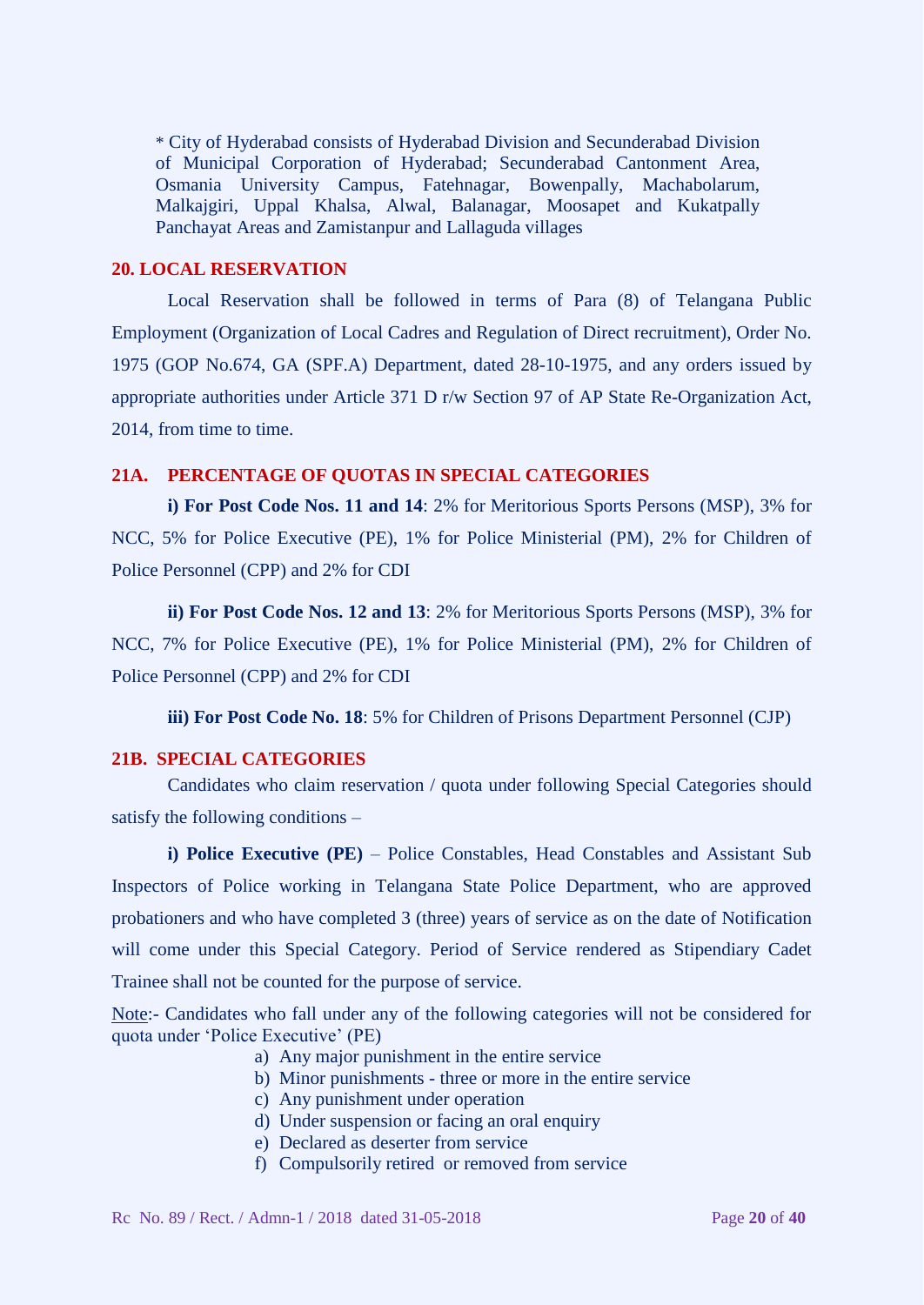**ii) Police Ministerial (PM)** – Persons working in Telangana State Police Department in the ranks which correspond to the following categories as specified in Rule 2 of Telangana State Ministerial Service Rules, 1998 will come under this Special Category, provided they are approved probationers and have completed 3 (three) years of service as on the date of Notification –

a) Categories (2) and (3) of Class  $-A$ 

b) Categories (2) and (4) of Class – B

Note:- Candidates who fall under any of the following categories will not be considered for quota under 'Police Ministerial' (PM)

- a) Any major punishment in the entire service
- b) Minor punishments three or more in the entire service
- c) Any punishment under operation
- d) Under suspension or facing an oral enquiry
- e) Compulsorily retired or removed from service

**iii) Meritorious Sports Person (MSP)** – Persons who possess the necessary certificate issued by the competent authority as on the date of Notification will come under this Special Category and this reservation is applicable to the following categories only.

- Category (1): A Sportsperson who won medals or represented India in an International Competition / Multi-National Competition in any one of the recognized Games / Sports which are mentioned in Annexure-I of GO Ms No. 74, YATC(Sports) Department, dated 9.8.2012
- Category (2): A Sportsperson who won medals or represented any State in a National Competition in any one of the recognized Games / Sports which are mentioned in Annexure-I of GO Ms. No. 74, YATC(Sports) Department, dt.9.8.2012

Candidates who come under Category (1) and (2) as above shall be considered as per merit secured by them in the Final Selection. When 2 (two) or more Candidates secure same marks, preference shall be given to the Candidate who possessed certificate of Category (1).

### Games / Sports Mentioned in Clause (19) of Rule 2 of State and Subordinate Service Rules, 1996 r/w GO Ms No. 74, Youth Advancement, Tourism & Culture (Sports) Department, dated 09-08-2012

| 1) Football        | 2) Hockey            | 3) Volley ball         |
|--------------------|----------------------|------------------------|
| 4) Hand Ball       | 5) Basket Ball       | 6) Tennis              |
| 7) Table Tennis    | 8) Shuttle Badminton | 9) Kabbadi             |
| 10) Athletics      | 11) Swimming         | 12) Gymnastics         |
| 13) Weight lifting | 14) Wrestling        | 15) Boxing             |
| 16) Cycling        | 17) Rowing           | 18) Shooting           |
| 19) Fencing        | 20) Roller Skating   | 21) Sailing / Yatching |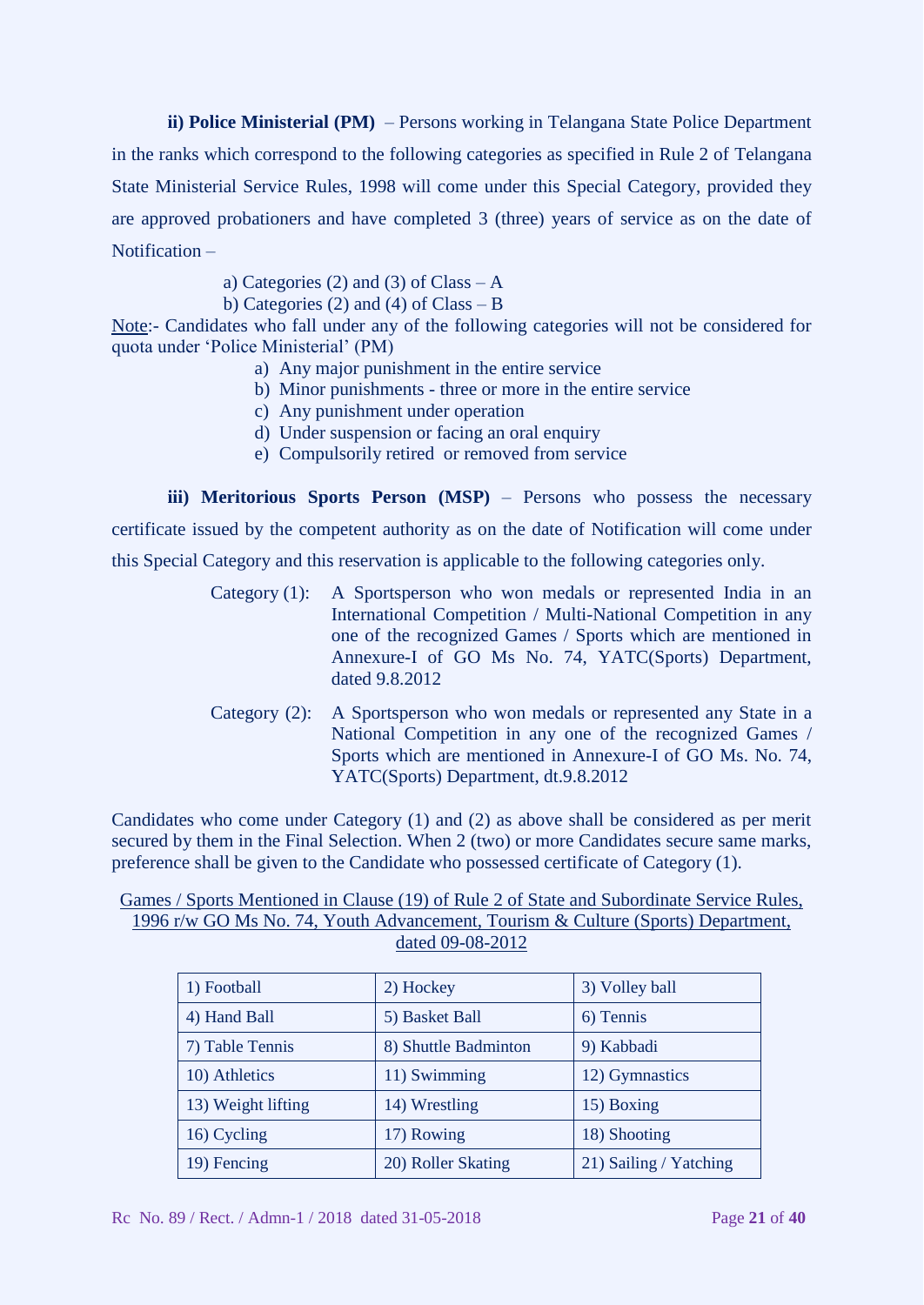| 22) Archery        | 23) Cricket       | 24) Chess     |
|--------------------|-------------------|---------------|
| $\mid$ 25) Kho-Kho | $26)$ Judo        | 27) Taekwando |
| 28) Soft Ball      | 29) Body Building |               |

Events of Athletics i.e., Track and Field events are given below-

| SI.<br>No. | <b>Track Events</b>          | Sl.<br>No. | <b>Field Events</b>  |
|------------|------------------------------|------------|----------------------|
| 01         | 100 Metres                   | 01         | Shotput              |
| 02         | 200 Metres                   | 02         | <b>Discuss Throw</b> |
| 03         | 400 Metres                   | 03         | <b>Javelin Throw</b> |
| 04         | 800 Metres                   | 04         | <b>Hammer Throw</b>  |
| 05         | 1500 Metres                  | 05         | Long Jump            |
| 06         | 3000 Metres                  | 06         | <b>High Jump</b>     |
| 07         | 5000 Metres                  | 07         | <b>Triple Jump</b>   |
| 08         | 10000 Metres                 | 08         | Pole Vault           |
| 09         | 3000 Steeple Chase           |            |                      |
| 10         | <b>400 Metres Hurdles</b>    |            |                      |
| 11         | 110 Metres Hurdles for Men   |            |                      |
| 12         | 100 Metres Hurdles for Women |            |                      |
| 13         | $4 \times 400$ Metres        |            |                      |
| 14         | 4 X 100 Metres (Men & Women) |            |                      |
| 15         | Walking 20 Kms Men           |            |                      |
| 16         | Walking 10 Kms Women         |            |                      |

**iv) National Cadet Corps (NCC)** – Candidates who possess NCC Certificates of B or C will be considered as per merit secured by them in the final selection. When 2 (two) or more Candidates secure same marks, preference will be given to the Candidate who possesses NCC-C Certificate over Candidate possessing NCC-B Certificate

**v) CPP** – Children of Police Personnel up to the rank of Inspector of Police in service in Telangana State Police Department as well as Children of Police Personnel up to the rank of Inspector of Police, who after serving in the Telangana State Police Department have either retired or died, will come under this Special Category

Note:- Children of police personnel who were compulsorily retired or removed or dismissed from service (as a measure of punishment) will not be considered for quota under 'Children of Police Personnel' (CPP)

Rc No. 89 / Rect. / Admn-1 / 2018 dated 31-05-2018 Page **22** of **40**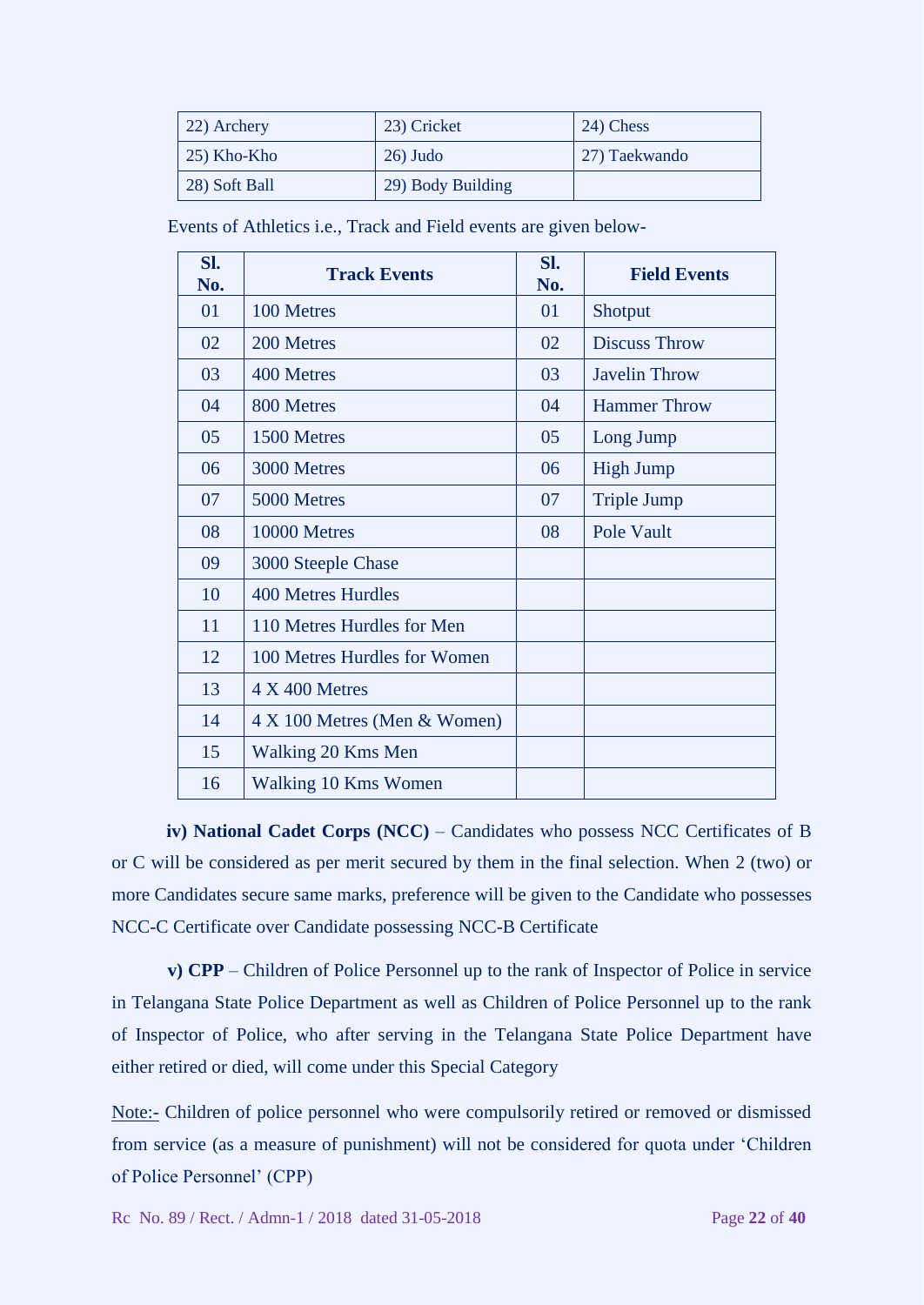**vi) CDI** – (1) Children of Police Personnel of TS Police Department who (a) died due to violent action of Extremists / Criminals / Anti-Social Elements or (b) were incapacitated and were retired on medical invalidation due to violent action of the Extremists / Criminals / Anti-Social Elements and (2) Children of Police Personnel of Telangana State Police Department who (a) died due to violence while on duty or (b) were incapacitated and were retired on medical invalidation due to violence while on duty

**vii) CJP** – Children of Prison Personnel up to the rank of Jailor in service in Telangana State Prisons and Correctional Services Department as well as Children of Prisons Department Personnel upto the rank of Jailor, who after serving in the Telangana State Prisons and Correctional Services Department have either retired or died, will come under this Special Category

#### **22. CERTIFICATES / ANNEXURES**

a) Candidates who claim any Reservation / Quota under Police Executive (PE), Police Ministerial (PM), CPP, CDI, CJP, should satisfy the above conditions and submit the required certificates as per Annexure V, VI, VII, VIII and IX, as may be applicable. Certificates pertaining to the above Special Categories shall be valid and acceptable if they are obtained on or after the date of Notification from the competent authority. Certificates obtained prior to the date of Notification are not valid and will not be entertained

b) Candidates who claim Reservation / Quota under Meritorious Sports Person (MSP) should satisfy the above conditions and submit the certificate issued by the competent authority and in the form prescribed in GO Ms No. 74 Youth Advancement, Tourism & Culture (Sports) Department, dated 09-08-2012 as per Annexure X & XI

 c) Candidates who claim Reservation / Quota under NCC (B / C Certificate) should submit the necessary certificate issued by the competent authority.

### **23. LOCAL CADRE REGULATION**

The Telangana Public Employment (Organisation of Local Cadres and Regulation of Direct Recruitment) Order, 1975 will apply to the Special Categories also for the applicable Posts.

# **24. NECESSARY CERTIFICATE FOR EX-SERVICEMEN**

Candidates who claim reservation as Ex-Servicemen should satisfy the conditions mentioned in Sub-Clause (16) of Rule 2 of Telangana State and Subordinate Service Rules, 1996 and having the necessary certificate from the competent authority.

Rc No. 89 / Rect. / Admn-1 / 2018 dated 31-05-2018 Page **23** of **40**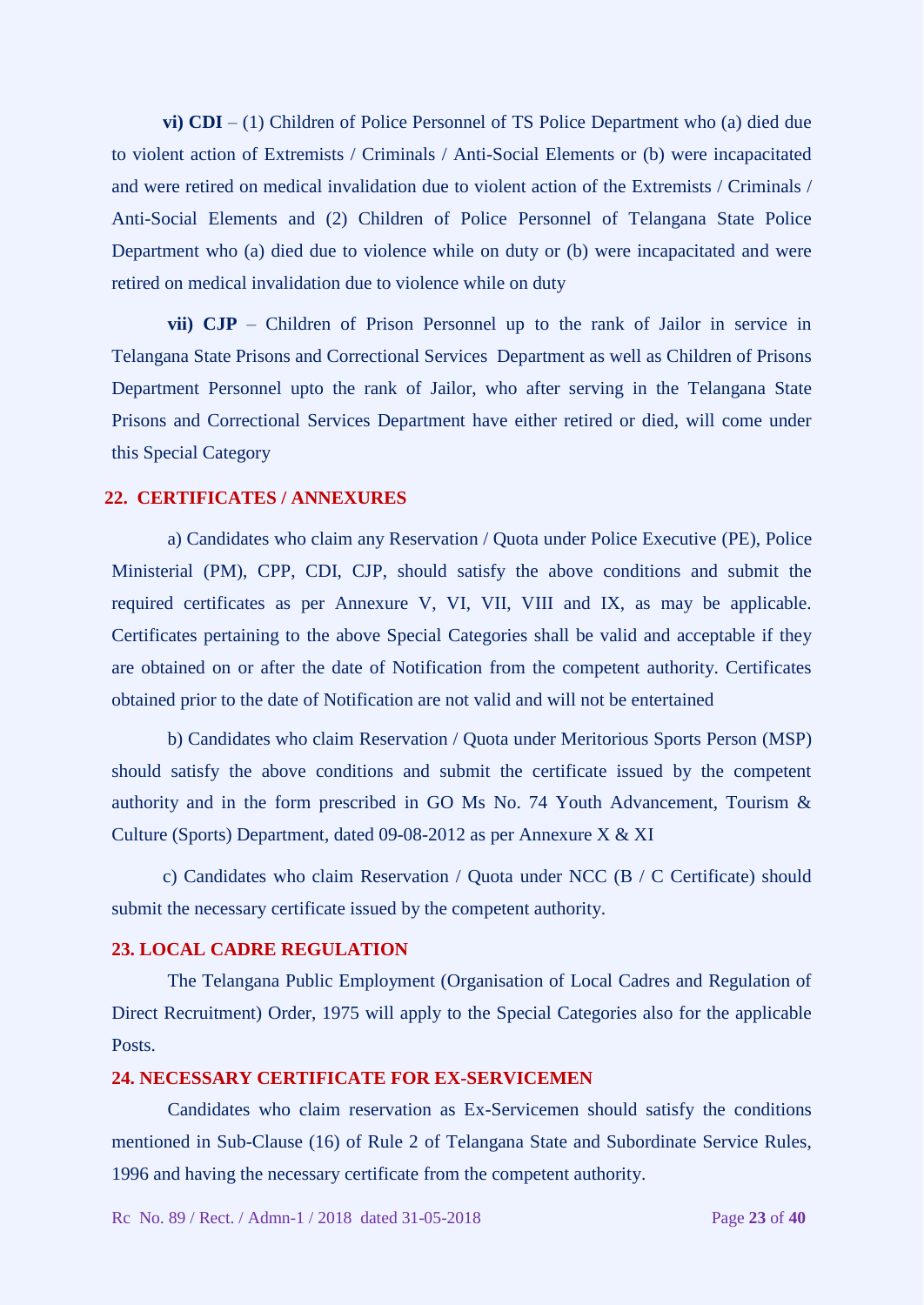### **25. SELECTION TO BE PROVISIONAL**

Selection of the Candidates shall be provisional and be subject to verification of the original certificates, antecedents, medical fitness and also outcome of disciplinary proceedings, if any, pending against the serving employees.

### **26. INCLUSION IN MERIT LIST DOES NOT CONFER ANY RIGHTS**

Mere admission to any test or inclusion of a Candidate's name in a Merit List shall not confer on him / her any right for selection / appointment to such service, class or category. The provisional selection of the Candidates to the Posts mentioned in this Notification, are subject to the several other requirements described below

### **27. VERIFICATION OF ANTECEDENTS**

No person shall be eligible for appointment to any service by direct recruitment unless he / she satisfies the selection authority as well as the appointing authority that his / her character, antecedents and medical fitness are such as to qualify him / her for such service.

### **28. DISQUALIFICATION FOR APPOINTMENT**

Candidates falling under the following categories shall be disqualified for selection / appointment, as per the rules.

- (i) Suppression of material facts or providing False / Erroneous Information (either in the Application Form or in the Attestation Form)
- (ii) If the Candidate himself or through his / her relatives or friends or any other has canvassed or endeavored to enlist extraneous support whether from official or non-official sources for his candidature
- (iii) A person (a) who has entered into or contracted a marriage with a person having a spouse living, or (b) who, having a spouse living, has entered into or contracted a marriage with any other person. Provided that the State Government may, if satisfied that such marriage is permissible under the personal law applicable to such person, exempt any person from the operation of this rule
- (iv) A person who has been dismissed from the Services of a State or Central Government or from the service of any Central or State Government undertaking or local body or other authority
- (v) A person who has been convicted for any offence in any Court of Law
- (vi) A person who is involved in an offence involving moral turpitude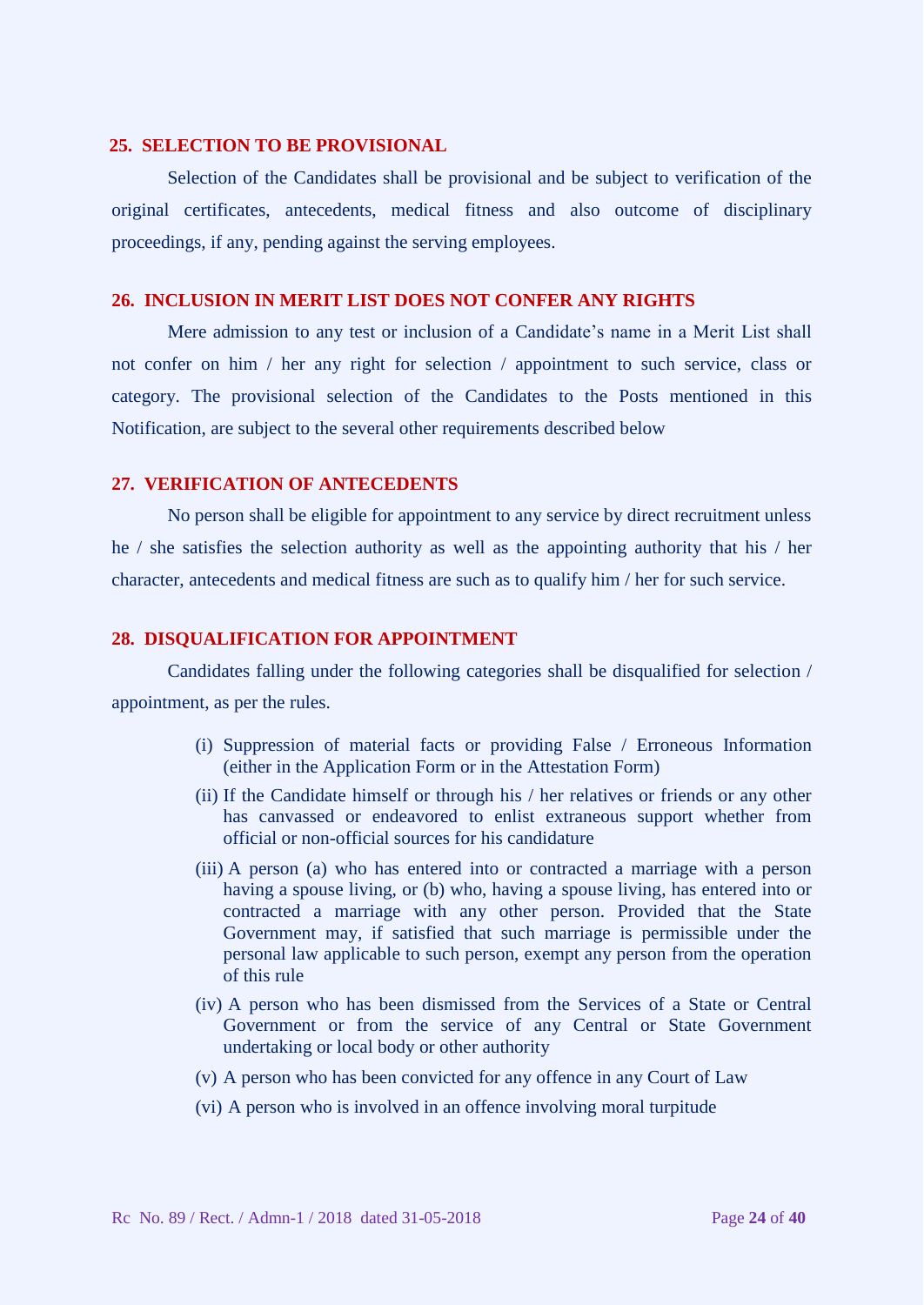### **29. SUPRESSION / WITHHOLDING OF FACTS – NOT ADVISABLE**

Suppression of material facts or withholding any factual information in the Application or Attestation Form (which would be supplied to the Candidates who are declared provisionally selected) will disqualify the Candidate from being considered for appointment. In the event of any information being found false or incorrect or ineligibility being detected at any time even after appointment, he / she will be discharged from service forthwith by the appointing authority without giving any notice.

### **30. APPOINTMENT ON COMPLETION OF INDUCTION TRAINING**

Candidates who are provisionally selected to the Posts of Police Department will be appointed to the regular Posts, only on successful completion of Induction Training.

### **31. RELIEF FROM EARLIER EMPLOYER / RESIGNATION NECESSARY**

Candidates who are provisionally selected for any one of the Posts specified in this Notification and who are employees of Telangana State Government / any other State Government / Central Government / any Public Sector Undertaking / Government Enterprise can join training only after relief from the earlier employer / after resignation to the earlier service.

### **32. TIME LIMIT FOR SUBMISSION OF FORMS**

Time limit for submission of Attestation Forms (or) other relevant documents (or) attending Medical Examination (or) joining the Training: Candidates who are provisionally selected for any one of the Posts specified in this Notification will be asked to submit an Attestation Form, produce other relevant documents and attend Medical Examination on a specified date. Candidates who become eligible to be sent for training will be asked to join the training on a specified date. If any Candidate fails to respond and submit the necessary form or document or attend the Medical Examination or join the training on a specified date, his / her provisional selection will be cancelled without any further notice to the Candidate.

### **33. STIPEND AND ALLOWANCE**

During the period of institutional training (for Post Code Nos. 11 to 15) (regular as well as extended) Candidates shall be eligible for stipend as fixed by the Government from time to time. On successful completion of training, they will be appointed in the regular Post in the Time Scale of Pay as mentioned below-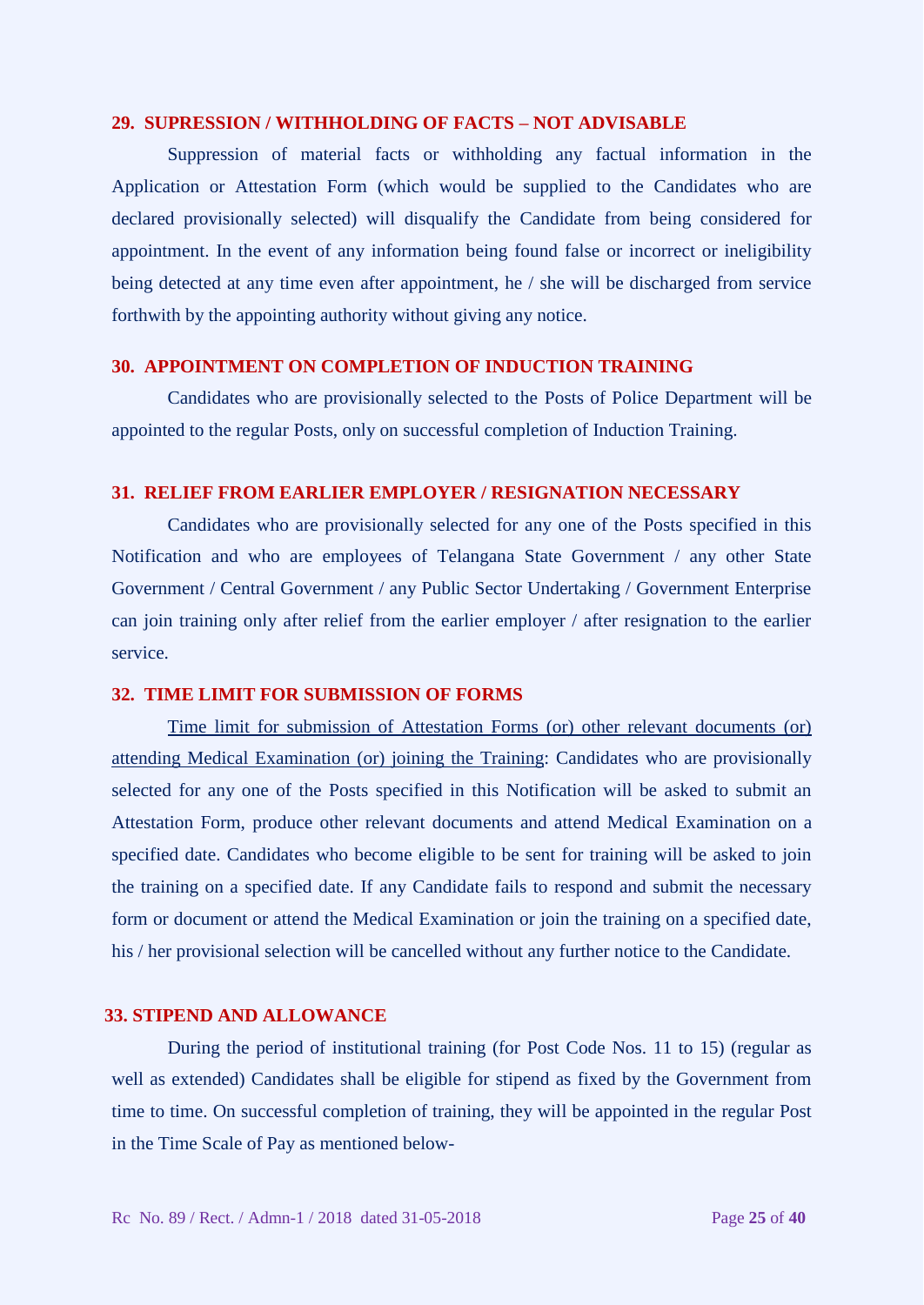### **34. SCALE OF PAY**

(a) Post Code Nos. 11 to 15: Rs. 28,940-78910/-

(b) Post Code Nos. 17 to 19: Rs. 26,600-77030/-

### **35. PENSION RULES**

Employees who are appointed on or after 01-09-2004 are covered by the Contributory Pension Scheme. Existing Pension Scheme as per Revised Pension Rules, 1980 as applicable to the State of Telangana, will not be applicable to them.

## **36. DECISION OF TSLPRB TO BE FINAL**

The decision of the TSLPRB in all aspects pertaining to the Application and its acceptance or rejection as the case may be, conduct of Examination at all consequent stages culminating in the selection or otherwise of any Candidate shall be final in all respects. The TSLPRB also reserves the right to alter or modify time and conditions laid down in the Notification for conducting the recruitment at various stages up to selection, duly intimating details thereof to all concerned, as warranted by any unforeseen circumstances arising during the course of this recruitment process or as deemed necessary by the TSLPRB at any stage of the recruitment.

> **(V V SRINIVASA RAO, IPS) CHAIRMAN** TSLPRB, HYDERABAD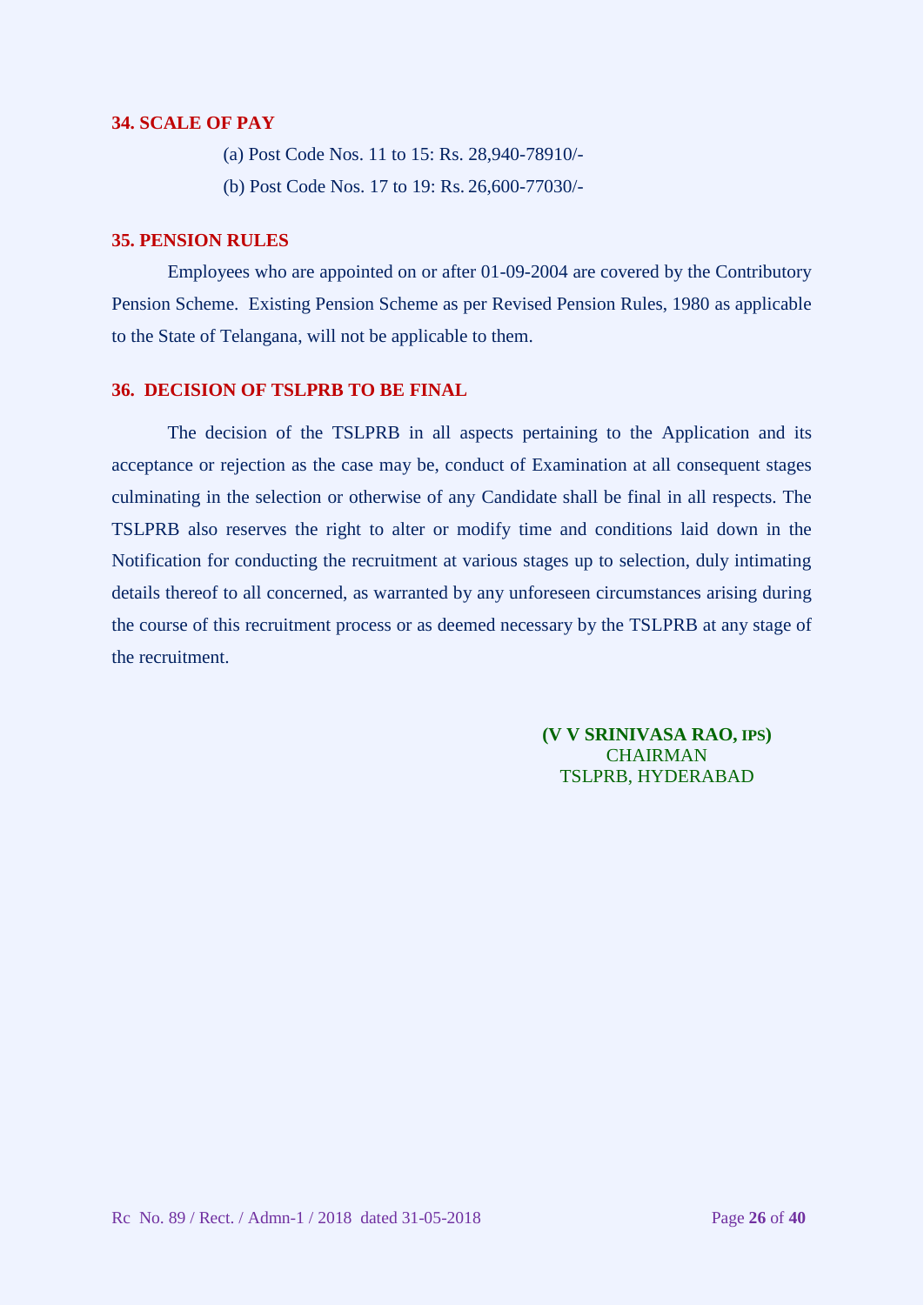# **ANNEXURE - I (A)**

# **GRADATION TABLE**

| 100 Metres<br><b>Run</b><br>(in seconds) | <b>Long Jump</b><br>(in metres) | <b>Shotput</b><br>(in metres) | <b>High Jump</b><br>(in metres) | 800 Metres<br><b>Run</b><br>(in seconds) | <b>Points</b> |
|------------------------------------------|---------------------------------|-------------------------------|---------------------------------|------------------------------------------|---------------|
| $10.50$ and less                         | 5.81 and above                  | 9.61 and above                | 1.71 and above                  | 120 and less                             | 25.00         |
|                                          | $5.61 - 5.80$                   | $9.21 - 9.60$                 | $1.66 - 1.70$                   | $120.01 - 125$                           | 23.75         |
| $10.51 - 11.00$                          | $5.41 - 5.60$                   | $8.81 - 9.20$                 | $1.61 - 1.65$                   | $125.01 - 130$                           | 22.50         |
| $11.01 - 11.50$                          | $5.21 - 5.40$                   | $8.41 - 8.80$                 | $1.56 - 1.60$                   | $130.01 - 135$                           | 21.25         |
| $11.51 - 12.00$                          | $5.01 - 5.20$                   | $8.01 - 8.40$                 | $1.51 - 1.55$                   | $135.01 - 140$                           | 20.00         |
| $12.01 - 12.50$                          | $4.81 - 5.00$                   | $7.61 - 8.00$                 | $1.46 - 1.50$                   | $140.01 - 145$                           | 18.75         |
| $12.51 - 13.00$                          | $4.61 - 4.80$                   | $7.21 - 7.60$                 | $1.41 - 1.45$                   | $145.01 - 150$                           | 17.50         |
| $13.01 - 13.50$                          | $4.41 - 4.60$                   | $6.81 - 7.20$                 | $1.36 - 1.40$                   | $150.01 - 155$                           | 16.25         |
| $13.51 - 14.00$                          | $4.21 - 4.40$                   | $6.41 - 6.80$                 | $1.31 - 1.35$                   | $155.01 - 160$                           | 15.00         |
| $14.01 - 14.50$                          | $4.01 - 4.20$                   | $6.01 - 6.40$                 | $1.26 - 1.30$                   | $160.01 - 165$                           | 13.75         |
| $14.51 - 15.00$                          | $3.80 - 4.00$                   | $5.60 - 6.00$                 | $1.20 - 1.25$                   | $165.01 - 170$                           | 12.50         |
| $15.01 - 15.50*$                         | $3.65 - 3.79*$                  |                               | $1.15 - 1.19*$                  | $170.01 - 180*$                          | $11.25*$      |
| $15.51 - 16.00*$                         |                                 | ۰                             | $1.10 - 1.14*$                  | $180.01 - 190*$                          | $10.00*$      |
| $16.01 - 16.50*$                         |                                 |                               | $1.05 - 1.09*$                  | $190.01 - 200*$                          | $8.75*$       |

\* Applicable to Ex-Servicemen only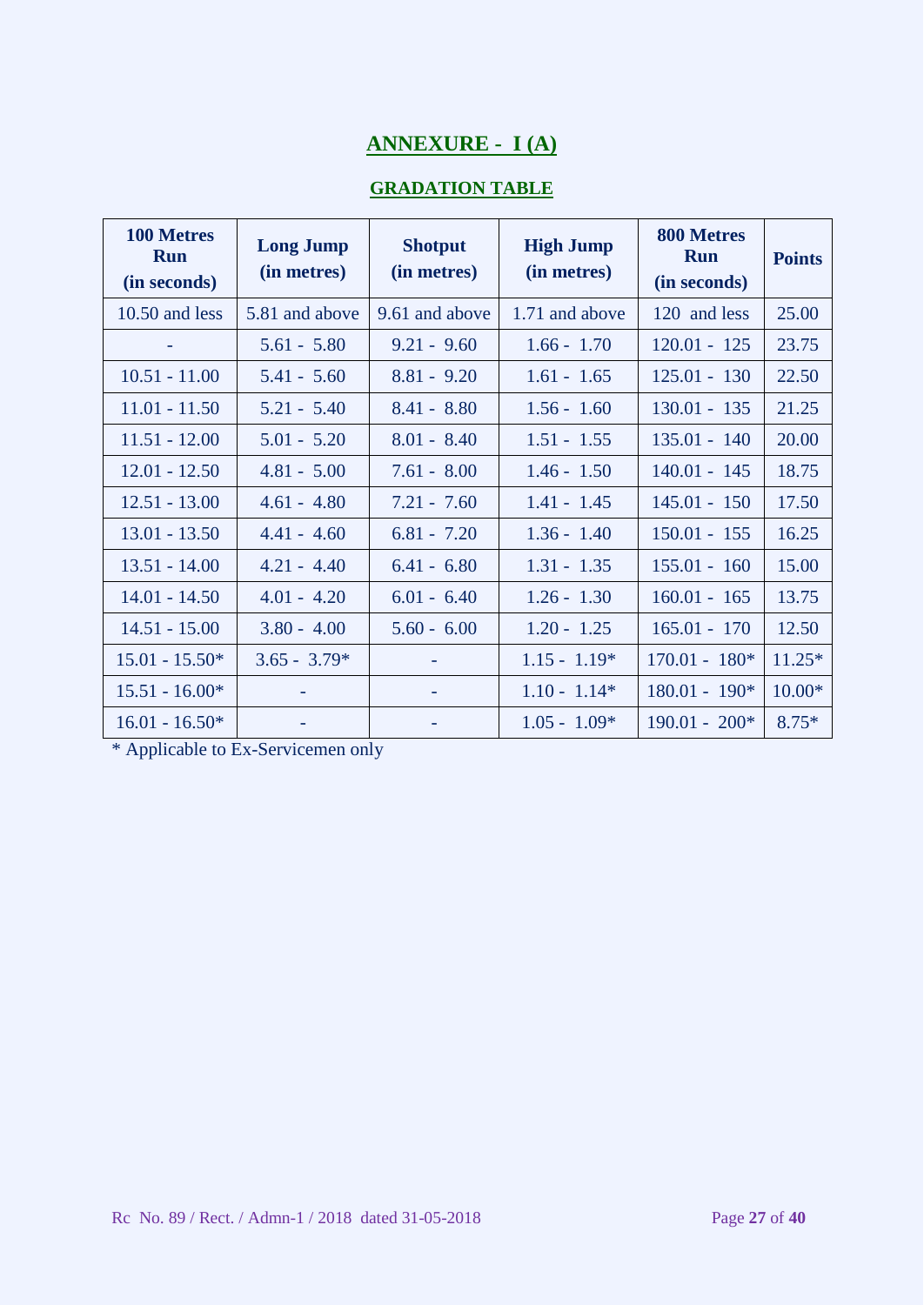# **ANNEXURE - I (B)**

# **GRADATION TABLE**

| 100 Metres Run<br>(in seconds) | Long Jump<br>(in metres) | Shotput<br>(in metres) | Points |
|--------------------------------|--------------------------|------------------------|--------|
| 15.00 and less                 | 2.78 and above           | 4.21 and above         | 100    |
| $15.01 - 15.50$                | $2.75 - 2.77$            | $4.16 - 4.20$          | 95     |
| $15.51 - 16.00$                | $2.72 - 2.74$            | $4.11 - 4.15$          | 90     |
| $16.01 - 16.50$                | $2.69 - 2.71$            | $4.06 - 4.10$          | 85     |
| $16.51 - 17.00$                | $2.66 - 2.68$            | $4.01 - 4.05$          | 80     |
| $17.01 - 17.50$                | $2.63 - 2.65$            | $3.96 - 4.00$          | 75     |
| $17.51 - 18.00$                | $2.60 - 2.62$            | $3.91 - 3.95$          | 70     |
| $18.01 - 18.50$                | $2.57 - 2.59$            | $3.86 - 3.90$          | 65     |
| $18-51-19.00$                  | $2.54 - 2.56$            | $3.81 - 3.85$          | 60     |
| $19.01 - 19.50$                | $2.51 - 2.53$            | $3.76 - 3.80$          | 55     |
| $19.51 - 20.00$                | 2.50 meters              | 3.75 meters            | 50     |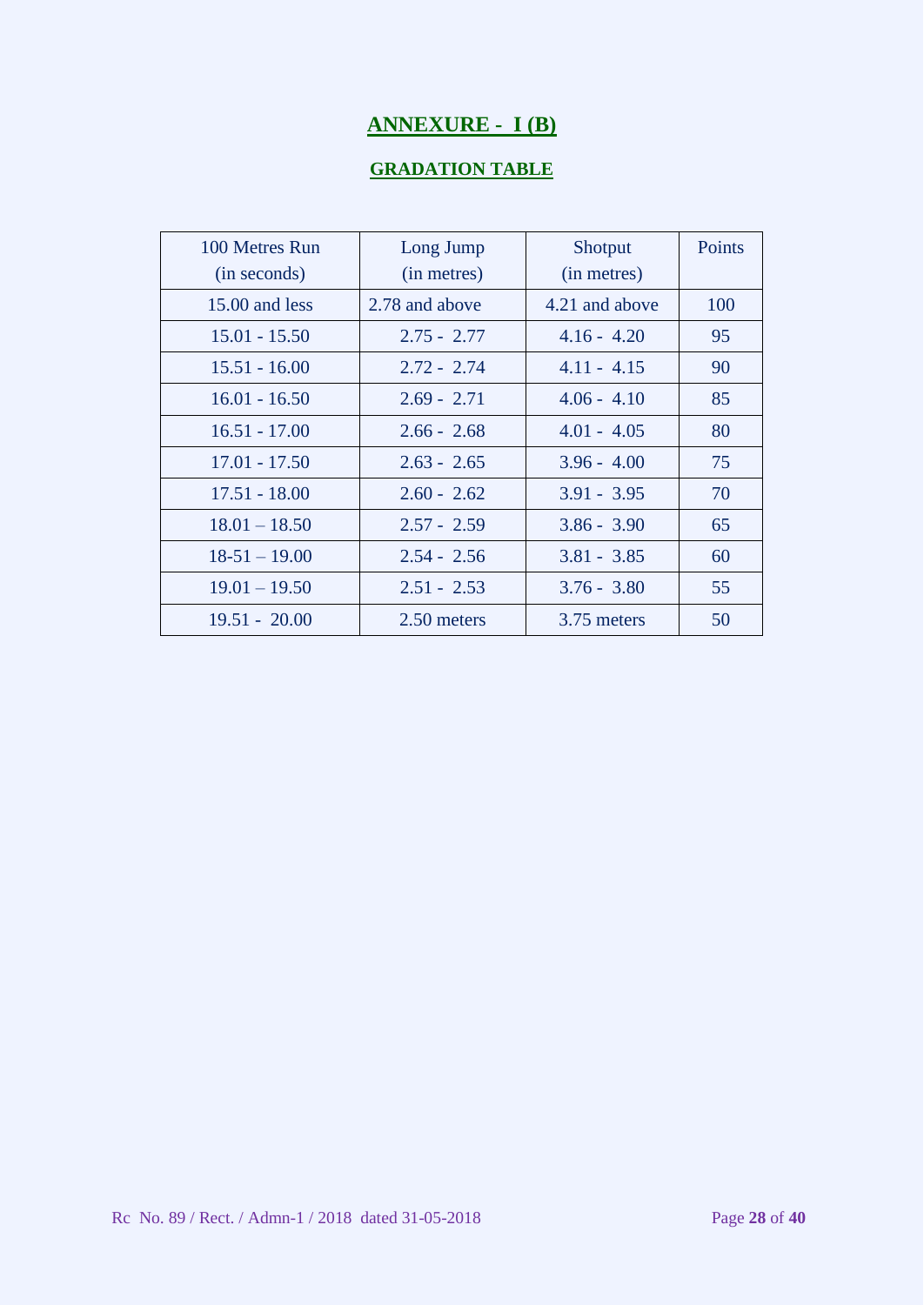# **ANNEXURE - II (A)**

### **SYLLABUS FOR PRELIMINARY WRITTEN TEST**

### **(200 QUESTIONS) (200 MARKS)**

## **A) ARITHMETIC & TEST OF REASONING / MENTAL ABILITY (OBJECTIVE TYPE) (100 QUESTIONS)**

**Arithmetic**: It will include questions on problems relating to number system, simple interest, compound interest, ratio & proportion, average, percentage, profit & loss, time & work, work & wages, time & distance, clocks & calendars, partnership, menstruation etc

**Test of Reasoning:** It will include questions of both verbal & non-verbal type and questions on analogies, similarities and differences, spatial visualization, spatial orientation, problem solving, analysis, judgment, decision making, visual memory etc

### **B) GENERAL STUDIES (OBJECTIVE TYPE) (100 QUESTIONS)**

- 1. General Science contemporary developments in science and technology and their implications including matters of everyday observation and experience, contemporary issues relating to protection of environment as may be expected of a well educated person who has not made a special study of any scientific discipline
- 2. Current events of national and international importance
- 3. History of India (including Indian National Movement) emphasis will be on broad and general understanding of the subject in its social, economic, cultural and political aspects
- 4. Geography of India
- 5. Indian Polity and Economy including the Country's political system, rural development, planning and economic reforms in India
- 6. Telangana Movement and State Formation The idea of Telangana (1948-1970), Mobilization phase (1971-1990), towards formation of Telangana State (1991-2014)

*\*\*\**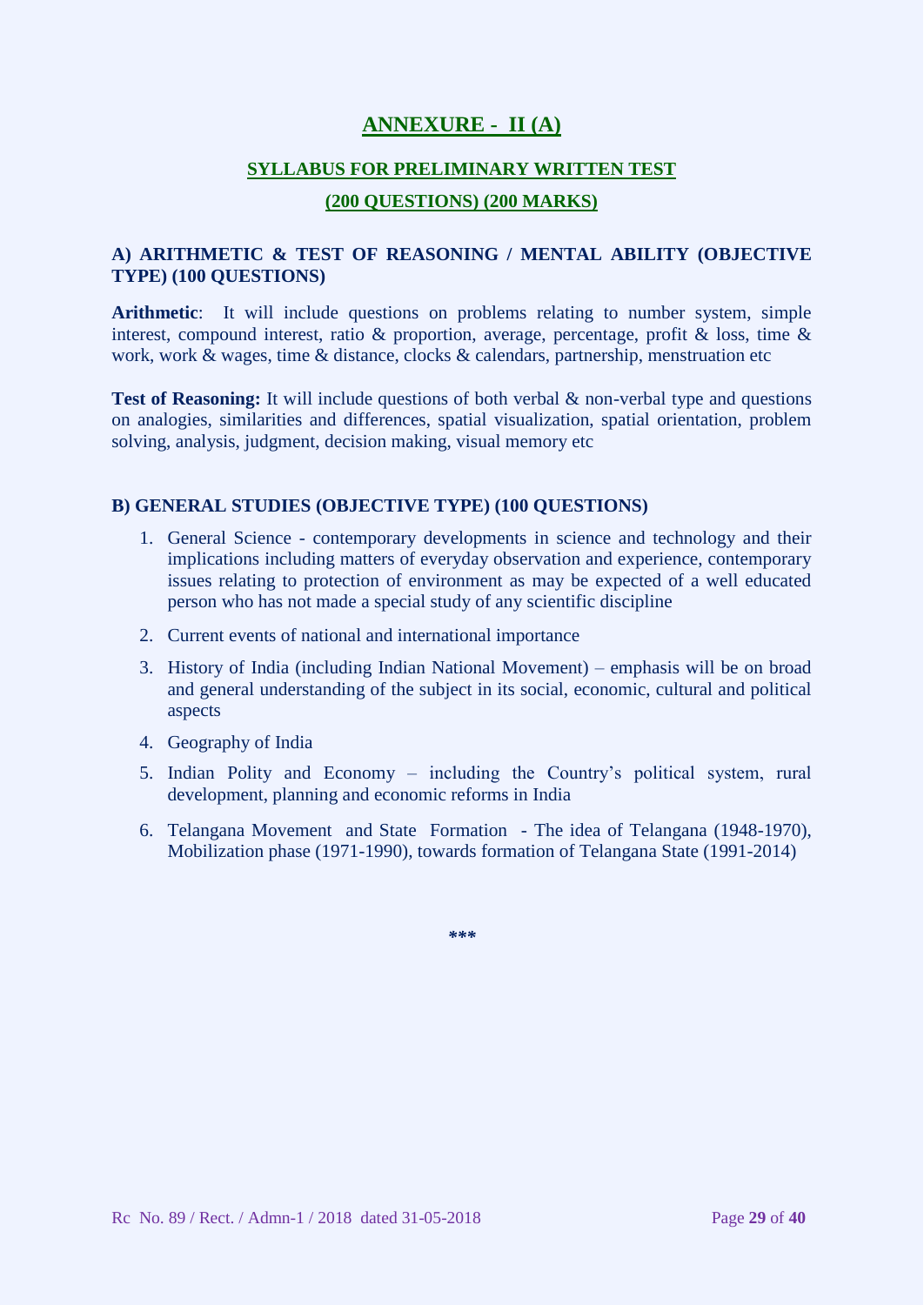# **ANNEXURE - II (B)**

### **SYLLABUS FOR FINAL WRITTEN EXAMINATION**

### **PAPER I: ENGLISH (OBJECTIVE TYPE) (200 QUESTIONS)**

Qualifying Paper in English will be of Matriculation or equivalent standard. Questions of the standard of SSC / Matriculation seeking to ascertain the Candidate's knowledge of Usage, Vocabulary, Grammar, Comprehension and other language skills will be asked for in the Objective Format

### **PAPER II: TELUGU / URDU (OBJECTIVE TYPE) (200 QUESTIONS)**

Candidates have to choose one of the languages i.e., either Telugu or Urdu and should indicate their choice as and when asked for by the recruiting authority. Option once exercised will be final and a candidate will not be allowed to change it subsequently

Qualifying Paper in Telugu or Urdu will be of Matriculation or equivalent standard. Questions of the standard of SSC / Matriculation seeking to ascertain the Candidate's knowledge of Usage, Vocabulary, Grammar, Comprehension and other language skills will be asked for in the Objective Format

## **PAPER III: ARITHMETIC & TEST OF REASONING / MENTAL ABILITY (OBJECTIVE TYPE) (200 QUESTIONS)**

**Arithmetic**: It will include questions on problems relating to number system, simple interest, compound interest, ratio & proportion, average, percentage, profit & loss, time & work, work & wages, time & distance, clocks & calendars, partnership, menstruation etc

**Test of Reasoning:** It will include questions of both verbal & non-verbal type and include question on analogies, similarities and differences, spatial visualization, spatial orientation, problem solving, analysis, judgment, decision making, visual memory etc

#### **PAPER IV: GENERAL STUDIES (OBJECTIVE TYPE) (200 QUESTIONS)**

- 1. General Science contemporary developments in science and technology and their implications including matters of everyday observation and experience, contemporary issues relating to protection of environment as may be expected of a well educated person who has not made a special study of any scientific discipline
- 2. Current events of national and international importance
- 3. History of India emphasis will be on broad general understanding of the subject in its social, economic, cultural and political aspects. Indian National Movement
- 4. Geography of India
- 5. Indian Polity and Economy including the Country's political system, rural development, planning and economic reforms in India
- 6. Personality test (the questions will be from Ethics, Sensitivity to Gender and weaker sections, social awareness, Emotional Intelligence)
- 7. Telangana Movement and State Formation The idea of Telangana (1948-1970), Mobilization phase (1971-1990), towards formation of Telangana State (1991-2014)

**\*\*\***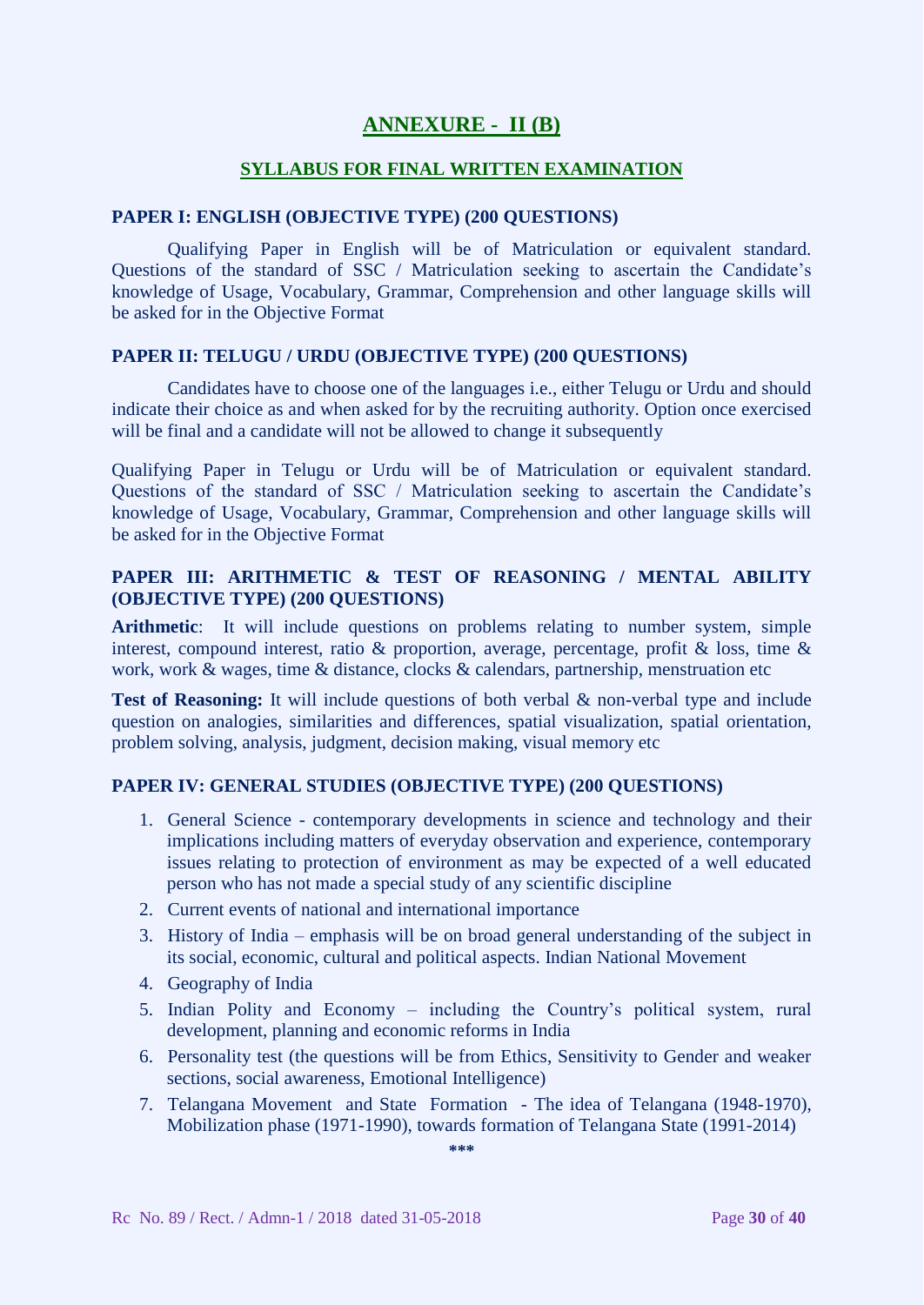# **ANNNEXURE – III (A)**

## **SCHOOL STUDY CERTIFICATE**

Name of the student:

Father's Name:

| <b>Class</b> | Name and Place of School | District | <b>Duration of Study</b><br>Giving Month & Year |
|--------------|--------------------------|----------|-------------------------------------------------|
| IV           |                          |          |                                                 |
| $\mathbf{V}$ |                          |          |                                                 |
| VI           |                          |          |                                                 |
| <b>VII</b>   |                          |          |                                                 |
| <b>VIII</b>  |                          |          |                                                 |
| IX           |                          |          |                                                 |
| X or SSC     |                          |          |                                                 |

Note**:** Should be obtained from the Educational Institution(s)

Name of the School(s):

Village / Town:

Mandal:

District:

Station: Station: Signature of the Head of the Signature of the Head of the Signature of the Head of the Signature of the Head of the Signature of the Head of the Signature of the Head of the Signature of the Head of the S Date: Educational Institute(s) with seal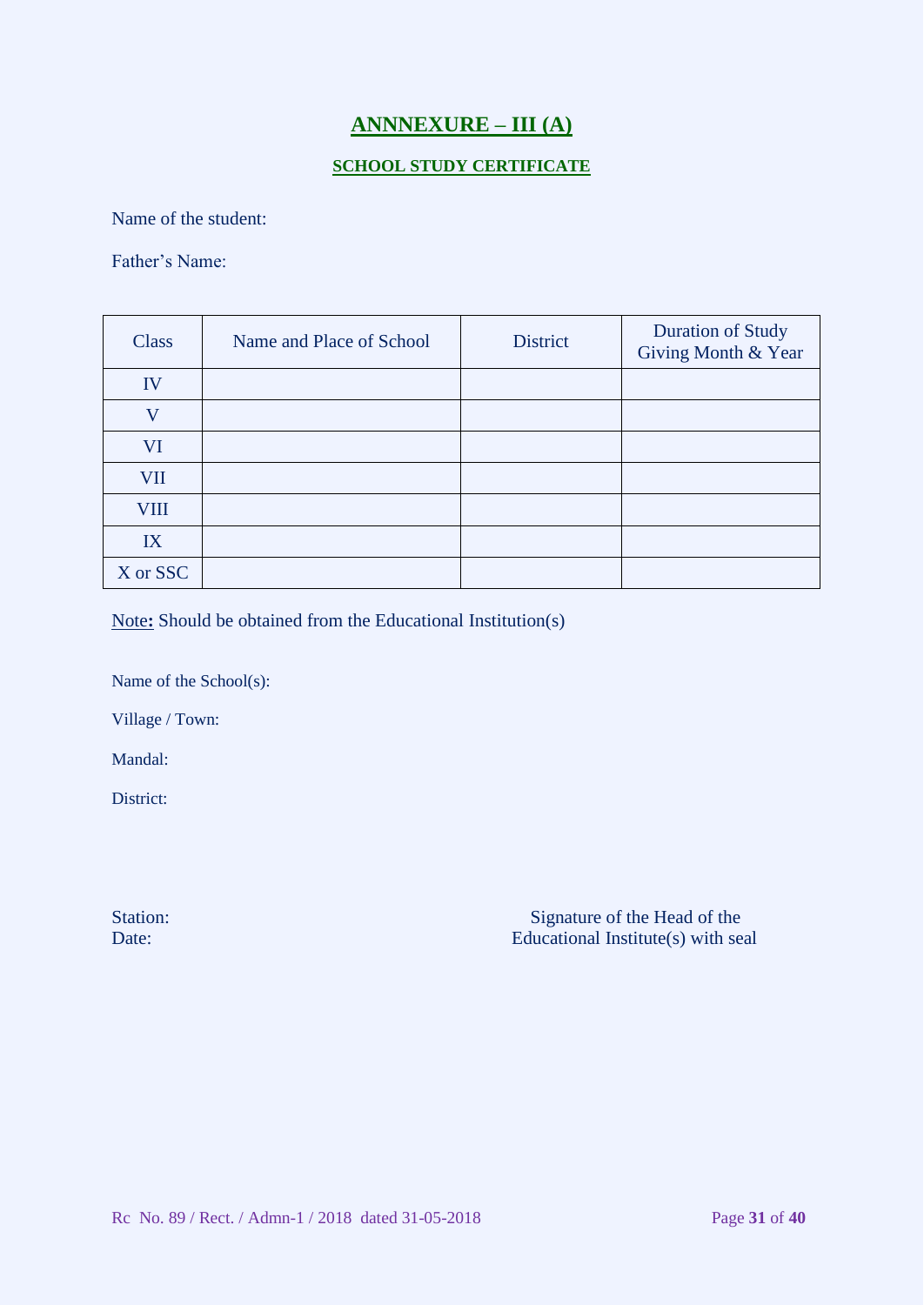# **ANNNEXURE – III (B)**

## **CERTIFICATE OF RESIDENCE**

(To be produced by such candidates who have not studied in any educational Institution during the whole or part\* of the relevant 4 / 7 years period but claim to be local candidates by virtue of residence for which there is reservation for local candidates.)

It is hereby certified

(a) that  $\text{Sri} / \text{Smt.} / \text{Kum}$ 

Son / daughter / wife of \_\_\_\_\_\_\_\_\_\_\_\_\_\_\_\_\_\_\_\_\_\_\_\_\_\_\_\_\_\_\_\_\_\_\_\_\_\_\_\_\_\_\_\_\_\_\_\_\_\_\_\_\_\_\_

appeared for the first time for the Matriculation (S.S.C.) Examination in \_\_\_\_\_\_\_\_\_\_\_\_\_ (Month) \_\_\_\_\_\_\_\_\_\_\_\_ (year).

(b) that he/she has not studied in any educational Institution during the whole or part\* of the 4 / 7 consecutive academic years ending with the academic year in which he / she first appeared for the aforesaid examination.

(c) that in the 4 / 7 years immediately preceding the commencement of the aforesaid examination he/she resided in the following place/places namely;

| Sl.No. | Village | Mandal | <b>District</b> | Period |
|--------|---------|--------|-----------------|--------|
| 01     |         |        |                 |        |
| 02     |         |        |                 |        |
| 03     |         |        |                 |        |
| 04     |         |        |                 |        |
| 05     |         |        |                 |        |

Office Seal:

Station: Officer of Revenue Department not below the rank Dated: of Tahsildar holding independent Charge of a Mandal

\* Strike off whole / part as the case may be.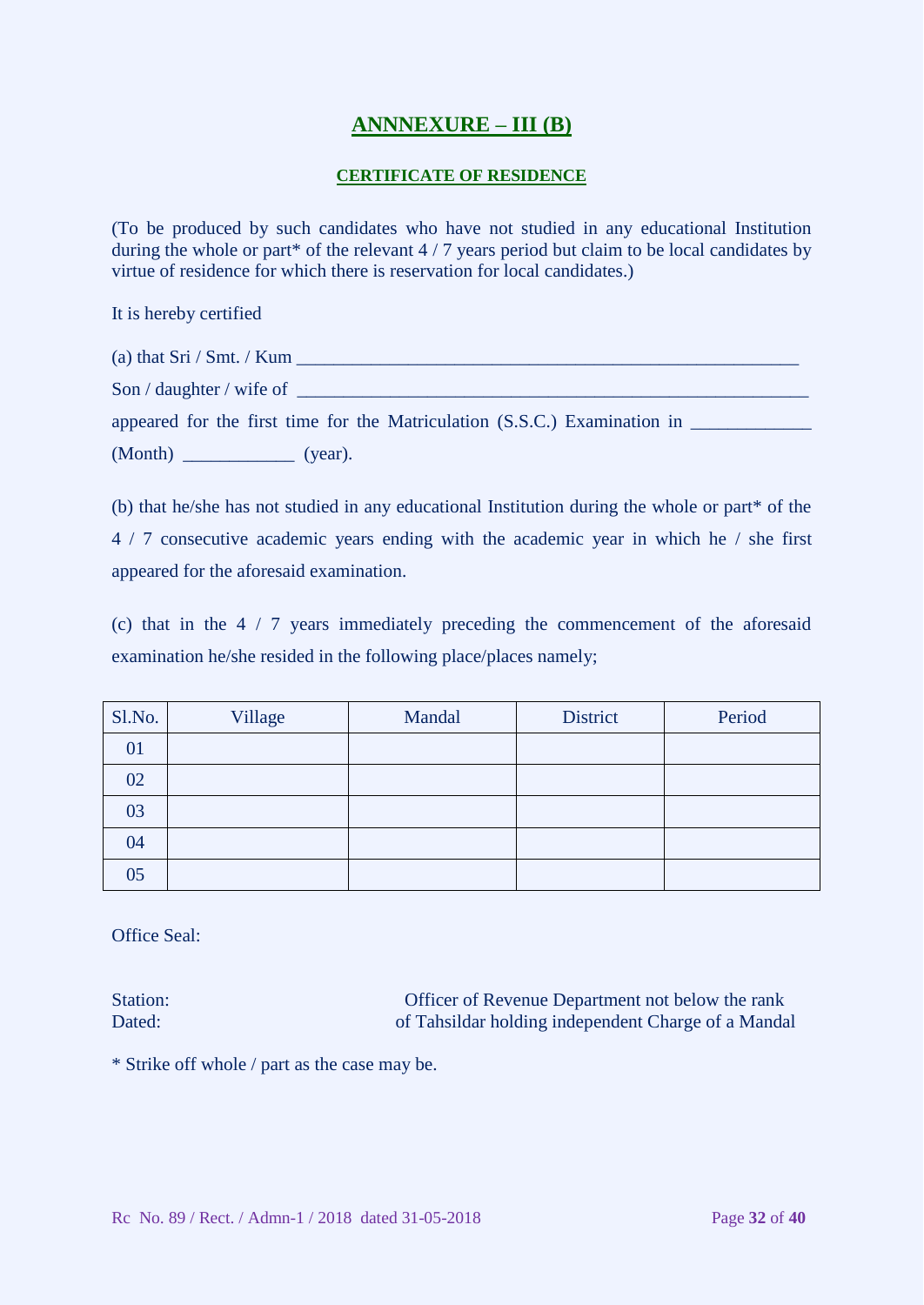# **ANNEXURE – IV**

### **SERVICE CERTIFICATE**

### (FOR AGE RELAXATION AS A STATE GOVERNMENT EMPLOYEE)

| S/O, W/O, D/O                                                                        | was enrolled on |
|--------------------------------------------------------------------------------------|-----------------|
| in the Telangana State Police Department in the rank of _________________________ in |                 |
|                                                                                      |                 |
| (unit).                                                                              |                 |
|                                                                                      |                 |

| * This is to certify that Sri / Smt. / Kum |    |                                  |  |
|--------------------------------------------|----|----------------------------------|--|
| $S/\rm{o}$ , W/ $\rm{o}$ , D/ $\rm{o}$     |    | was enrolled on                  |  |
| <b>as</b>                                  | 1n | (Dept.) and is in service in the |  |
| rank of                                    | 1n | $(Depth.)$ .                     |  |

2. He / She rendered his / her service as Government employee for wears wears wears the law of the service as Government employee for wears wears wears the law of the service as Government employee for wears wears wears th months and \_\_\_\_\_ days from the date of enrolment till 01-07-2018.

3. This certificate is issued to Sri/Smt./Kum. to enable him/her to apply for recruitment to the Posts of SCT Sub Inspectors of Police (Civil / AR / SAR CPL / TSSP), Station Fire Officer in Telangana State Disaster Response & Fire Services Department and Deputy Jailor / Assistant Matron in Prisons & Correctional Services Department vide notification No. 89 / Rect. / Admn-1 / 2018, dated 31-05-2018.

Date : Signature and Designation of Unit Officer with seal

- (**\***) Strike off whichever is not applicable
- Note : The period rendered as Stipendiary Cadet Trainee shall not be counted for purpose of service.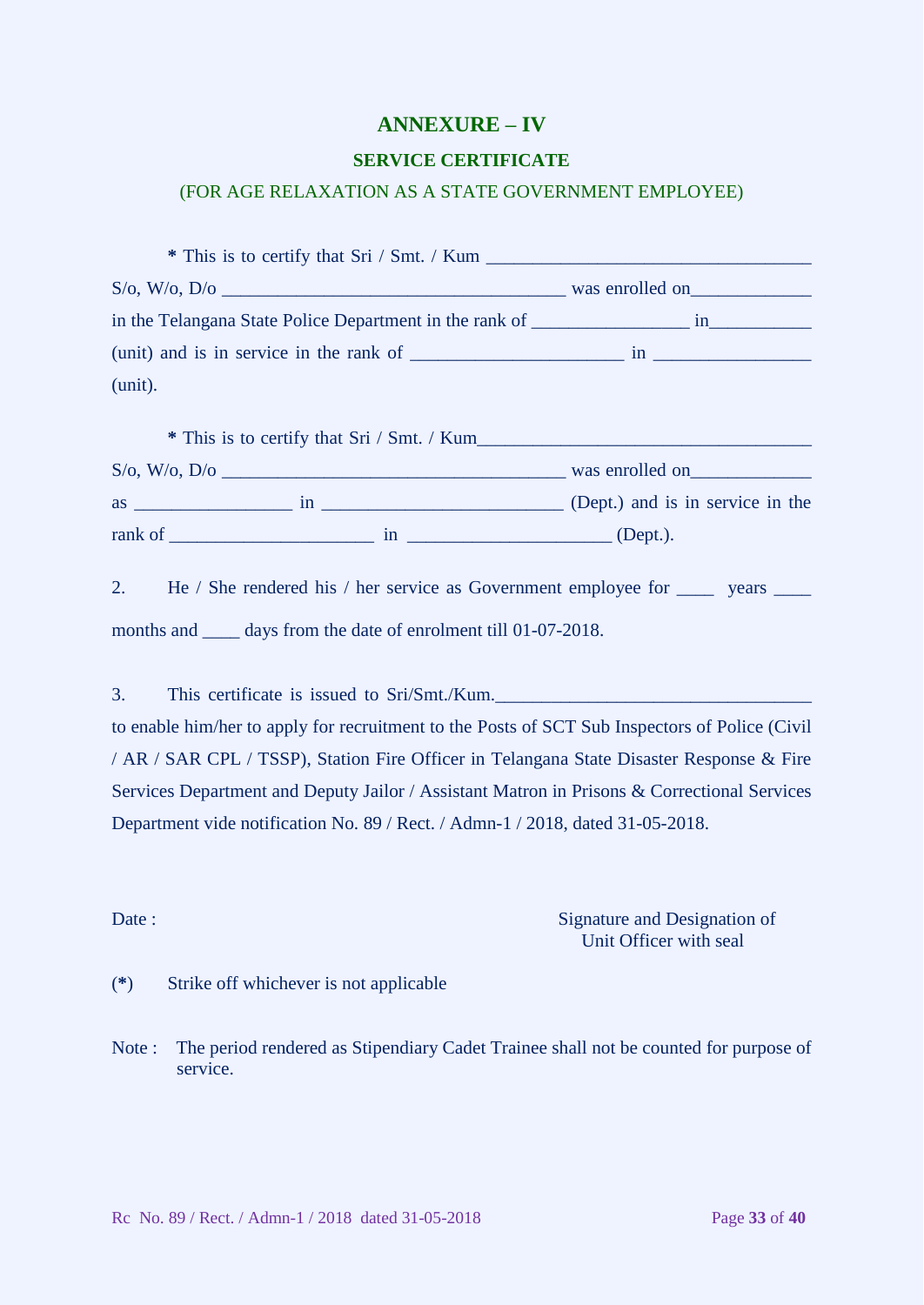# **ANNEXURE – V**

# **POLICE EXECUTIVE SERVICE CERTIFICATE**

|     |         | This is to certify that Sri/Smt,/Kum |                   |
|-----|---------|--------------------------------------|-------------------|
|     |         |                                      | residing in House |
| No. |         | street <u>and the street</u>         | Village,          |
|     | Mandal, | district / town / city               |                   |

2. He / She was enrolled on \_\_\_\_\_\_\_\_\_\_\_\_\_\_\_\_\_ in the T.S. Police Department in the rank of \_\_\_\_\_\_\_\_\_\_\_\_\_\_\_\_\_\_ in \_\_\_\_\_\_\_\_\_\_\_\_\_\_\_\_\_\_ unit and approved probationer and is in service in the rank of  $\frac{1}{\sqrt{1-\frac{1}{n}}}\sin \frac{1}{\sqrt{1-\frac{1}{n}}}\sin \frac{1}{\sqrt{1-\frac{1}{n}}}\sin \frac{1}{\sqrt{1-\frac{1}{n}}}\sin \frac{1}{\sqrt{1-\frac{1}{n}}}\sin \frac{1}{\sqrt{1-\frac{1}{n}}}\sin \frac{1}{\sqrt{1-\frac{1}{n}}}\sin \frac{1}{\sqrt{1-\frac{1}{n}}}\sin \frac{1}{\sqrt{1-\frac{1}{n}}}\sin \frac{1}{\sqrt{1-\frac{1}{n}}}\sin \frac{1}{\sqrt{1-\frac{1}{n}}}\$ 

3. He / She does not fall under any of the following categories

- a) Any major punishment in the entire service.
- b) Minor punishments three or more in the entire service.
- c) Any punishment under operation
- d) Under suspension or facing an oral enquiry
- e) Declared as deserter from service.
- f) Compulsorily retired or removed from service

\_\_\_\_\_\_\_\_\_\_\_\_.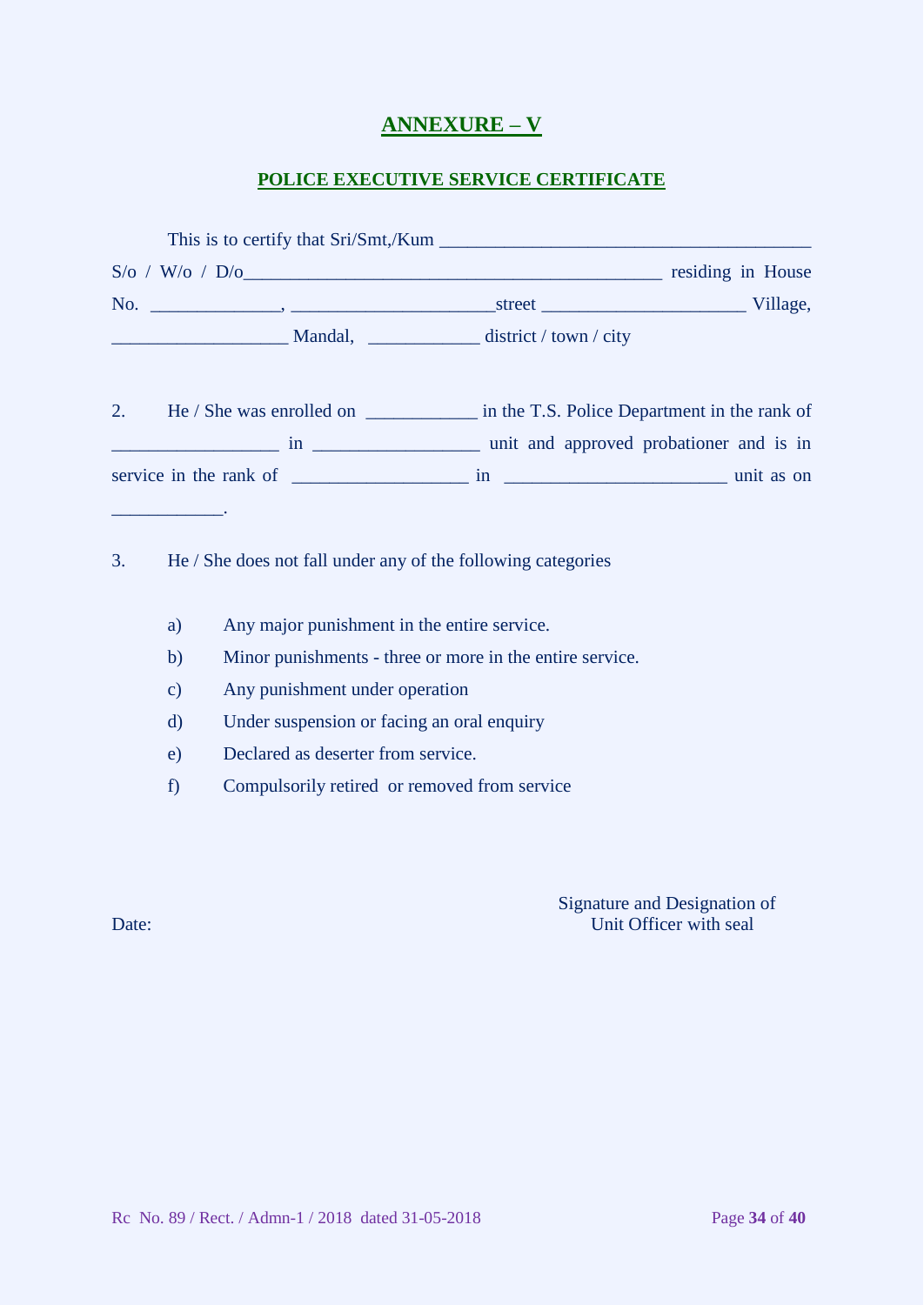# **ANNEXURE - VI**

## **POLICE MINISTERIAL SERVICE CERTIFICATE**

| This is to certify that Sri/Smt,/Kum                                                                                   |                                                                                                                                                                                                                                      |                   |
|------------------------------------------------------------------------------------------------------------------------|--------------------------------------------------------------------------------------------------------------------------------------------------------------------------------------------------------------------------------------|-------------------|
| $S/\text{o}$ / W/o / D/o                                                                                               |                                                                                                                                                                                                                                      | residing in House |
| No.<br>the contract of the contract of the contract of the contract of the contract of the contract of the contract of | street <u>the contract of the contract of the contract of the contract of the contract of the contract of the contract of the contract of the contract of the contract of the contract of the contract of the contract of the co</u> | Village,          |
| Mandal,                                                                                                                | district/town/city.                                                                                                                                                                                                                  |                   |

2. He / She was enrolled on \_\_\_\_\_\_\_\_\_\_\_\_\_\_ in the T.S. Police Department in the rank of \_\_\_\_\_\_\_\_\_\_\_\_\_\_\_\_\_\_ in \_\_\_\_\_\_\_\_\_\_\_\_\_\_\_\_\_\_ unit and approved probationer and is in service in the rank of \_\_\_\_\_\_\_\_\_\_\_\_\_\_\_\_\_\_\_ in \_\_\_\_\_\_\_\_\_\_\_\_\_\_\_\_\_\_\_\_\_\_\_\_ unit as on

3. He / She does not fall under any of the following categories

- a) Any major punishment in the entire service.
- b) Minor punishments three or more in the entire service.
- c) Any punishment under operation
- d) Under suspension or facing an oral enquiry
- e) Compulsorily retired or removed from service

Signature and Designation of Date: Unit Officer with seal

\_\_\_\_\_\_\_\_\_\_\_\_\_\_.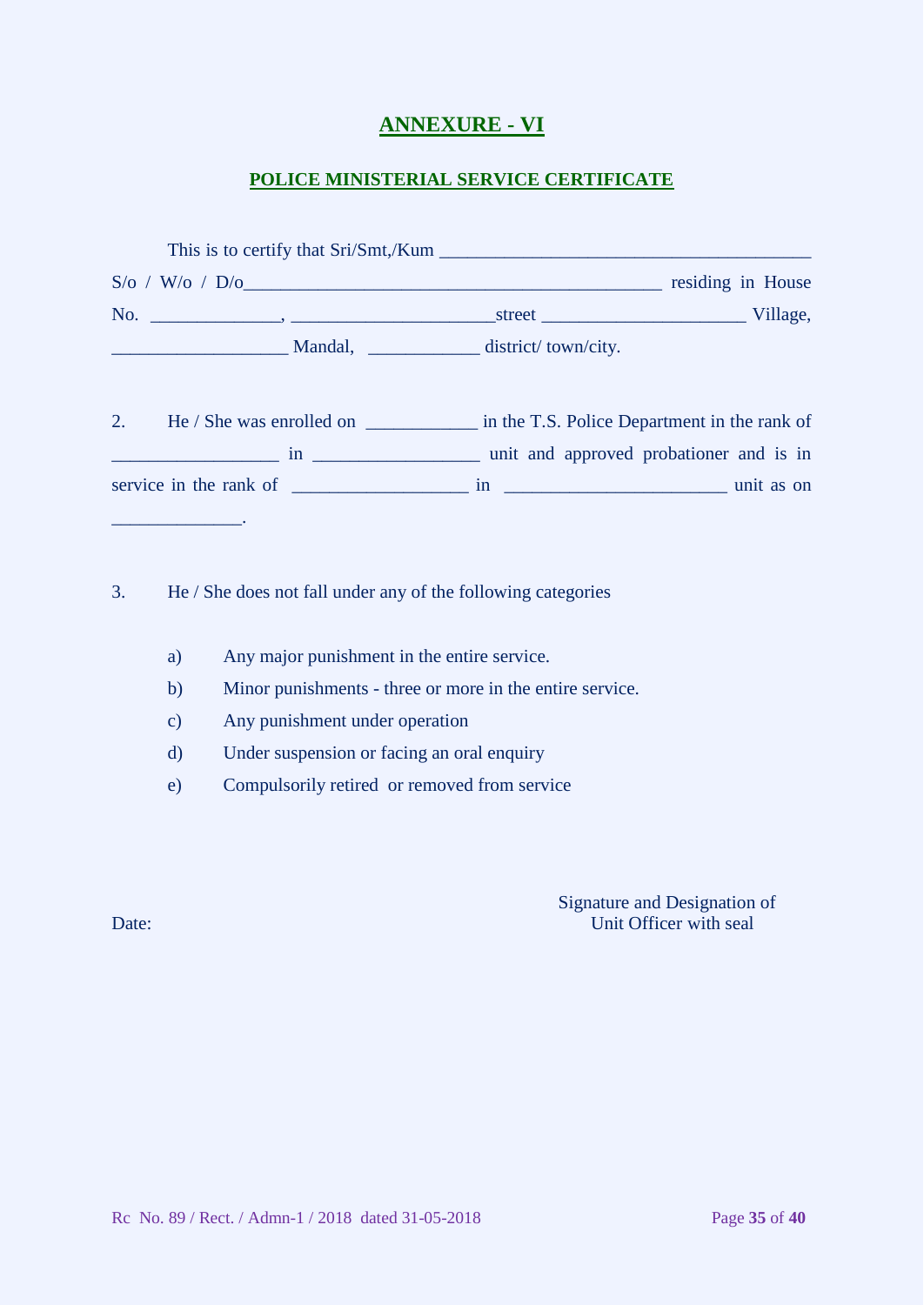# **ANNEXURE – VII**

# **CHILDREN OF POLICE PERSONNEL (CPP) CERTIFICATE**

|                                                                       | This is to certify that Sri / Smt. /Kum.                                                                                                                                                                                       |
|-----------------------------------------------------------------------|--------------------------------------------------------------------------------------------------------------------------------------------------------------------------------------------------------------------------------|
|                                                                       | street and the street of the street street in the street street in the street street in the street street in the street street in the street street in the street street in the street street in the street street in the stre |
|                                                                       | Mandal, district/town/city is                                                                                                                                                                                                  |
| the son $\frac{1}{2}$ daughter of Sri $\frac{1}{2}$ Smt $\frac{1}{2}$ | who is $\prime$ was in                                                                                                                                                                                                         |
| the service of the T.S. Police Department.                            |                                                                                                                                                                                                                                |

| The candidate's parent was enrolled on |    |    | in the T.S. Police Department |
|----------------------------------------|----|----|-------------------------------|
| in the rank of                         | 1n |    | unit and is in service /      |
| retired / died in the rank of          |    | 1n |                               |
| unit as on                             |    |    |                               |

3. The candidate's parent does not fall under any of the following categories

- a) Compulsorily retired
- b) removed from service
- c) dismissed from service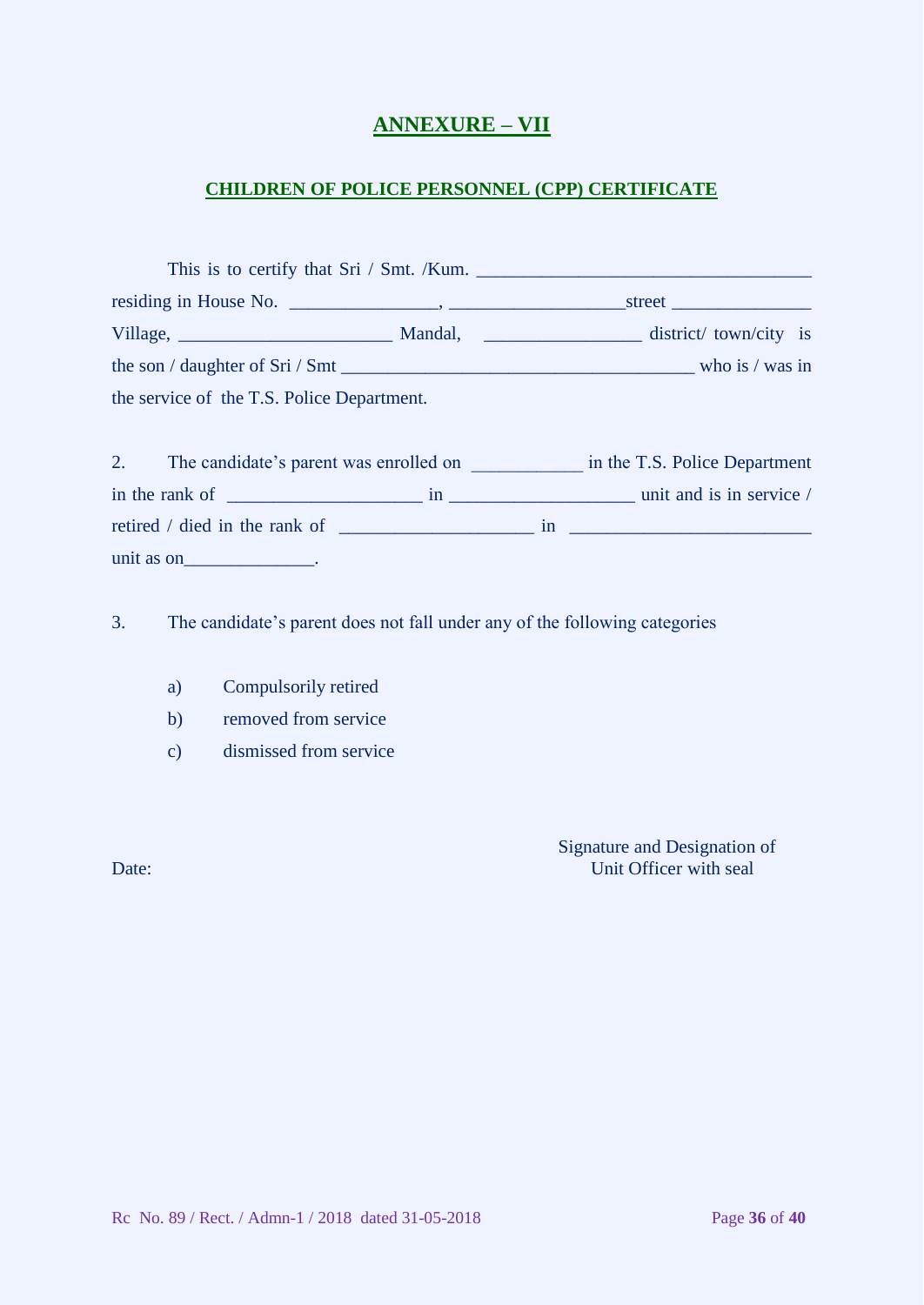# **ANNEXURE – VIII**

## **CDI CERTIFICATE**

|  | of the T.S. Police Department. He / She was enrolled on __________________ in the T.S. Police |
|--|-----------------------------------------------------------------------------------------------|
|  |                                                                                               |

2. \* He/She died on \_\_\_\_\_\_\_\_\_\_\_\_\_\_\_\_ **due to violence while on duty or due to violent action of the extremists/criminals/anti-social elements while serving** in the rank of \_\_\_\_\_\_\_\_\_\_\_\_\_\_\_\_\_\_\_ in \_\_\_\_\_\_\_\_\_\_\_\_\_\_\_\_\_\_\_\_ unit.

### (or)

\* He/She was incapacitated and was retired on medical invalidation **due to violence while on duty or due to violent action of the extremists/criminals/anti-social elements**  while serving on \_\_\_\_\_\_\_\_ while serving in the rank of \_\_\_\_\_\_\_\_\_\_\_\_\_\_\_\_\_\_\_\_ in  $\frac{1}{2}$  unit.

**(\* Strike out which is not applicable)**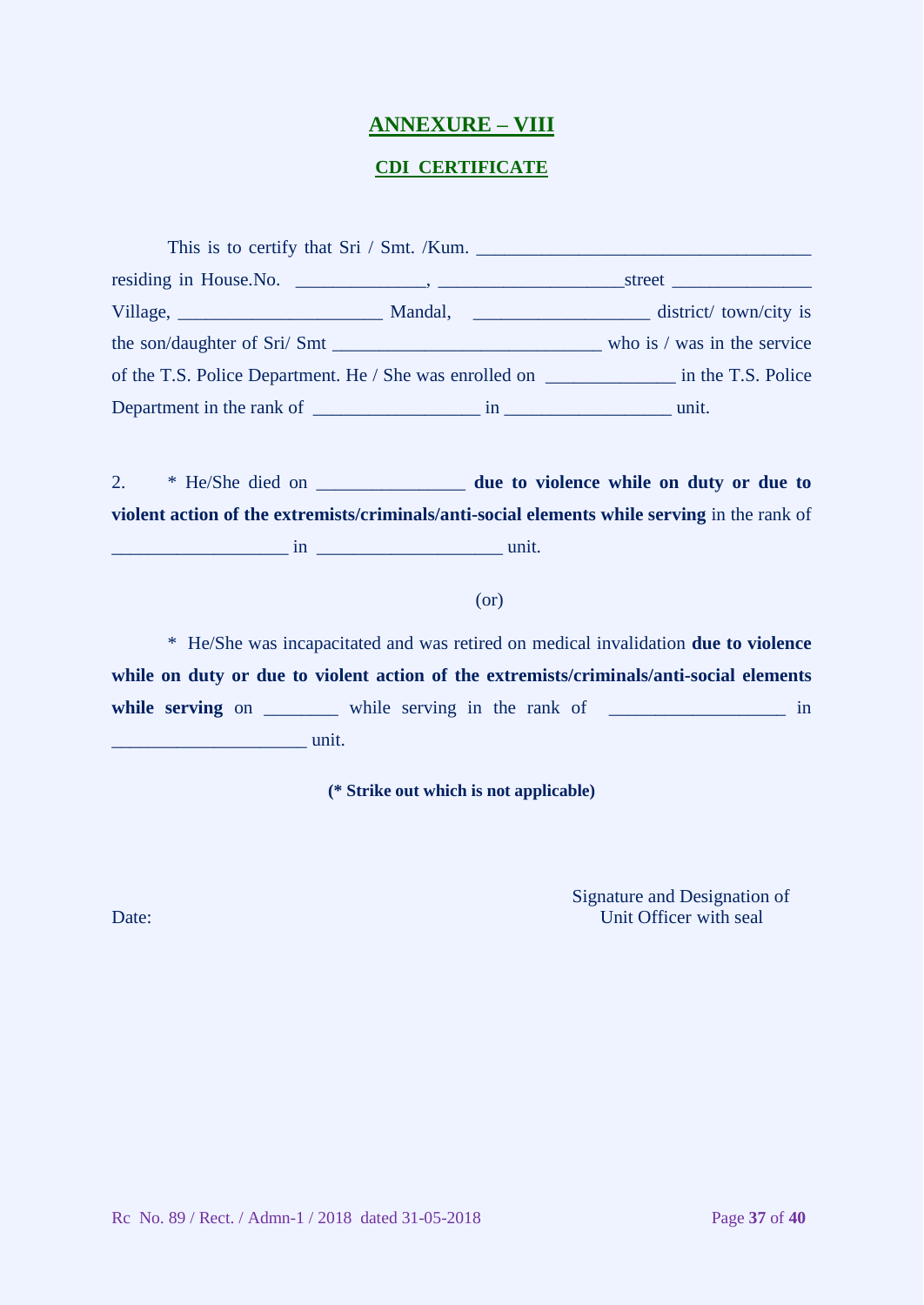# **ANNEXURE – IX**

# **CHILDREN OF PRISON PERSONNEL (CJP) CERTIFICATE**

| This is to certify that Sri / Smt. /Kum.                                         |  |  |                    |  |  |
|----------------------------------------------------------------------------------|--|--|--------------------|--|--|
|                                                                                  |  |  |                    |  |  |
|                                                                                  |  |  |                    |  |  |
|                                                                                  |  |  | who is $/\$ was in |  |  |
| the service of the Telangana State Prisons and Correctional Services Department. |  |  |                    |  |  |

| The candidate's parent was enrolled on              |    |                                                        |  |  |  |  |                                              | in the Telangana State Prisons |  |    |
|-----------------------------------------------------|----|--------------------------------------------------------|--|--|--|--|----------------------------------------------|--------------------------------|--|----|
| and Correctional Services Department in the rank of |    |                                                        |  |  |  |  | <u> 1989 - John Stein, Amerikaansk konst</u> |                                |  | 1n |
|                                                     |    | unit and is in service / retired / died in the rank of |  |  |  |  |                                              |                                |  |    |
|                                                     | ın |                                                        |  |  |  |  | unit as on                                   |                                |  |    |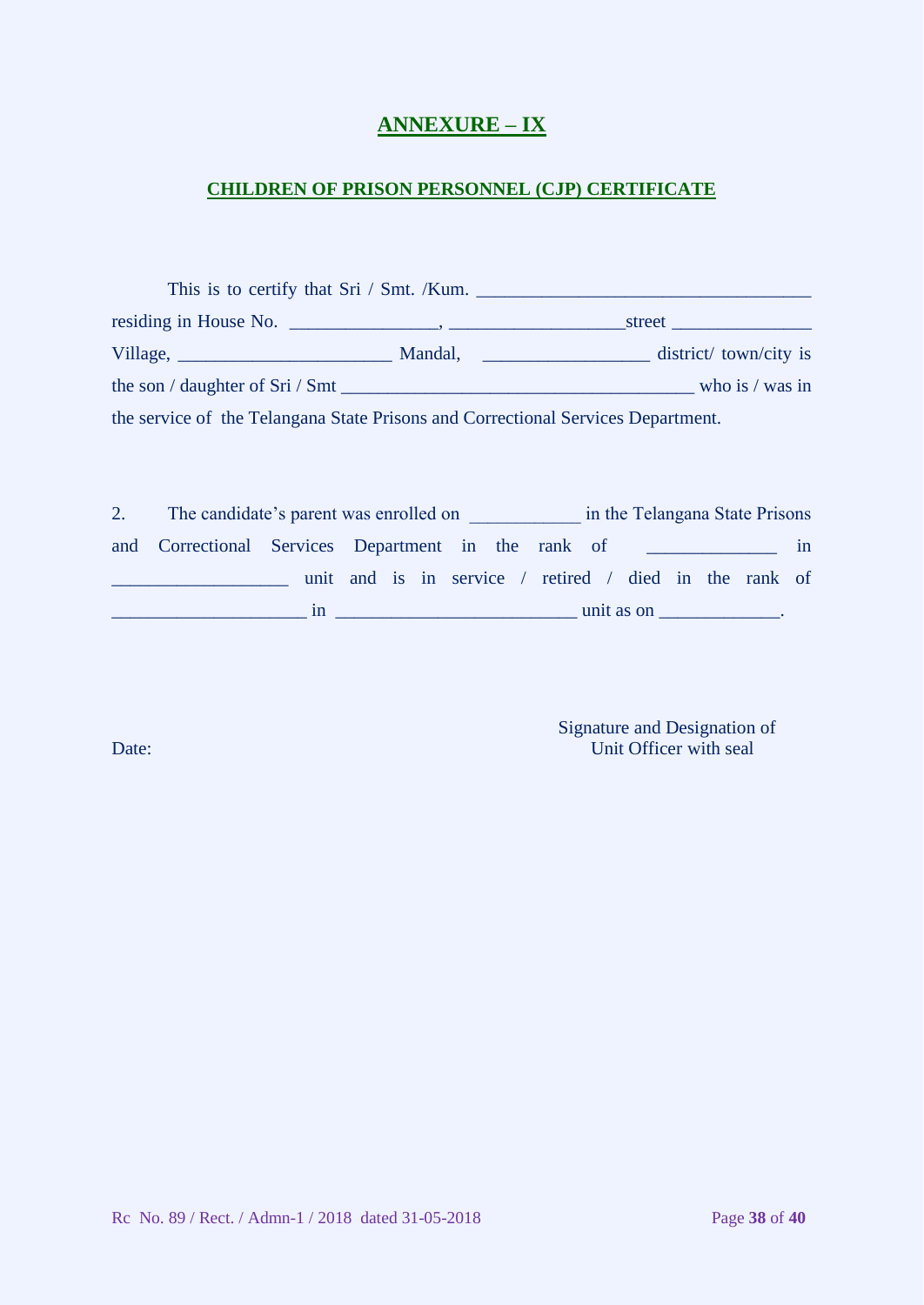# **ANNEXURE - X**

# **FORM - 1**

(for representing India in an International Competition / Multinational Competition in one of the recognized Games / Sports)

NATIONAL FEDERATION/NATIONAL ASSOCIATION OF \_\_\_\_\_\_\_\_\_\_\_\_\_\_\_\_\_

| Certified |  |  | that |                                              |          | Sri/Smt./Kum.                |               |
|-----------|--|--|------|----------------------------------------------|----------|------------------------------|---------------|
|           |  |  |      | Son/Wife/Daughter of                         |          |                              | Sri           |
|           |  |  |      |                                              | resident |                              | <sub>of</sub> |
|           |  |  |      |                                              |          |                              |               |
|           |  |  |      | represented the Country in the Game/Event of |          |                              | in            |
|           |  |  |      | competition/tournament held                  |          |                              | at            |
|           |  |  |      |                                              |          | $\mathsf{to}$ $\blacksquare$ |               |

The position obtained by the individual/team in the above said Competition/ Tournament was \_\_\_\_\_\_\_\_\_\_\_\_\_\_\_\_\_\_\_\_\_\_\_\_\_\_\_\_\_\_\_\_\_\_\_

The Certificate is being given on the basis of records available in the Office of National Federation/National Association of \_\_\_\_\_\_\_\_\_\_\_\_\_\_\_\_\_\_\_\_\_\_\_\_\_\_\_\_\_\_\_\_\_\_\_\_

| Place: |  |
|--------|--|
|--------|--|

| Place: |                                             |
|--------|---------------------------------------------|
| Date:  | Name:                                       |
|        |                                             |
|        | Name of the Federation/National Association |
|        |                                             |
|        |                                             |
|        |                                             |

Note: This certificate will be valid only when signed personally by the Secretary, National Federation /National Association.

Rc No. 89 / Rect. / Admn-1 / 2018 dated 31-05-2018 Page **39** of **40**